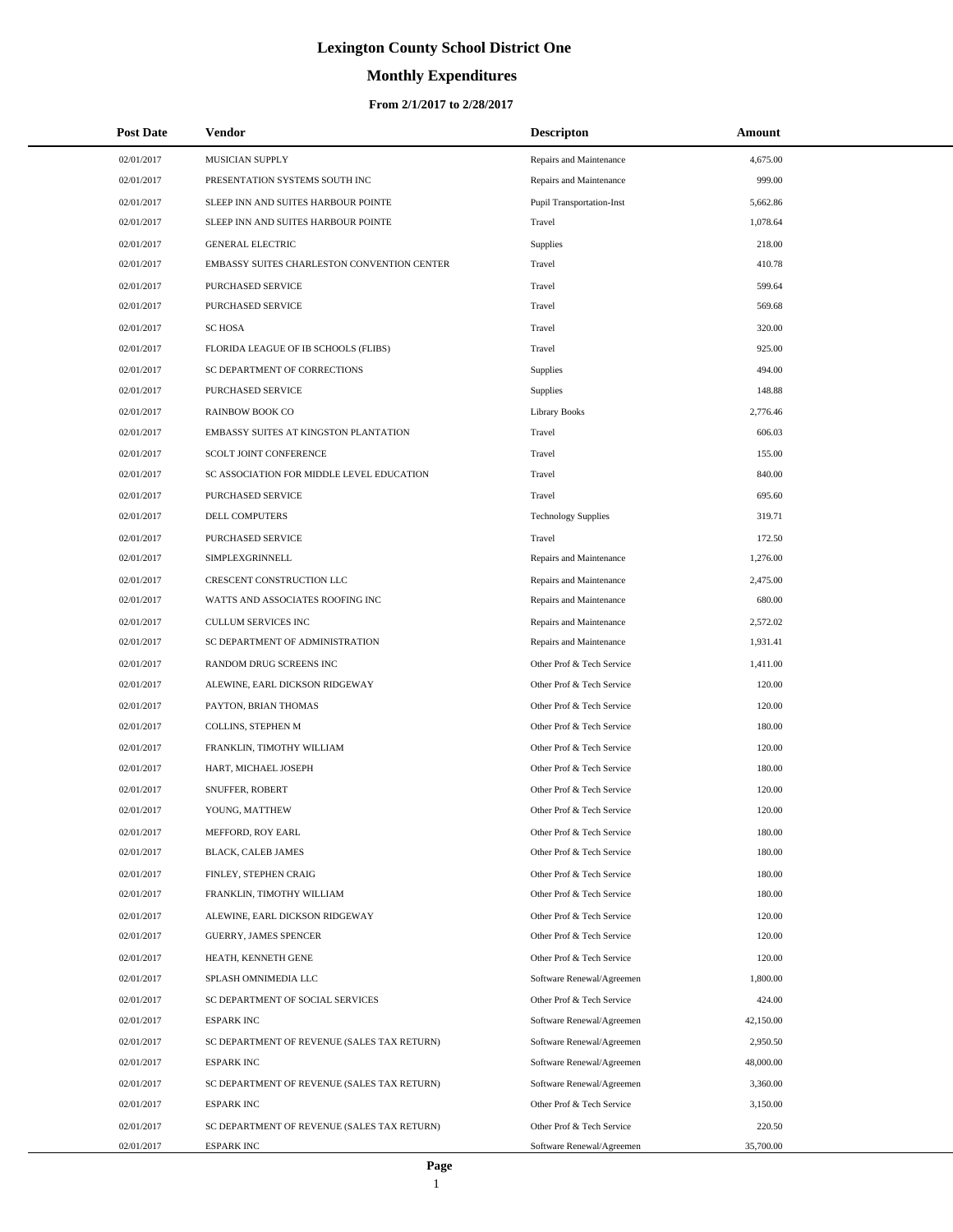# **Monthly Expenditures**

| <b>Post Date</b> | <b>Vendor</b>                                 | <b>Descripton</b>                | Amount    |
|------------------|-----------------------------------------------|----------------------------------|-----------|
| 02/01/2017       | SC DEPARTMENT OF REVENUE (SALES TAX RETURN)   | Software Renewal/Agreemen        | 2,499.00  |
| 02/01/2017       | <b>ESPARK INC</b>                             | Other Prof & Tech Service        | 3,150.00  |
| 02/01/2017       | SC DEPARTMENT OF REVENUE (SALES TAX RETURN)   | Other Prof & Tech Service        | 220.50    |
| 02/01/2017       | <b>ESPARK INC</b>                             | Inst Prog Improvement            | 8,850.00  |
| 02/01/2017       | <b>ESPARK INC</b>                             | Inst Prog Improvement            | 8,850.00  |
| 02/01/2017       | <b>ESPARK INC</b>                             | Inst Prog Improvement            | 8,850.00  |
| 02/01/2017       | CAMBRIDGE UNIVERSITY PRESS                    | <b>Supplies</b>                  | 2,260.70  |
| 02/01/2017       | PALMETTO TESOL LLC                            | Travel                           | 1,934.09  |
| 02/01/2017       | PALMETTO TESOL LLC                            | Travel                           | 1,815.91  |
| 02/01/2017       | CAROLINA BIOLOGICAL SUPPLY CO                 | Supplies                         | 259.48    |
| 02/01/2017       | PLEASANT HILL MIDDLE SCHOOL                   | Pupil Act-Fee/Collection Refnd   | 120.00    |
| 02/01/2017       | BLICK ART MATERIALS LLC                       | Pupil Activity                   | 117.57    |
| 02/01/2017       | PLEASANT HILL MIDDLE SCHOOL                   | Pupil Act-Fee/Collection Refnd   | 127.94    |
| 02/01/2017       | LEXINGTON MIDDLE SCHOOL                       | Pupil Activity                   | 180.00    |
| 02/01/2017       | <b>BARRETT, S LEE</b>                         | Pupil Activity                   | 120.00    |
| 02/01/2017       | BURNS, JENNIFER L                             | Pupil Activity                   | 120.00    |
| 02/01/2017       | HALLINGQUEST, MICHAEL                         | Pupil Activity                   | 130.20    |
| 02/01/2017       | REED, JOHN MARCUS                             | Pupil Activity                   | 120.00    |
| 02/01/2017       | DURRELL, RONALD G                             | Pupil Activity                   | 101.40    |
| 02/01/2017       | ODOM, BRIAN                                   | Pupil Activity                   | 104.10    |
| 02/01/2017       | BLYTHEWOOD HIGH SCHOOL                        | Pupil Activity                   | 375.00    |
| 02/01/2017       | FORT DORCHESTER HIGH SCHOOL                   | Pupil Activity                   | 300.00    |
| 02/01/2017       | INSPIRE AND ENGAGE CONSULTING SERVICES        | Pupil Activity                   | 7,520.00  |
| 02/02/2017       | <b>BEST WESTERN</b>                           | <b>Pupil Transportation-Inst</b> | 2,393.79  |
| 02/02/2017       | <b>BEST WESTERN</b>                           | Travel                           | 455.96    |
| 02/02/2017       | PINE GROVE INC                                | Tuition                          | 1,981.13  |
| 02/02/2017       | PURCHASED SERVICE                             | Travel                           | 197.42    |
| 02/02/2017       | HARMONY EDUCATION CENTER NSRF                 | Inst Prog Improvement            | 4,444.00  |
| 02/02/2017       | SC ASSOCIATION EDUCATIONAL OFFICE PROFESSIONS | Travel                           | 170.00    |
| 02/02/2017       | SUNGARD PUBLIC SECTOR INC                     | Software Renewal/Agreemen        | 187.50    |
| 02/02/2017       | L S ELECTRONICS INC                           | Repairs and Maintenance          | 1,404.30  |
| 02/02/2017       | PRICES COUNTRY STORE                          | Supplies-Maintenace              | 452.84    |
| 02/02/2017       | PRICES COUNTRY STORE                          | Supplies-Maintenace              | 206.72    |
| 02/02/2017       | PRICES COUNTRY STORE                          | Supplies-Maintenace              | 206.72    |
| 02/02/2017       | EA SERVICES INC                               | Supplies-Maintenace              | 621.14    |
| 02/02/2017       | GATEWAY SUPPLY CO INC                         | Supplies-Maintenace              | 810.29    |
| 02/02/2017       | PELLA WINDOW AND DOOR CO                      | Repairs and Maintenance          | 598.56    |
| 02/02/2017       | PELLA WINDOW AND DOOR CO                      | Repairs and Maintenance          | 413.59    |
| 02/02/2017       | FERGUSON ENTERPRISES INC FEI 27               | Supplies-Maintenace              | 272.32    |
| 02/02/2017       | EA SERVICES INC                               | Supplies-Maintenace              | 621.13    |
| 02/02/2017       | GATEWAY SUPPLY CO INC                         | Supplies-Maintenace              | 1,559.14  |
| 02/02/2017       | SOUTHEASTERN PAPER                            | Supplies-Maintenace              | 891.10    |
| 02/02/2017       | PRICES COUNTRY STORE                          | Supplies-Maintenace              | 354.38    |
| 02/02/2017       | EMBASSY SUITES CHARLESTON CONVENTION CENTER   | Travel                           | 1,029.24  |
| 02/02/2017       | <b>APPLIED VIDEO</b>                          | Supplies                         | 1,336.91  |
| 02/02/2017       | SOUTHERN REGIONAL EDUCATION BD (SREB)         | Travel                           | 600.00    |
| 02/02/2017       | <b>INTERNETWORK ENGINEERING</b>               | <b>Technology Supplies</b>       | 28,875.00 |
| 02/02/2017       | INTERNETWORK ENGINEERING                      | <b>Technology Supplies</b>       | 33,392.03 |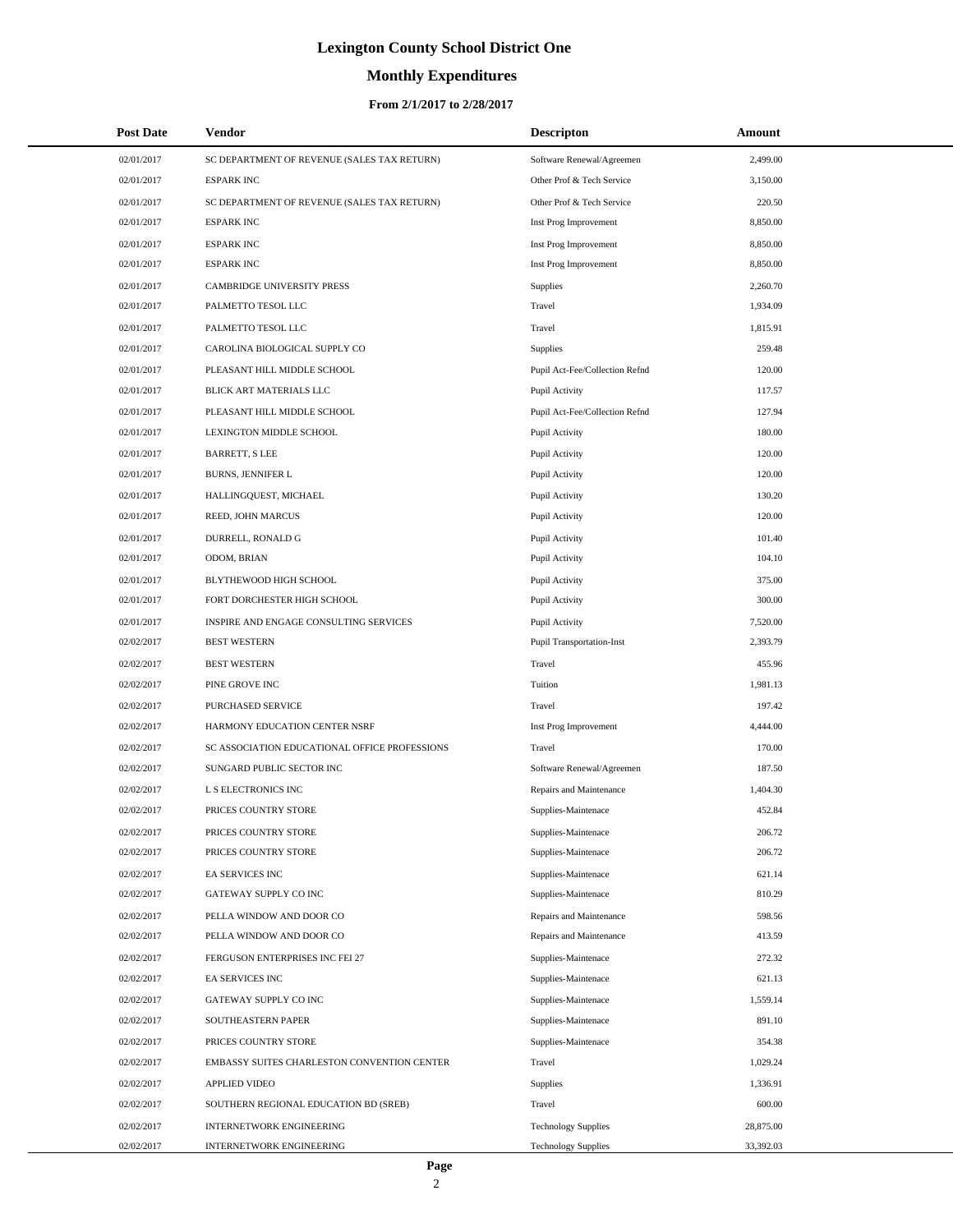# **Monthly Expenditures**

#### **From 2/1/2017 to 2/28/2017**

| <b>Post Date</b> | Vendor                         | <b>Descripton</b>          | Amount    |
|------------------|--------------------------------|----------------------------|-----------|
| 02/02/2017       | INTERNETWORK ENGINEERING       | <b>Technology Supplies</b> | 26,268.39 |
| 02/02/2017       | INTERNETWORK ENGINEERING       | <b>Technology Supplies</b> | 22,261.35 |
| 02/02/2017       | INTERNETWORK ENGINEERING       | <b>Technology Supplies</b> | 20,035.22 |
| 02/02/2017       | INTERNETWORK ENGINEERING       | <b>Technology Supplies</b> | 38,289.52 |
| 02/02/2017       | VOYAGER SOPRIS LEARNING        | Pupil Activity             | 118.94    |
| 02/02/2017       | THE ATHLETIC SHOP INC          | Pupil Activity             | 1,792.50  |
| 02/02/2017       | <b>BSN SPORTS</b>              | Pupil Activity             | 2,247.00  |
| 02/02/2017       | PIONEER MANUFACTURING CO       | Pupil Activity             | 786.45    |
| 02/03/2017       | PURCHASED SERVICE              | Travel                     | 245.16    |
| 02/03/2017       | VOYAGER SOPRIS LEARNING        | Supplies                   | 278.20    |
| 02/03/2017       | <b>ANOTHER PRINTER</b>         | Supplies                   | 391.15    |
| 02/03/2017       | PRESENTATION SYSTEMS SOUTH INC | Supplies                   | 1,142.34  |
| 02/03/2017       | <b>HEINEMANN</b>               | Supplies                   | 3,738.70  |
| 02/03/2017       | PURCHASED SERVICE              | Travel                     | 319.77    |
| 02/03/2017       | PURCHASED SERVICE              | Travel                     | 319.77    |
| 02/03/2017       | <b>USCUTTER INC</b>            | Supplies                   | 189.99    |
| 02/03/2017       | NEOPOST USA INC                | Supplies                   | 1.155.60  |
| 02/03/2017       | PURCHASED SERVICE              | Travel                     | 127.78    |
| 02/03/2017       | PURCHASED SERVICE              | Travel                     | 357.30    |
| 02/03/2017       | ED SMITH LUMBER MILL INC       | Supplies                   | 224.63    |
| 02/03/2017       | PURCHASED SERVICE              | Travel                     | 717.11    |
| 02/03/2017       | MSC INDUSTRIAL SUPPLY CO       | Supplies                   | 216.48    |
| 02/03/2017       | PINE PRESS OF LEXINGTON INC    | Printing and Binding       | 297.11    |
| 02/03/2017       | PURCHASED SERVICE              | Travel                     | 164.38    |
| 02/03/2017       | PURCHASED SERVICE              | Travel                     | 213.03    |
| 02/03/2017       | MUSICIAN SUPPLY                | Supplies                   | 336.67    |
| 02/03/2017       | PURCHASED SERVICE              | Travel                     | 400.00    |
| 02/03/2017       | PURCHASED SERVICE              | Travel                     | 329.40    |
| 02/03/2017       | PURCHASED SERVICE              | Travel                     | 147.50    |
| 02/03/2017       | PURCHASED SERVICE              | Travel                     | 219.76    |
| 02/03/2017       | PURCHASED SERVICE              | Travel                     | 174.10    |
| 02/03/2017       | <b>PURCHASED SERVICE</b>       | Travel                     | 219.76    |
| 02/03/2017       | PURCHASED SERVICE              | Travel                     | 403.92    |
| 02/03/2017       | PURCHASED SERVICE              | Travel                     | 573.88    |
| 02/03/2017       | PURCHASED SERVICE              | Travel                     | 336.68    |
| 02/03/2017       | PURCHASED SERVICE              | Travel                     | 163.62    |
| 02/03/2017       | CALICO INDUSTRIES INC          | Supplies-Maintenace        | 274.72    |
| 02/03/2017       | <b>ENLOWS AUTO SUPPLY</b>      | Supplies-Maintenace        | 453.98    |
| 02/03/2017       | SHERWIN WILLIAMS               | Supplies-Maintenace        | 359.69    |
| 02/03/2017       | SOUTHEASTERN PAPER             | Supplies-Maintenace        | 770.40    |
| 02/03/2017       | SOUTHEASTERN PAPER             | Supplies-Maintenace        | 1,631.22  |
| 02/03/2017       | A Z LAWN MOWER PARTS           | Supplies-Maintenace        | 420.51    |
| 02/03/2017       | A Z LAWN MOWER PARTS           | Supplies-Maintenace        | 420.51    |
| 02/03/2017       | <b>FEDEX</b>                   | Supplies-Maintenace        | 141.44    |
| 02/03/2017       | PURCHASED SERVICE              | Travel                     | 373.68    |
| 02/03/2017       | FINLEY, STEPHEN CRAIG          | Other Prof & Tech Service  | 180.00    |
| 02/03/2017       | FRANKLIN, TIMOTHY WILLIAM      | Other Prof & Tech Service  | 120.00    |
| 02/03/2017       | LINT, CHARLES ROBERT           | Other Prof & Tech Service  | 180.00    |

L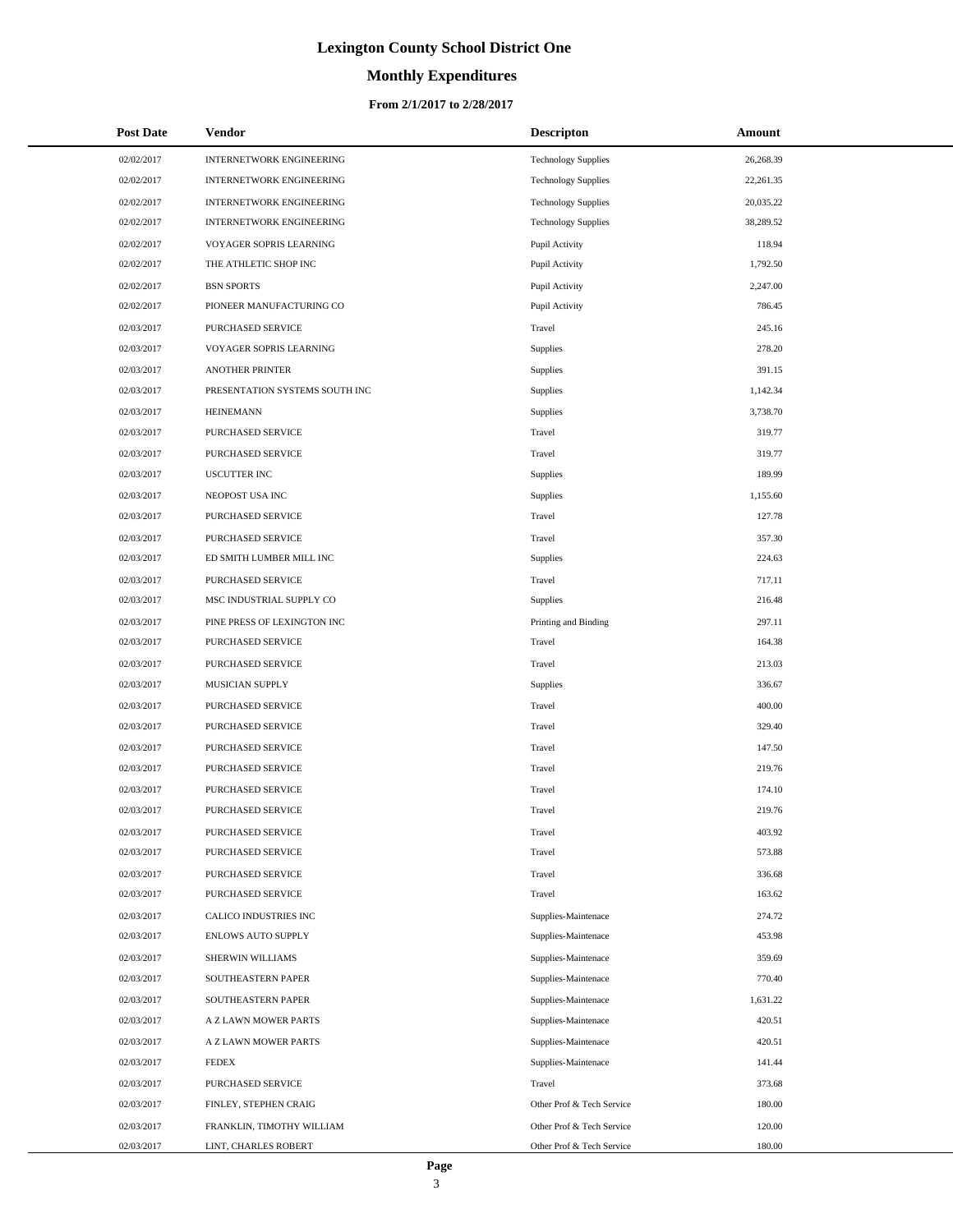# **Monthly Expenditures**

| <b>Post Date</b> | <b>Vendor</b>                                      | <b>Descripton</b>          | Amount   |  |
|------------------|----------------------------------------------------|----------------------------|----------|--|
| 02/03/2017       | WISEMAN, DARREN MARK                               | Other Prof & Tech Service  | 180.00   |  |
| 02/03/2017       | HINZ, BRIAN E                                      | Other Prof & Tech Service  | 120.00   |  |
| 02/03/2017       | RAMUNNI, FRANK R                                   | Other Prof & Tech Service  | 180.00   |  |
| 02/03/2017       | BLACK, CALEB JAMES                                 | Other Prof & Tech Service  | 180.00   |  |
| 02/03/2017       | <b>NEWZ GROUP</b>                                  | Other Prof & Tech Service  | 240.00   |  |
| 02/03/2017       | UNIFIED AV SYSTEMS INC DBA MULTI MEDIA SERVICES    | <b>Technology Supplies</b> | 1,174.38 |  |
| 02/03/2017       | PURCHASED SERVICE                                  | Travel                     | 166.05   |  |
| 02/03/2017       | PAXTON/PATTERSON LLC                               | Supplies                   | 572.64   |  |
| 02/03/2017       | COMMUNICATION MANAGEMENT INC                       | <b>Technology Supplies</b> | 1,404.11 |  |
| 02/03/2017       | SMARTPHONE MEDIC LLC                               | Pupil Activity             | 149.00   |  |
| 02/03/2017       | FREY SCIENTIFIC                                    | Pupil Activity             | 1,038.18 |  |
| 02/03/2017       | STATE DEPARTMENT OF EDUCATION LEX DIST ONEBUS SHOP | Pupil Activity             | 125.24   |  |
| 02/03/2017       | STATE DEPARTMENT OF EDUCATION LEX DIST ONEBUS SHOP | Pupil Activity             | 135.16   |  |
| 02/03/2017       | DISCOUNT DANCE SUPPLY                              | Pupil Activity             | 110.20   |  |
| 02/03/2017       | WEISSMAN THEATRICAL SUPPLY DBA DESIGN FOR DANCE    | Pupil Activity             | 1,123.76 |  |
| 02/06/2017       | TRIUNE MARKETING CO                                | Supplies                   | 1.358.90 |  |
| 02/06/2017       | TRIUNE MARKETING CO                                | Supplies                   | 339.73   |  |
| 02/06/2017       | UNIFIED AV SYSTEMS INC DBA MULTI MEDIA SERVICES    | Supplies                   | 136.43   |  |
| 02/06/2017       | <b>KAEDEN BOOKS</b>                                | Supplies                   | 223.07   |  |
| 02/06/2017       | PRESENTATION SYSTEMS SOUTH INC                     | Supplies                   | 1,069.24 |  |
| 02/06/2017       | BARNES & NOBLE BOOKSELLERS INC                     | Supplies                   | 862.80   |  |
| 02/06/2017       | SCHOOL SPECIALTY INC                               | Supplies                   | 214.56   |  |
| 02/06/2017       | HP INC                                             | <b>Technology Supplies</b> | 156.52   |  |
| 02/06/2017       | SCANTRON CORP (FORMS SOFTWARE SCANNER)             | Supplies                   | 727.60   |  |
| 02/06/2017       | <b>SIGN A RAMA</b>                                 | Supplies                   | 1,397.64 |  |
| 02/06/2017       | US INK AND TONER INC                               | Supplies                   | 302.94   |  |
| 02/06/2017       | CHANNING BETE COMPANY                              | Supplies                   | 294.30   |  |
| 02/06/2017       | HYATT REGENCY GREENVILLE                           | Travel                     | 356.80   |  |
| 02/06/2017       | FOLLETT SCHOOL SOLUTIONS INC                       | <b>Library Books</b>       | 1,595.21 |  |
| 02/06/2017       | FOLLETT SCHOOL SOLUTIONS INC                       | <b>Library Books</b>       | 1,137.62 |  |
| 02/06/2017       | <b>SALSARITA'S</b>                                 | Other Objects              | 106.44   |  |
| 02/06/2017       | NASSP CONVENTION (NATIONAL ASSOC OF SECONDARY SCH  | Dues and Fees              | 250.00   |  |
| 02/06/2017       | LCJMWANDSC (LEX CTY JOINT WATER AND SEWER COMMI    | <b>Public Utilities</b>    | 102.00   |  |
| 02/06/2017       | TOWN OF LEXINGTON                                  | <b>Public Utilities</b>    | 312.49   |  |
| 02/06/2017       | LCJMWANDSC (LEX CTY JOINT WATER AND SEWER COMMI    | <b>Public Utilities</b>    | 1,751.68 |  |
| 02/06/2017       | TOWN OF LEXINGTON                                  | <b>Public Utilities</b>    | 2,170.82 |  |
| 02/06/2017       | TOWN OF LEXINGTON                                  | <b>Public Utilities</b>    | 947.63   |  |
| 02/06/2017       | LCJMWANDSC (LEX CTY JOINT WATER AND SEWER COMMI    | <b>Public Utilities</b>    | 1,131.67 |  |
| 02/06/2017       | LCJMWANDSC (LEX CTY JOINT WATER AND SEWER COMMI    | <b>Public Utilities</b>    | 597.34   |  |
| 02/06/2017       | TOWN OF LEXINGTON                                  | <b>Public Utilities</b>    | 250.57   |  |
| 02/06/2017       | TOWN OF LEXINGTON                                  | <b>Public Utilities</b>    | 497.04   |  |
| 02/06/2017       | DADE PAPER AND BAG CO                              | Supplies-Maintenace        | 308.16   |  |
| 02/06/2017       | <b>WW GRAINGER</b>                                 | Supplies-Maintenace        | 1,356.13 |  |
| 02/06/2017       | SMITH AND JONES JANITORIAL SUPPLIES AND EQUIP INC  | Supplies-Maintenace        | 566.24   |  |
| 02/06/2017       | LCJMWANDSC (LEX CTY JOINT WATER AND SEWER COMMI    | <b>Public Utilities</b>    | 1,087.51 |  |
| 02/06/2017       | LCJMWANDSC (LEX CTY JOINT WATER AND SEWER COMMI    | <b>Public Utilities</b>    | 1,353.02 |  |
| 02/06/2017       | LCJMWANDSC (LEX CTY JOINT WATER AND SEWER COMMI    | <b>Public Utilities</b>    | 7,260.28 |  |
| 02/06/2017       | CITY OF WEST COLUMBIA WATER COLLECTION DIVISION    | <b>Public Utilities</b>    | 386.00   |  |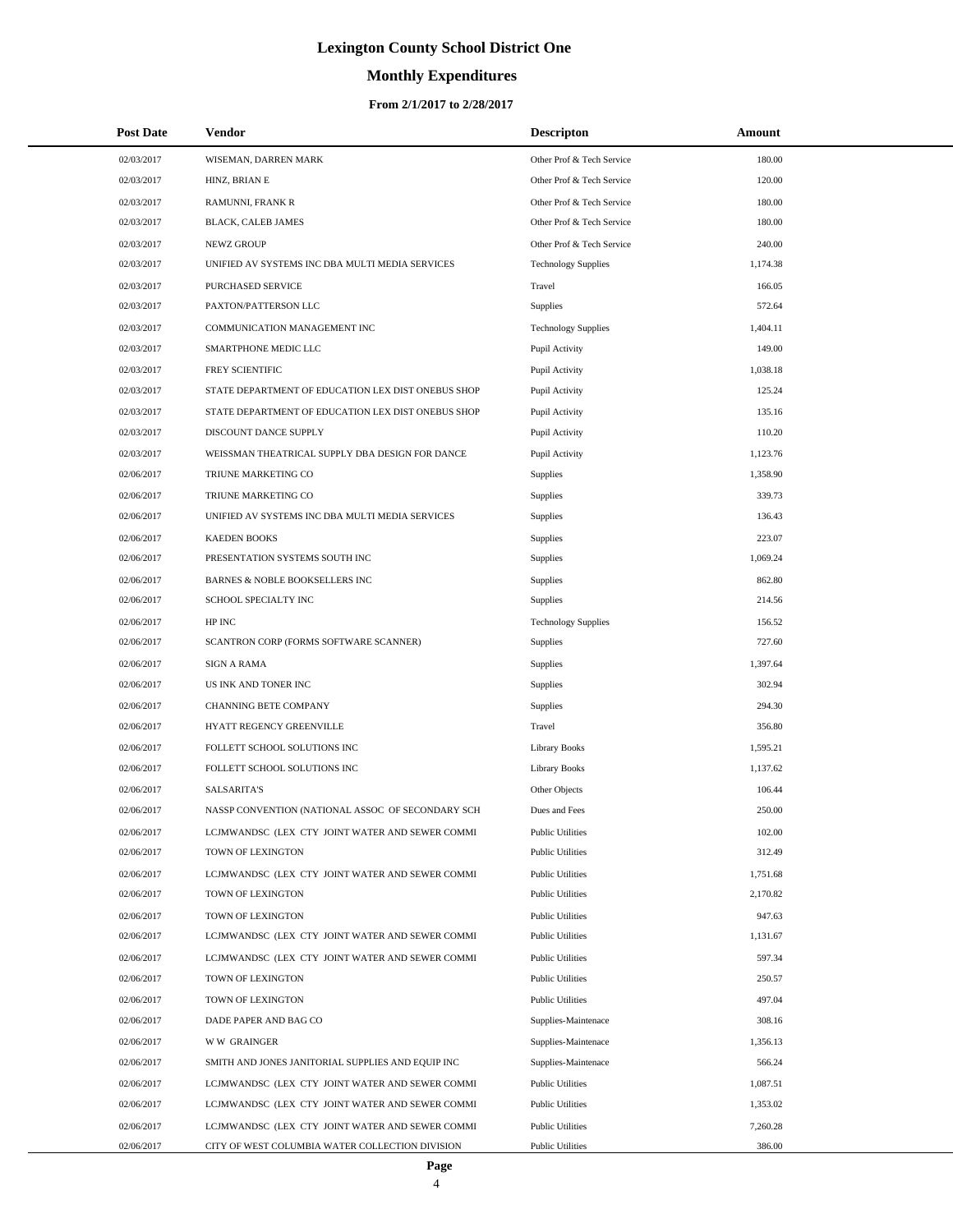# **Monthly Expenditures**

| <b>Post Date</b> | Vendor                                            | <b>Descripton</b>         | Amount    |
|------------------|---------------------------------------------------|---------------------------|-----------|
| 02/06/2017       | TOWN OF LEXINGTON                                 | <b>Public Utilities</b>   | 118.29    |
| 02/06/2017       | LCJMWANDSC (LEX CTY JOINT WATER AND SEWER COMMI   | <b>Public Utilities</b>   | 553.49    |
| 02/06/2017       | LCJMWANDSC (LEX CTY JOINT WATER AND SEWER COMMI   | <b>Public Utilities</b>   | 349.27    |
| 02/06/2017       | TOWN OF LEXINGTON                                 | <b>Public Utilities</b>   | 345.33    |
| 02/06/2017       | LCJMWANDSC (LEX CTY JOINT WATER AND SEWER COMMI   | <b>Public Utilities</b>   | 439.76    |
| 02/06/2017       | TOWN OF LEXINGTON                                 | <b>Public Utilities</b>   | 384.93    |
| 02/06/2017       | LCJMWANDSC (LEX CTY JOINT WATER AND SEWER COMMI   | <b>Public Utilities</b>   | 434.47    |
| 02/06/2017       | TOWN OF LEXINGTON                                 | <b>Public Utilities</b>   | 406.93    |
| 02/06/2017       | SMITH AND JONES JANITORIAL SUPPLIES AND EQUIP INC | Supplies-Maintenace       | 943.74    |
| 02/06/2017       | LCJMWANDSC (LEX CTY JOINT WATER AND SEWER COMMI   | <b>Public Utilities</b>   | 936.86    |
| 02/06/2017       | LCJMWANDSC (LEX CTY JOINT WATER AND SEWER COMMI   | <b>Public Utilities</b>   | 1,334.69  |
| 02/06/2017       | SMITH AND JONES JANITORIAL SUPPLIES AND EQUIP INC | Supplies-Maintenace       | 283.34    |
| 02/06/2017       | LCJMWANDSC (LEX CTY JOINT WATER AND SEWER COMMI   | <b>Public Utilities</b>   | 659.34    |
| 02/06/2017       | DADE PAPER AND BAG CO                             | Supplies-Maintenace       | 279.59    |
| 02/06/2017       | LCJMWANDSC (LEX CTY JOINT WATER AND SEWER COMMI   | <b>Public Utilities</b>   | 492.83    |
| 02/06/2017       | TOWN OF LEXINGTON                                 | <b>Public Utilities</b>   | 259.09    |
| 02/06/2017       | LCJMWANDSC (LEX CTY JOINT WATER AND SEWER COMMI   | <b>Public Utilities</b>   | 215.00    |
| 02/06/2017       | TOWN OF LEXINGTON                                 | <b>Public Utilities</b>   | 404.29    |
| 02/06/2017       | SMITH AND JONES JANITORIAL SUPPLIES AND EQUIP INC | Supplies-Maintenace       | 369.80    |
| 02/06/2017       | TOWN OF LEXINGTON                                 | <b>Public Utilities</b>   | 839.51    |
| 02/06/2017       | SMITH AND JONES JANITORIAL SUPPLIES AND EQUIP INC | Supplies-Maintenace       | 256.81    |
| 02/06/2017       | TOWN OF LEXINGTON                                 | <b>Public Utilities</b>   | 855.26    |
| 02/06/2017       | TOWN OF LEXINGTON                                 | <b>Public Utilities</b>   | 3,893.03  |
| 02/06/2017       | DADE PAPER AND BAG CO                             | Supplies-Maintenace       | 931.97    |
| 02/06/2017       | LCJMWANDSC (LEX CTY JOINT WATER AND SEWER COMMI   | <b>Public Utilities</b>   | 1,004.68  |
| 02/06/2017       | SMITH AND JONES JANITORIAL SUPPLIES AND EQUIP INC | Supplies-Maintenace       | 342.40    |
| 02/06/2017       | COCKERILL, STEFFONIE CAROL LYNN                   | Other Prof & Tech Service | 120.00    |
| 02/06/2017       | HEBBE, MARIAH MORGAN DEEN                         | Other Prof & Tech Service | 120.00    |
| 02/06/2017       | STURGES, RONNIE EARRON                            | Other Prof & Tech Service | 120.00    |
| 02/06/2017       | COLLINS, STEPHEN M                                | Other Prof & Tech Service | 180.00    |
| 02/06/2017       | YOUNG, MATTHEW                                    | Other Prof & Tech Service | 120.00    |
| 02/06/2017       | PARKER, NICHOLAS                                  | Other Prof & Tech Service | 120.00    |
| 02/06/2017       | HINZ, BRIAN E                                     | Other Prof & Tech Service | 180.00    |
| 02/06/2017       | FINLEY, STEPHEN CRAIG                             | Other Prof & Tech Service | 180.00    |
| 02/06/2017       | <b>READABLE INK</b>                               | Other Prof & Tech Service | 2,000.00  |
| 02/06/2017       | <b>COMPORIUM</b>                                  | Communication             | 13,271.72 |
| 02/06/2017       | SPIRIT COMMUNICATIONS                             | Communication             | 206.19    |
| 02/06/2017       | GROOMS, JONATHAN H                                | Other Prof & Tech Service | 120.00    |
| 02/06/2017       | HAIGLER III, THOMAS I                             | Other Prof & Tech Service | 120.00    |
| 02/06/2017       | MIXON, CHRISTOPHER DOUGLAS                        | Other Prof & Tech Service | 120.00    |
| 02/06/2017       | <b>COMPORIUM</b>                                  | Communication             | 6,100.71  |
| 02/06/2017       | <b>COMPORIUM</b>                                  | Communication             | 2,029.11  |
| 02/06/2017       | <b>COMPORIUM</b>                                  | Communication             | 3,770.63  |
| 02/06/2017       | <b>COMPORIUM</b>                                  | Communication             | 2,040.37  |
| 02/06/2017       | <b>COMPORIUM</b>                                  | Communication             | 3,026.02  |
| 02/06/2017       | <b>COMPORIUM</b>                                  | Communication             | 2,897.88  |
| 02/06/2017       | <b>COMPORIUM</b>                                  | Communication             | 1,383.54  |
| 02/06/2017       | <b>COMPORIUM</b>                                  | Communication             | 2,903.25  |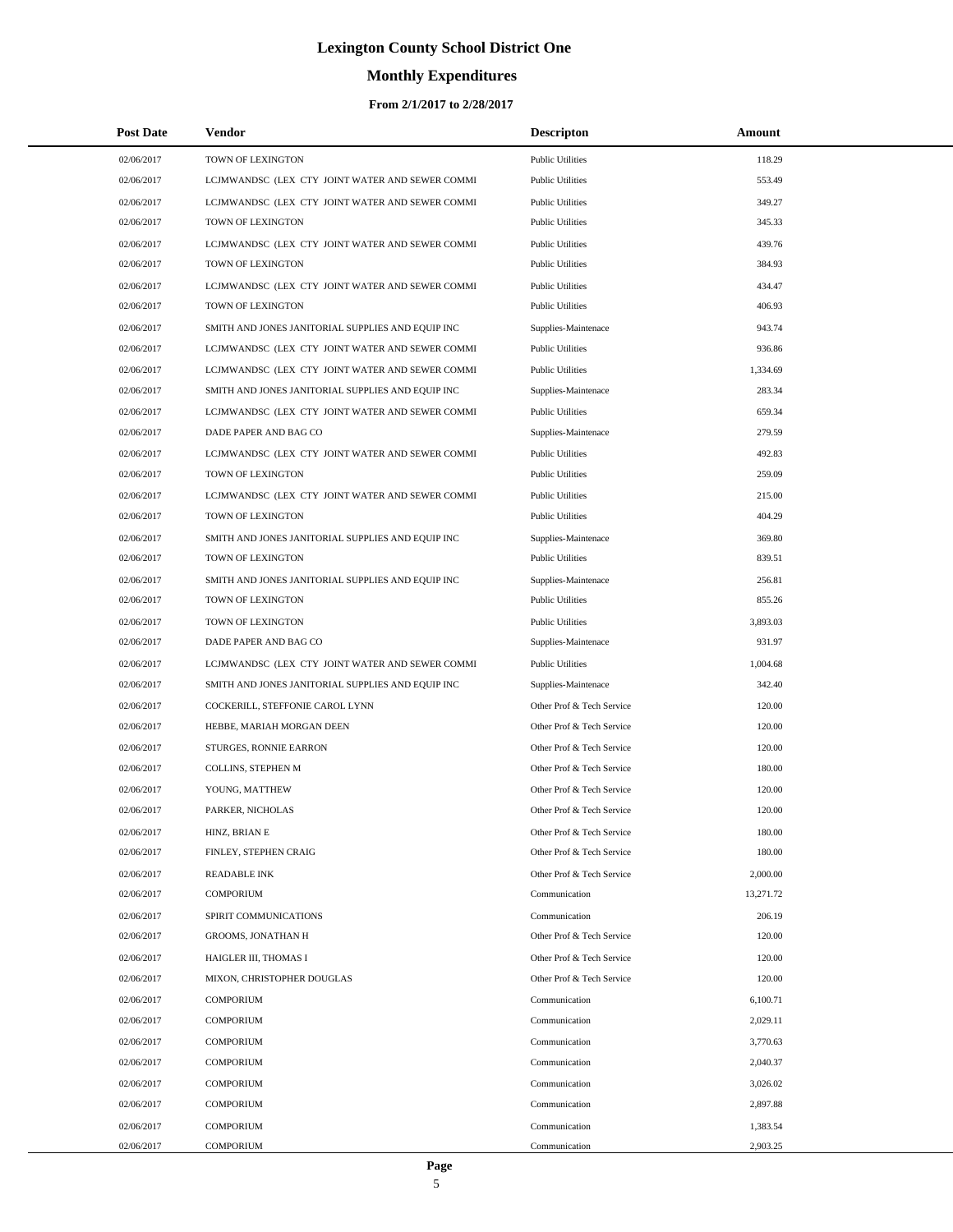# **Monthly Expenditures**

| <b>Post Date</b> | Vendor                                          | <b>Descripton</b>          | Amount   |
|------------------|-------------------------------------------------|----------------------------|----------|
| 02/06/2017       | <b>COMPORIUM</b>                                | Communication              | 1,918.71 |
| 02/06/2017       | <b>COMPORIUM</b>                                | Communication              | 2,033.15 |
| 02/06/2017       | <b>COMPORIUM</b>                                | Communication              | 2,030.66 |
| 02/06/2017       | <b>COMPORIUM</b>                                | Communication              | 2,317.65 |
| 02/06/2017       | <b>COMPORIUM</b>                                | Communication              | 2,230.72 |
| 02/06/2017       | <b>COMPORIUM</b>                                | Communication              | 2,856.82 |
| 02/06/2017       | <b>COMPORIUM</b>                                | Communication              | 5,482.02 |
| 02/06/2017       | <b>COMPORIUM</b>                                | Communication              | 2,328.60 |
| 02/06/2017       | <b>COMPORIUM</b>                                | Communication              | 2,437.58 |
| 02/06/2017       | <b>COMPORIUM</b>                                | Communication              | 2,344.18 |
| 02/06/2017       | <b>COMPORIUM</b>                                | Communication              | 2,361.09 |
| 02/06/2017       | <b>COMPORIUM</b>                                | Communication              | 2,602.74 |
| 02/06/2017       | <b>COMPORIUM</b>                                | Communication              | 3,108.56 |
| 02/06/2017       | <b>COMPORIUM</b>                                | Communication              | 2,464.80 |
| 02/06/2017       | <b>COMPORIUM</b>                                | Communication              | 2.349.84 |
| 02/06/2017       | <b>COMPORIUM</b>                                | Communication              | 2,334.87 |
| 02/06/2017       | <b>COMPORIUM</b>                                | Communication              | 1.914.95 |
| 02/06/2017       | <b>COMPORIUM</b>                                | Communication              | 1,968.91 |
| 02/06/2017       | <b>COMPORIUM</b>                                | Communication              | 2,066.62 |
| 02/06/2017       | <b>COMPORIUM</b>                                | Communication              | 2,292.28 |
| 02/06/2017       | <b>COMPORIUM</b>                                | Communication              | 2,797.95 |
| 02/06/2017       | <b>COMPORIUM</b>                                | Communication              | 6,885.82 |
| 02/06/2017       | SPIRIT COMMUNICATIONS                           | Communication              | 102.62   |
| 02/06/2017       | <b>COMPORIUM</b>                                | Communication              | 2,763.90 |
| 02/06/2017       | <b>EMPOWERING WRITERS LLC</b>                   | Supplies                   | 529.65   |
| 02/06/2017       | US INK AND TONER INC                            | Supplies                   | 1,390.84 |
| 02/06/2017       | WILSON LANGUAGE TRAINING                        | Supplies                   | 385.20   |
| 02/06/2017       | PALMETTO TESOL LLC                              | Travel                     | 300.00   |
| 02/06/2017       | <b>BOOKSOURCE</b>                               | Supplies                   | 1,462.79 |
| 02/06/2017       | DODGE LEARNING RESOURCES                        | Supplies                   | 286.40   |
| 02/06/2017       | <b>KAEDEN BOOKS</b>                             | Supplies                   | 536.43   |
| 02/06/2017       | <b>HEINEMANN</b>                                | Supplies                   | 871.50   |
| 02/06/2017       | UNIFIED AV SYSTEMS INC DBA MULTI MEDIA SERVICES | <b>Technology Supplies</b> | 317.79   |
| 02/06/2017       | PRO KITCHEN ONLINE LLC                          | Supplies                   | 1,392.39 |
| 02/06/2017       | RUFUS ORNDUFF REF INC                           | Repairs and Maintenance    | 413.41   |
| 02/06/2017       | TRIDENT BEVERAGE INC                            | Food                       | 1,536.00 |
| 02/06/2017       | RUFUS ORNDUFF REF INC                           | Repairs and Maintenance    | 412.50   |
| 02/06/2017       | SMARTPHONE MEDIC LLC                            | Pupil Activity             | 198.00   |
| 02/06/2017       | SMARTPHONE MEDIC LLC                            | Pupil Activity             | 198.00   |
| 02/06/2017       | SMARTPHONE MEDIC LLC                            | Pupil Activity             | 198.00   |
| 02/06/2017       | FREESTYLE PHOTOGRAPHIC SUPPLIES                 | Pupil Activity             | 1,079.97 |
| 02/06/2017       | CAROLINA BIOLOGICAL SUPPLY CO                   | Pupil Activity             | 233.79   |
| 02/06/2017       | US INK AND TONER INC                            | Pupil Activity             | 805.68   |
| 02/06/2017       | PASS ASSURED                                    | Pupil Activity             | 299.00   |
| 02/06/2017       | MURNANE, MATTHEW JOSEPH                         | Pupil Activity             | 105.00   |
| 02/06/2017       | GIVENS, MARK A                                  | Pupil Activity             | 122.10   |
| 02/06/2017       | <b>GRABER JR, ALVIN</b>                         | Pupil Activity             | 102.30   |
| 02/06/2017       | HALLINGQUEST, SHANNON                           | Pupil Activity             | 130.20   |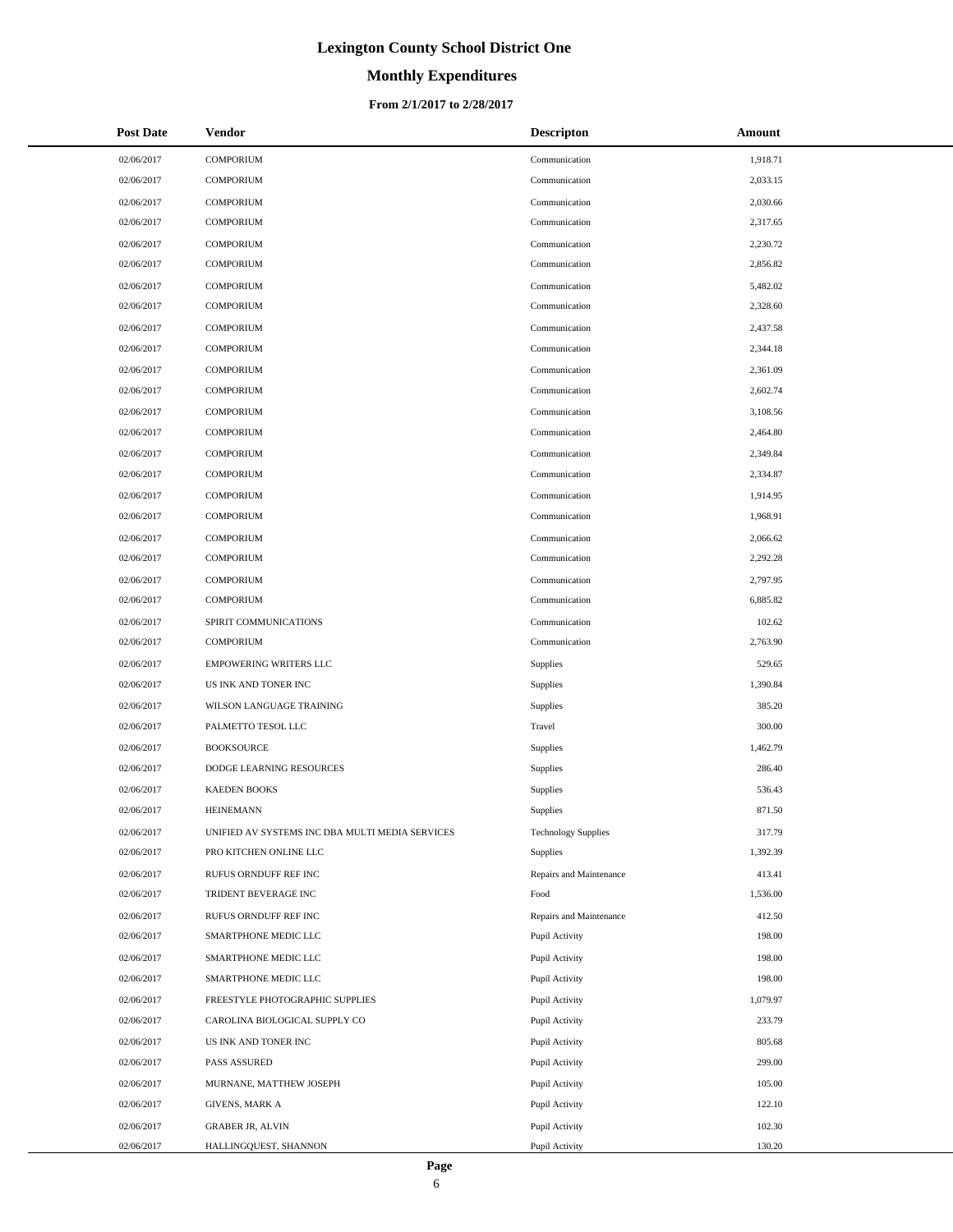# **Monthly Expenditures**

#### **From 2/1/2017 to 2/28/2017**

| <b>Post Date</b> | Vendor                                            | <b>Descripton</b>          | Amount   |
|------------------|---------------------------------------------------|----------------------------|----------|
| 02/06/2017       | <b>BSN SPORTS</b>                                 | Pupil Activity             | 1,293.64 |
| 02/06/2017       | <b>BARRETT, S LEE</b>                             | Pupil Activity             | 120.00   |
| 02/06/2017       | CHURCH, ELIZABETH J                               | Pupil Activity             | 120.00   |
| 02/06/2017       | KELLY, EARNEST                                    | Pupil Activity             | 104.10   |
| 02/06/2017       | T AND T SPORTS                                    | Pupil Activity             | 1,519.94 |
| 02/06/2017       | LITTLE CAESARS FUNDRAISING PROGRAM PKC LLC        | Pupil Activity             | 918.00   |
| 02/06/2017       | DISNEY DESTINATION LLC                            | Pupil Activity             | 3,443.00 |
| 02/07/2017       | SCHOOL SPECIALTY INC                              | Supplies                   | 365.22   |
| 02/07/2017       | SCHOOL SPECIALTY INC                              | Supplies                   | 122.50   |
| 02/07/2017       | LITERACY RESOURCES INC                            | Supplies                   | 385.95   |
| 02/07/2017       | <b>ANOTHER PRINTER</b>                            | Printing and Binding       | 383.43   |
| 02/07/2017       | STAR MUSIC CO                                     | Repairs and Maintenance    | 345.40   |
| 02/07/2017       | SCHOOL SPECIALTY INC                              | Supplies                   | 182.33   |
| 02/07/2017       | US INK AND TONER INC                              | <b>Supplies</b>            | 1,855.52 |
| 02/07/2017       | US INK AND TONER INC                              | <b>Supplies</b>            | 798.55   |
| 02/07/2017       | REALLY GOOD STUFF                                 | <b>Supplies</b>            | 339.99   |
| 02/07/2017       | SC DEPARTMENT OF REVENUE (SALES TAX RETURN)       | Supplies                   | $-0.35$  |
| 02/07/2017       | SCHOOL NURSE SUPPLY INC                           | Supplies                   | $-5.00$  |
| 02/07/2017       | BLICK ART MATERIALS LLC                           | <b>Supplies</b>            | 368.63   |
| 02/07/2017       | FLORIDA LEAGUE OF IB SCHOOLS (FLIBS)              | Travel                     | 925.00   |
| 02/07/2017       | SCHOOL NURSE SUPPLY INC                           | <b>Supplies</b>            | 102.46   |
| 02/07/2017       | SCHOOL NURSE SUPPLY INC                           | Supplies                   | 159.00   |
| 02/07/2017       | THE LIBRARY STORE                                 | <b>Supplies</b>            | 249.20   |
| 02/07/2017       | SCHOOL SPECIALTY INC                              | <b>Supplies</b>            | 129.98   |
| 02/07/2017       | <b>APPLE INC</b>                                  | <b>Technology Supplies</b> | 186.18   |
| 02/07/2017       | PURCHASED SERVICE                                 | Travel                     | 884.80   |
| 02/07/2017       | PURCHASED SERVICE                                 | Travel                     | 709.50   |
| 02/07/2017       | PURCHASED SERVICE                                 | Travel                     | 884.80   |
| 02/07/2017       | PURCHASED SERVICE                                 | Travel                     | 884.80   |
| 02/07/2017       | PURCHASED SERVICE                                 | Travel                     | 709.50   |
| 02/07/2017       | PURCHASED SERVICE                                 | Travel                     | 709.50   |
| 02/07/2017       | COOK & BOARDMAN LLC                               | Supplies-Maintenace        | 256.80   |
| 02/07/2017       | <b>WW GRAINGER</b>                                | Supplies                   | 144.45   |
| 02/07/2017       | COOK & BOARDMAN LLC                               | Supplies-Maintenace        | 121.98   |
| 02/07/2017       | <b>BATTERIES PLUS BULBS</b>                       | Supplies-Maintenace        | 265.36   |
| 02/07/2017       | FERGUSON ENTERPRISES INC FEI 27                   | Supplies-Maintenace        | 2,664.30 |
| 02/07/2017       | COOK & BOARDMAN LLC                               | Supplies-Maintenace        | 378.78   |
| 02/07/2017       | FERGUSON ENTERPRISES INC FEI 27                   | Supplies-Maintenace        | 319.61   |
| 02/07/2017       | <b>WW GRAINGER</b>                                | Supplies-Maintenace        | 444.47   |
| 02/07/2017       | <b>BATTERIES PLUS BULBS</b>                       | Supplies-Maintenace        | 265.36   |
| 02/07/2017       | COOK & BOARDMAN LLC                               | Supplies-Maintenace        | 321.00   |
| 02/07/2017       | <b>SUPPLY WORKS</b>                               | Supplies-Maintenace        | 404.73   |
| 02/07/2017       | <b>ANIXTER INC</b>                                | Supplies-Maintenace        | 374.50   |
| 02/07/2017       | COOK & BOARDMAN LLC                               | Supplies-Maintenace        | 321.00   |
| 02/07/2017       | SPICER ONCALL SERVICES                            | Repairs and Maintenance    | 645.00   |
| 02/07/2017       | <b>ANIXTER INC</b>                                | Supplies-Maintenace        | 791.80   |
| 02/07/2017       | SMITH AND JONES JANITORIAL SUPPLIES AND EQUIP INC | Supplies-Maintenace        | 113.42   |
| 02/07/2017       | WISEMAN, DARREN MARK                              | Other Prof & Tech Service  | 180.00   |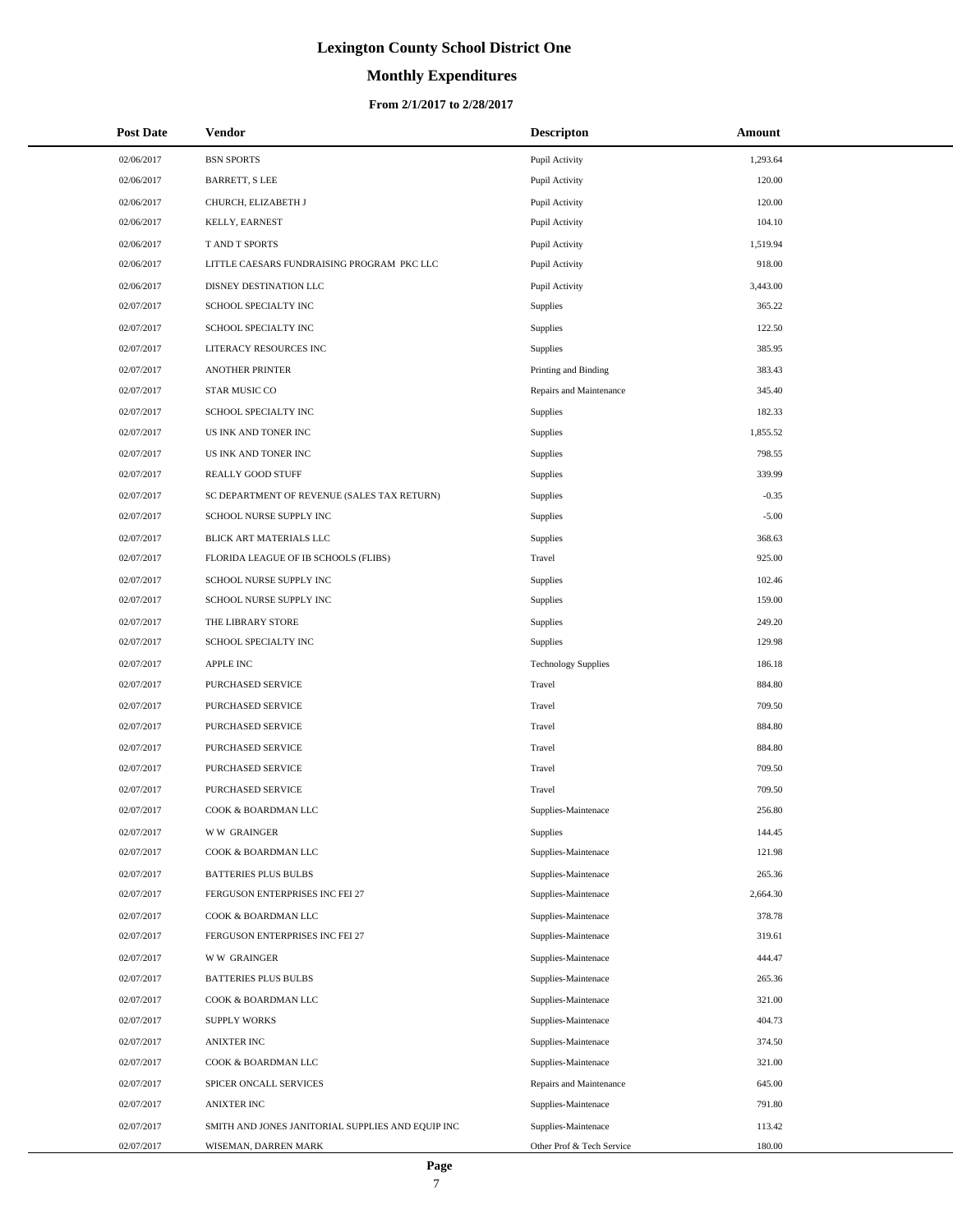# **Monthly Expenditures**

| <b>Post Date</b> | Vendor                                             | <b>Descripton</b>          | Amount    |  |
|------------------|----------------------------------------------------|----------------------------|-----------|--|
| 02/07/2017       | HAIGLER III, THOMAS I                              | Other Prof & Tech Service  | 180.00    |  |
| 02/07/2017       | RICCIARDI, CHRISTOPHER                             | Other Prof & Tech Service  | 180.00    |  |
| 02/07/2017       | LOOKABILL, JOHN T                                  | Other Prof & Tech Service  | 180.00    |  |
| 02/07/2017       | <b>BLACK, LEWIS ALLEN</b>                          | Other Prof & Tech Service  | 120.00    |  |
| 02/07/2017       | SC NATIONAL SCHOOL PUBLIC RELATIONS ASSOCIATION    | Dues and Fees              | 125.00    |  |
| 02/07/2017       | COMMUNICATION MANAGEMENT INC                       | Rentals                    | 711.63    |  |
| 02/07/2017       | DELL COMPUTERS                                     | Software Renewal/Agreemen  | 2,516.00  |  |
| 02/07/2017       | SOFTWARE ONE INC                                   | <b>Technology Supplies</b> | 1,994.85  |  |
| 02/07/2017       | TELCOM OF SOUTH CAROLINA INC                       | <b>Technology Supplies</b> | 1,149.90  |  |
| 02/07/2017       | <b>COMPORIUM</b>                                   | Communication              | 100.22    |  |
| 02/07/2017       | FORMS AND SUPPLY INC (FSI)                         | <b>Supplies</b>            | 1,800.16  |  |
| 02/07/2017       | <b>HEINEMANN</b>                                   | Supplies                   | 1,380.50  |  |
| 02/07/2017       | PRESENTATION SYSTEMS SOUTH INC                     | <b>Supplies</b>            | 641.68    |  |
| 02/07/2017       | <b>RESOURCES FOR READING</b>                       | Supplies                   | 971.75    |  |
| 02/07/2017       | <b>HEINEMANN</b>                                   | Supplies                   | 1,275.82  |  |
| 02/07/2017       | <b>HEINEMANN</b>                                   | <b>Supplies</b>            | 130.49    |  |
| 02/07/2017       | THE GREENHOUSE COMPANY OF SOUTH CAROLINA LLC       | Improv Other Than Bldg     | 21,489.34 |  |
| 02/07/2017       | CAROLINA TRAINING ASSOC                            | Software Renewal/Agreemen  | 8,747.25  |  |
| 02/07/2017       | MACHINE AND WELDING SUPPLY CO DBA ARC3 GASES SOUTH | <b>Supplies</b>            | 3,010.72  |  |
| 02/07/2017       | LAKESHORE LEARNING MATERIALS                       | <b>Supplies</b>            | 1,962.62  |  |
| 02/07/2017       | INTERNETWORK ENGINEERING                           | <b>Technology Supplies</b> | 8,036.77  |  |
| 02/07/2017       | JENKINS HANCOCK AND SIDES                          | Building                   | 14,590.50 |  |
| 02/07/2017       | JENKINS HANCOCK AND SIDES                          | Improv Other Than Bldg     | 2,252.00  |  |
| 02/07/2017       | <b>COMPORIUM</b>                                   | Communication              | 386.68    |  |
| 02/07/2017       | DELL COMPUTERS                                     | <b>Technology Supplies</b> | 427.99    |  |
| 02/07/2017       | US INK AND TONER INC                               | <b>Supplies</b>            | 204.84    |  |
| 02/07/2017       | US INK AND TONER INC                               | Supplies                   | 204.84    |  |
| 02/07/2017       | UNITED REFRIGERATION INC                           | <b>Supplies</b>            | 148.32    |  |
| 02/07/2017       | US INK AND TONER INC                               | Supplies                   | 204.84    |  |
| 02/07/2017       | ADAIR PIANO LLC                                    | Pupil Activity             | 150.00    |  |
| 02/07/2017       | US INK AND TONER INC                               | Pupil Activity             | 477.08    |  |
| 02/07/2017       | HP INC                                             | Pupil Activity             | 156.52    |  |
| 02/07/2017       | PROFESSIONAL CREDENTIAL SERVS                      | Pupil Activity             | 2,975.00  |  |
| 02/07/2017       | <b>BRAINPOP.COM LLC</b>                            | Pupil Activity             | 1,795.00  |  |
| 02/07/2017       | SC DEPARTMENT OF REVENUE (SALES TAX RETURN)        | Pupil Activity             | 125.65    |  |
| 02/07/2017       | BLICK ART MATERIALS LLC                            | Pupil Activity             | 200.31    |  |
| 02/07/2017       | ADAIR PIANO LLC                                    | Pupil Activity             | 150.00    |  |
| 02/07/2017       | MUSICIAN SUPPLY                                    | Pupil Activity             | 732.41    |  |
| 02/07/2017       | BURNETT ATHLETICS INC                              | Pupil Activity             | 401.25    |  |
| 02/07/2017       | <b>BSN SPORTS</b>                                  | Pupil Activity             | 1,121.72  |  |
| 02/07/2017       | T AND T SPORTS                                     | Pupil Activity             | 566.67    |  |
| 02/07/2017       | <b>BSN SPORTS</b>                                  | Pupil Activity             | 1,805.63  |  |
| 02/07/2017       | T AND T SPORTS                                     | Pupil Activity             | 2,157.12  |  |
| 02/07/2017       | <b>BAND TODAY LLC</b>                              | Pupil Activity             | 1,017.00  |  |
| 02/07/2017       | APPLE INC                                          | <b>Technology Supplies</b> | 105.93    |  |
| 02/08/2017       | DELL COMPUTERS                                     | Supplies                   | 2,300.61  |  |
| 02/08/2017       | THE NATIONAL PAIDEIA CENTER                        | Inst Prog Improvement      | 2,500.00  |  |
| 02/08/2017       | DELL COMPUTERS                                     | Supplies                   | 374.96    |  |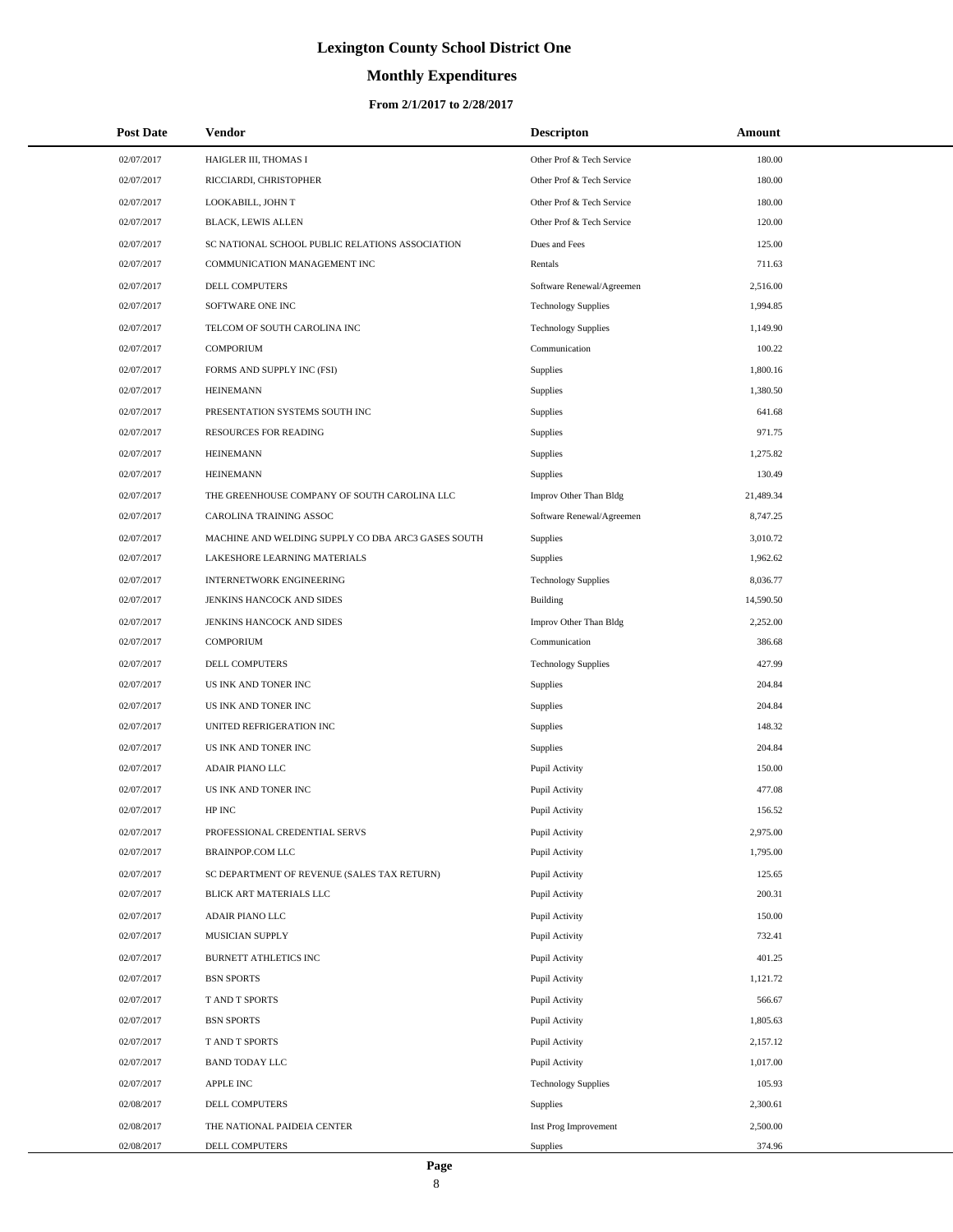#### **Monthly Expenditures**

| <b>Post Date</b> | Vendor                       | <b>Descripton</b>           | Amount    |
|------------------|------------------------------|-----------------------------|-----------|
| 02/08/2017       | SCHOOL SPECIALTY INC         | <b>Supplies</b>             | 821.23    |
| 02/08/2017       | PURCHASED SERVICE            | <b>Library Books</b>        | 334.81    |
| 02/08/2017       | FOLLETT SCHOOL SOLUTIONS INC | <b>Library Books</b>        | 111.83    |
| 02/08/2017       | DIANE SWEENEY CONSULTING     | Inst Prog Improvement       | 6,816.91  |
| 02/08/2017       | REBEL YELL INC               | Supplies-Maintenace         | 224.70    |
| 02/08/2017       | ASMAR, HAYA A                | <b>Pupil Transportation</b> | 204.12    |
| 02/08/2017       | <b>BATCHLER, NICHOLE</b>     | <b>Pupil Transportation</b> | 207.36    |
| 02/08/2017       | COLE, SUSAN                  | <b>Pupil Transportation</b> | 532.44    |
| 02/08/2017       | FILIPPONI, LANE              | <b>Pupil Transportation</b> | 165.60    |
| 02/08/2017       | FOGLE, PAM                   | Pupil Transportation        | 172.80    |
| 02/08/2017       | GARDNER, BARBARA             | <b>Pupil Transportation</b> | 257.04    |
| 02/08/2017       | HAMMOND, ROSE                | <b>Pupil Transportation</b> | 149.04    |
| 02/08/2017       | HEADDEN, CYNTHIA             | <b>Pupil Transportation</b> | 720.63    |
| 02/08/2017       | KEMP, LISA                   | Pupil Transportation        | 243.00    |
| 02/08/2017       | PURCHASED SERVICE            | <b>Pupil Transportation</b> | 807.84    |
| 02/08/2017       | PEARCE, TIM                  | Pupil Transportation        | 604.80    |
| 02/08/2017       | SABBAGHA, THERESA            | <b>Pupil Transportation</b> | 181.44    |
| 02/08/2017       | SIMUEL, DEATRU               | <b>Pupil Transportation</b> | 321.30    |
| 02/08/2017       | <b>PURCHASED SERVICE</b>     | <b>Pupil Transportation</b> | 126.36    |
| 02/08/2017       | STROUD, ANDREA               | Pupil Transportation        | 272.16    |
| 02/08/2017       | PURCHASED SERVICE            | <b>Pupil Transportation</b> | 233.28    |
| 02/08/2017       | VAUGHN, DANA                 | Pupil Transportation        | 699.84    |
| 02/08/2017       | <b>HEINEMANN</b>             | Supplies                    | 28,101.50 |
| 02/08/2017       | PURCHASED SERVICE            | <b>Supplies</b>             | 250.00    |
| 02/08/2017       | <b>LENOVO US</b>             | <b>Technology Supplies</b>  | 668.75    |
| 02/08/2017       | SMARTPHONE MEDIC LLC         | Pupil Activity              | 417.00    |
| 02/08/2017       | SMARTPHONE MEDIC LLC         | Pupil Activity              | 297.00    |
| 02/08/2017       | T AND T SPORTS               | Pupil Activity              | 856.27    |
| 02/08/2017       | COOPER, JOEL L               | Pupil Activity              | 270.00    |
| 02/08/2017       | BRYANT, GEORGE               | Pupil Activity              | 114.90    |
| 02/08/2017       | COBBS, MILTON                | Pupil Activity              | 108.60    |
| 02/08/2017       | JONES, TERRY D               | Pupil Activity              | 123.00    |
| 02/08/2017       | LANDRUM, JAMES R             | Pupil Activity              | 108.60    |
| 02/08/2017       | TRAMMELL, TORENCE            | Pupil Activity              | 129.30    |
| 02/08/2017       | FOSTER, CHARLES RICHARD      | Pupil Activity              | 105.00    |
| 02/08/2017       | <b>BOLAND, ROBERT H</b>      | Pupil Activity              | 108.60    |
| 02/08/2017       | JOHNSON, ERIC V              | Pupil Activity              | 120.30    |
| 02/08/2017       | MORRIS JR, BILLY             | Pupil Activity              | 120.30    |
| 02/08/2017       | JONES, TERRY D               | Pupil Activity              | 130.20    |
| 02/08/2017       | PLATTS, ERIC                 | Pupil Activity              | 107.70    |
| 02/08/2017       | MARTHERS, BRANNON W          | Pupil Activity              | 120.00    |
| 02/08/2017       | REED, JOHN MARCUS            | Pupil Activity              | 120.00    |
| 02/08/2017       | TRIANO, GUY                  | Pupil Activity              | 120.00    |
| 02/08/2017       | CROWELL, JAMES W             | Pupil Activity              | 104.10    |
| 02/08/2017       | HENDRICKS, KINZELL           | Pupil Activity              | 101.40    |
| 02/08/2017       | MADISON, ZELL                | Pupil Activity              | 104.10    |
| 02/08/2017       | BYRD, GARY                   | Pupil Activity              | 120.43    |
| 02/08/2017       | LEYEN, THOMAS                | Pupil Activity              | 120.43    |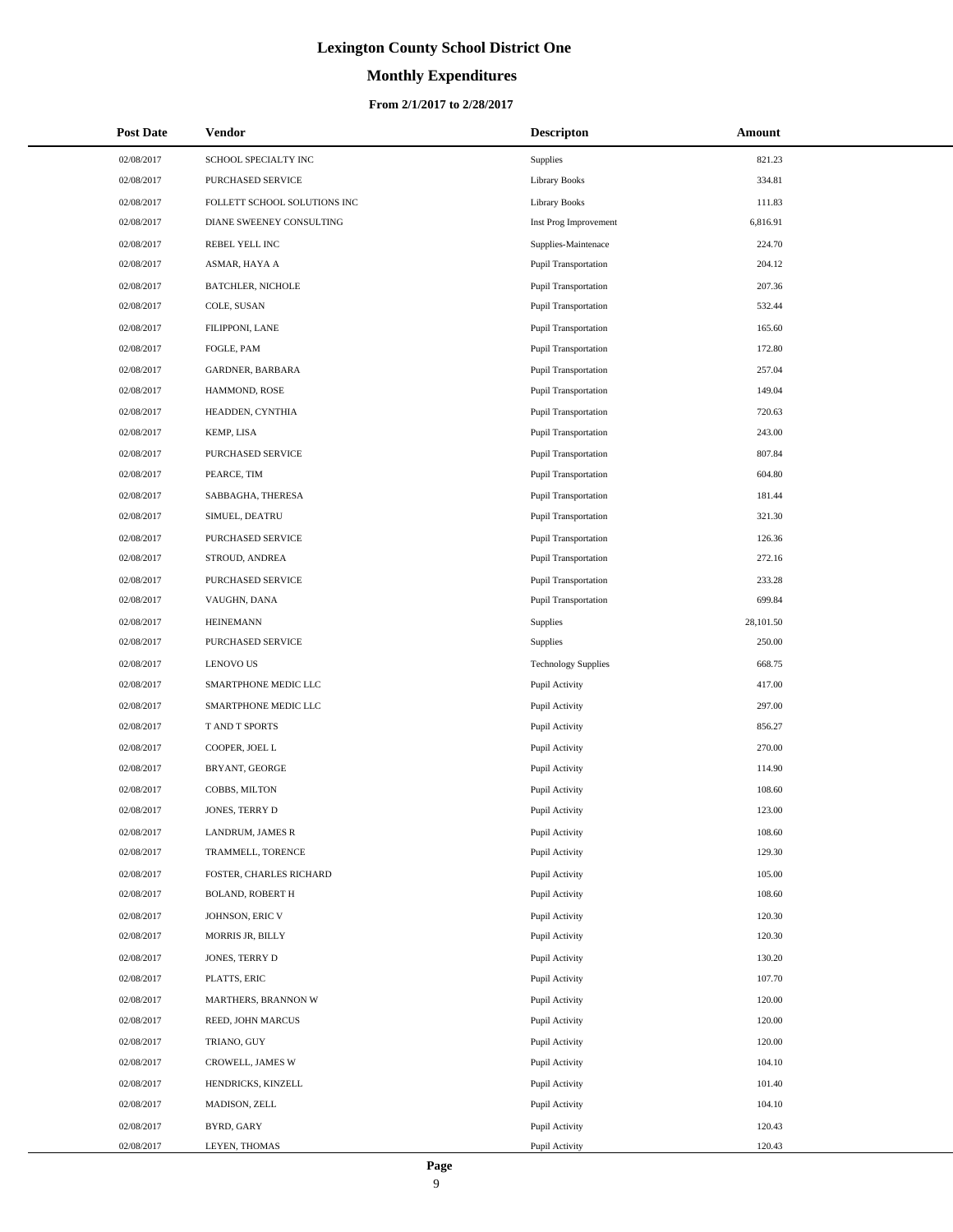# **Monthly Expenditures**

| <b>Post Date</b> | <b>Vendor</b>                               | <b>Descripton</b>           | Amount    |
|------------------|---------------------------------------------|-----------------------------|-----------|
| 02/08/2017       | TRIANO, GUY                                 | Pupil Activity              | 120.00    |
| 02/08/2017       | <b>IMAGE INK</b>                            | Pupil Activity              | 262.40    |
| 02/08/2017       | A C FLORA HIGH SCHOOL                       | Pupil Activity              | 150.00    |
| 02/08/2017       | <b>EDVENTURE</b>                            | Pupil Transportation        | 700.00    |
| 02/09/2017       | US INK AND TONER INC                        | Supplies                    | 573.84    |
| 02/09/2017       | <b>APPLE INC</b>                            | <b>Technology Supplies</b>  | 203.30    |
| 02/09/2017       | <b>APPLE INC</b>                            | <b>Technology Supplies</b>  | 159.43    |
| 02/09/2017       | FORMS AND SUPPLY INC (FSI)                  | Supplies                    | 2,878.30  |
| 02/09/2017       | PORTER, JANA D                              | Other Prof & Tech Service   | 3,180.00  |
| 02/09/2017       | <b>BULLOCK, VALERIE K</b>                   | Other Prof & Tech Service   | 600.00    |
| 02/09/2017       | NEW YORK CITY LEADERSHIP ACADEMY            | Inst Prog Improvement       | 49,500.00 |
| 02/09/2017       | ADVANCE EDUCATION INC                       | Other Prof & Tech Service   | 750.00    |
| 02/09/2017       | SOUTHEASTERN PAPER                          | Supplies-Maintenace         | 338.76    |
| 02/09/2017       | <b>GRAYBAR ELECTRIC CO INC</b>              | Supplies-Maintenace         | 1,024.63  |
| 02/09/2017       | MARTIN MARIETTA MATERIALS                   | Supplies-Maintenace         | 645.50    |
| 02/09/2017       | WILSON AND ASSOCIATES                       | Supplies-Maintenace         | 1.155.60  |
| 02/09/2017       | COOK & BOARDMAN LLC                         | Supplies-Maintenace         | 599.20    |
| 02/09/2017       | <b>BARNES PROPANE</b>                       | Energy                      | 751.17    |
| 02/09/2017       | <b>TRANE COMPANY</b>                        | Supplies-Maintenace         | 839.94    |
| 02/09/2017       | <b>CK SUPPLY</b>                            | Supplies-Maintenace         | 193.11    |
| 02/09/2017       | CARVAJAL, PABLO ARMANDO                     | Other Prof & Tech Service   | 180.00    |
| 02/09/2017       | FINLEY, STEPHEN CRAIG                       | Other Prof & Tech Service   | 180.00    |
| 02/09/2017       | <b>MAK SOLUTIONS</b>                        | Other Prof & Tech Service   | 187.50    |
| 02/09/2017       | DREAMBOX LEARNING                           | Software Renewal/Agreemen   | 1,637.10  |
| 02/09/2017       | <b>BOOKSOURCE</b>                           | Supplies                    | 6,109.35  |
| 02/09/2017       | DREAMBOX LEARNING                           | Inst Prog Improvement       | 321.00    |
| 02/09/2017       | <b>BOOKSOURCE</b>                           | Supplies                    | 129.51    |
| 02/09/2017       | SOUTHERN EDUCATIONAL SYSTEMS INC            | <b>Technology Supplies</b>  | 1,175.93  |
| 02/09/2017       | FORMS AND SUPPLY INC (FSI)                  | Supplies                    | 287.83    |
| 02/09/2017       | FORMS AND SUPPLY INC (FSI)                  | Pupil Activity              | 305.01    |
| 02/09/2017       | SENN BROTHERS INC                           | Pupil Activity              | 4,929.50  |
| 02/09/2017       | QUAVERMUSIC.COM LLC                         | Software Renewal/Agreemen   | 728.97    |
| 02/10/2017       | BLICK ART MATERIALS LLC                     | Supplies                    | 140.00    |
| 02/10/2017       | PURCHASED SERVICE                           | Travel                      | 373.03    |
| 02/10/2017       | HOUGHTON MIFFLIN HARCOURT PUBLISHING CO     | Supplies                    | 432.39    |
| 02/10/2017       | <b>LENOVO US</b>                            | Supplies                    | 513.60    |
| 02/10/2017       | US INK AND TONER INC                        | Supplies                    | 128.09    |
| 02/10/2017       | US INK AND TONER INC                        | Supplies                    | 1,138.65  |
| 02/10/2017       | <b>HEINEMANN</b>                            | Supplies                    | 222.29    |
| 02/10/2017       | SC DEPARTMENT OF REVENUE (SALES TAX RETURN) | Software Renewal/Agreemen   | 175.00    |
| 02/10/2017       | <b>SCHOOLOGY INC</b>                        | Software Renewal/Agreemen   | 3,593.76  |
| 02/10/2017       | HOWARD JOHNSON                              | Pupil Transportation        | 665.50    |
| 02/10/2017       | HOWARD JOHNSON                              | Travel                      | 399.30    |
| 02/10/2017       | EMBASSY SUITES CHARLESTON CONVENTION CENTER | Pupil Transportation        | 1,371.92  |
| 02/10/2017       | EMBASSY SUITES CHARLESTON CONVENTION CENTER | Travel                      | 686.56    |
| 02/10/2017       | PURCHASED SERVICE                           | <b>Pupil Transportation</b> | 221.26    |
| 02/10/2017       | FIRST PRIORITY INC                          | Other Prof & Tech Service   | 1,750.00  |
| 02/10/2017       | CLEMSON UNIVERSITY                          | Inst Prog Improvement       | 15,000.00 |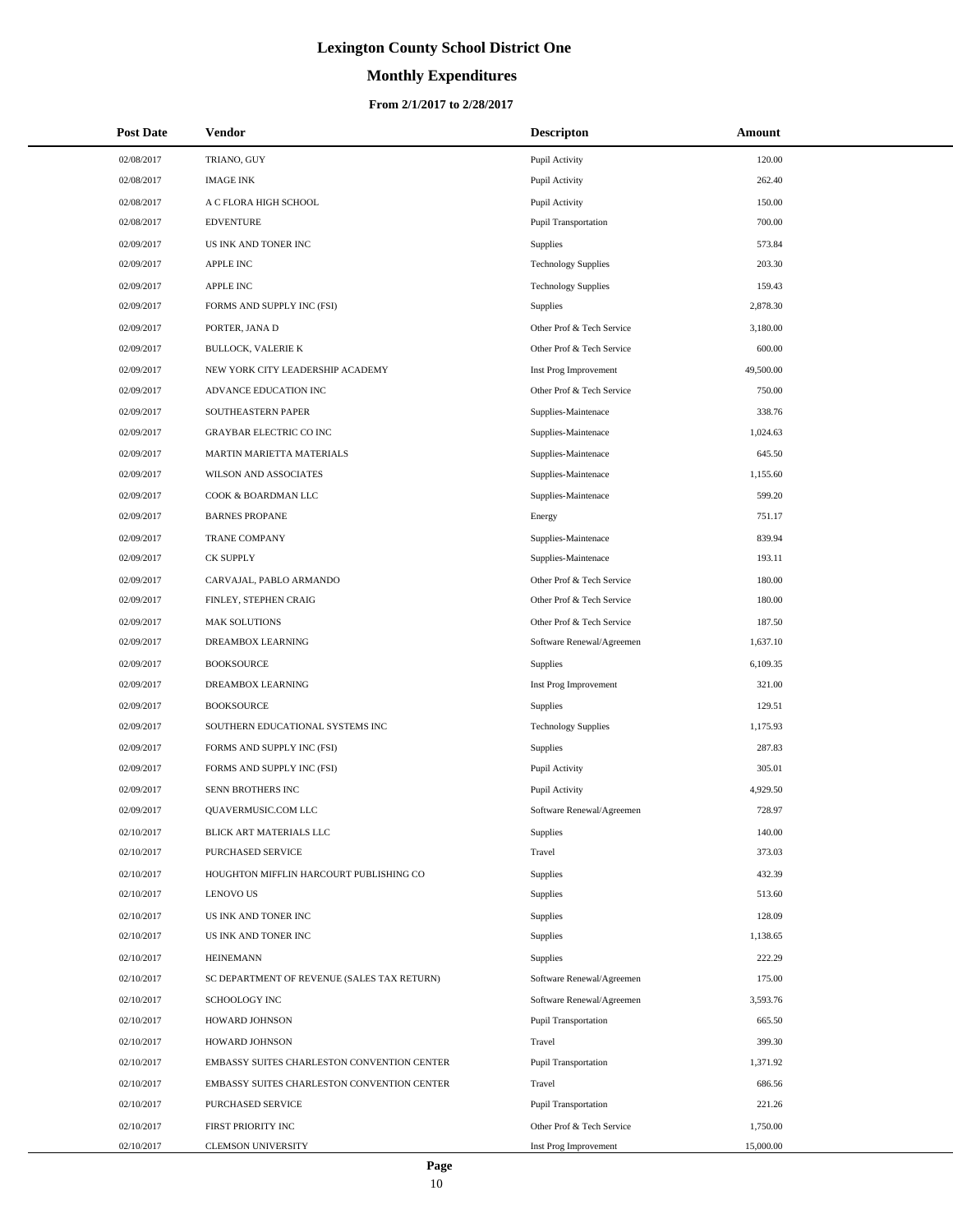# **Monthly Expenditures**

#### **From 2/1/2017 to 2/28/2017**

| <b>Post Date</b> | <b>Vendor</b>                                     | <b>Descripton</b>          | Amount    |  |
|------------------|---------------------------------------------------|----------------------------|-----------|--|
| 02/10/2017       | RIDGILL, IWANA G                                  | Inst Prog Improvement      | 300.00    |  |
| 02/10/2017       | PURCHASED SERVICE                                 | Travel                     | 143.11    |  |
| 02/10/2017       | PURCHASED SERVICE                                 | Travel                     | 277.37    |  |
| 02/10/2017       | PURCHASED SERVICE                                 | Travel                     | 245.03    |  |
| 02/10/2017       | PURCHASED SERVICE                                 | Travel                     | 207.85    |  |
| 02/10/2017       | PURCHASED SERVICE                                 | Travel                     | 245.40    |  |
| 02/10/2017       | PURCHASED SERVICE                                 | Travel                     | 194.95    |  |
| 02/10/2017       | PURCHASED SERVICE                                 | Travel                     | 125.19    |  |
| 02/10/2017       | PURCHASED SERVICE                                 | Travel                     | 187.25    |  |
| 02/10/2017       | CERTIFIED TRANSLATION SERVICES                    | Other Prof & Tech Service  | 165.84    |  |
| 02/10/2017       | LANGUAGES UNLIMITED LLC                           | Other Prof & Tech Service  | 450.00    |  |
| 02/10/2017       | ON TRACK PRESS                                    | Other Prof & Tech Service  | 10,000.00 |  |
| 02/10/2017       | HOLIDAY INN EXPRESS AND SUITES                    | Travel                     | 533.36    |  |
| 02/10/2017       | PURCHASED SERVICE                                 | Travel                     | 107.54    |  |
| 02/10/2017       | PURCHASED SERVICE                                 | Travel                     | 117.97    |  |
| 02/10/2017       | <b>PURCHASED SERVICE</b>                          | Travel                     | 162.00    |  |
| 02/10/2017       | PURCHASED SERVICE                                 | Travel                     | 100.58    |  |
| 02/10/2017       | <b>PURCHASED SERVICE</b>                          | Travel                     | 131.61    |  |
| 02/10/2017       | MANSFIELD OIL CO                                  | Supplies-Maintenace        | 3,721.82  |  |
| 02/10/2017       | SMITH AND JONES JANITORIAL SUPPLIES AND EQUIP INC | Supplies-Maintenace        | 310.30    |  |
| 02/10/2017       | SMITH AND JONES JANITORIAL SUPPLIES AND EQUIP INC | <b>Supplies</b>            | 2,493.10  |  |
| 02/10/2017       | CAROLINA WATER SERVICE INC                        | <b>Public Utilities</b>    | 2,241.81  |  |
| 02/10/2017       | OSWALD WHOLESALE LUMBER INC                       | Supplies-Maintenace        | 1,829.70  |  |
| 02/10/2017       | PALMETTO PROPANE                                  | Energy                     | 673.95    |  |
| 02/10/2017       | PURCHASED SERVICE                                 | Travel                     | 189.39    |  |
| 02/10/2017       | PURCHASED SERVICE                                 | Travel                     | 155.15    |  |
| 02/10/2017       | PURCHASED SERVICE                                 | Travel                     | 476.15    |  |
| 02/10/2017       | PURCHASED SERVICE                                 | Travel                     | 242.89    |  |
| 02/10/2017       | <b>PURCHASED SERVICE</b>                          | Travel                     | 237.49    |  |
| 02/10/2017       | HINZ, BRIAN E                                     | Other Prof & Tech Service  | 120.00    |  |
| 02/10/2017       | SNUFFER, ROBERT                                   | Other Prof & Tech Service  | 120.00    |  |
| 02/10/2017       | MILLER, KAAREN ELIZABETH                          | Other Prof & Tech Service  | 180.00    |  |
| 02/10/2017       | LOOKABILL, JOHN T                                 | Other Prof & Tech Service  | 180.00    |  |
| 02/10/2017       | WORKFORCE COMMUNICATIONS GROUP INC                | Advertising                | 995.00    |  |
| 02/10/2017       | POSTMASTER 010                                    | Rentals                    | 496.00    |  |
| 02/10/2017       | PURCHASED SERVICE                                 | Travel                     | 268.57    |  |
| 02/10/2017       | CABLE AND CONNECTIONS                             | <b>Technology Supplies</b> | 163.77    |  |
| 02/10/2017       | <b>HEINEMANN</b>                                  | Supplies                   | 762.36    |  |
| 02/10/2017       | <b>HEINEMANN</b>                                  | Supplies                   | 109.14    |  |
| 02/10/2017       | PURCHASED SERVICE                                 | Travel                     | 273.92    |  |
| 02/10/2017       | PALMETTO TESOL LLC                                | Travel                     | 550.00    |  |
| 02/10/2017       | <b>HEINEMANN</b>                                  | Supplies                   | 320.00    |  |
| 02/10/2017       | <b>CUTTING MATS.NET</b>                           | Supplies                   | 845.00    |  |
| 02/10/2017       | <b>KAEDEN BOOKS</b>                               | Supplies                   | 108.50    |  |
| 02/10/2017       | <b>HEINEMANN</b>                                  | Supplies                   | 166.00    |  |
| 02/10/2017       | JENNIEO TURKEY STORE SALES LLC                    | Food                       | 239.88    |  |
| 02/10/2017       | HERSHEYS ICE CREAM                                | Food                       | 156.00    |  |
| 02/10/2017       | JENNIEO TURKEY STORE SALES LLC                    | Food                       | 107.40    |  |

 $\overline{a}$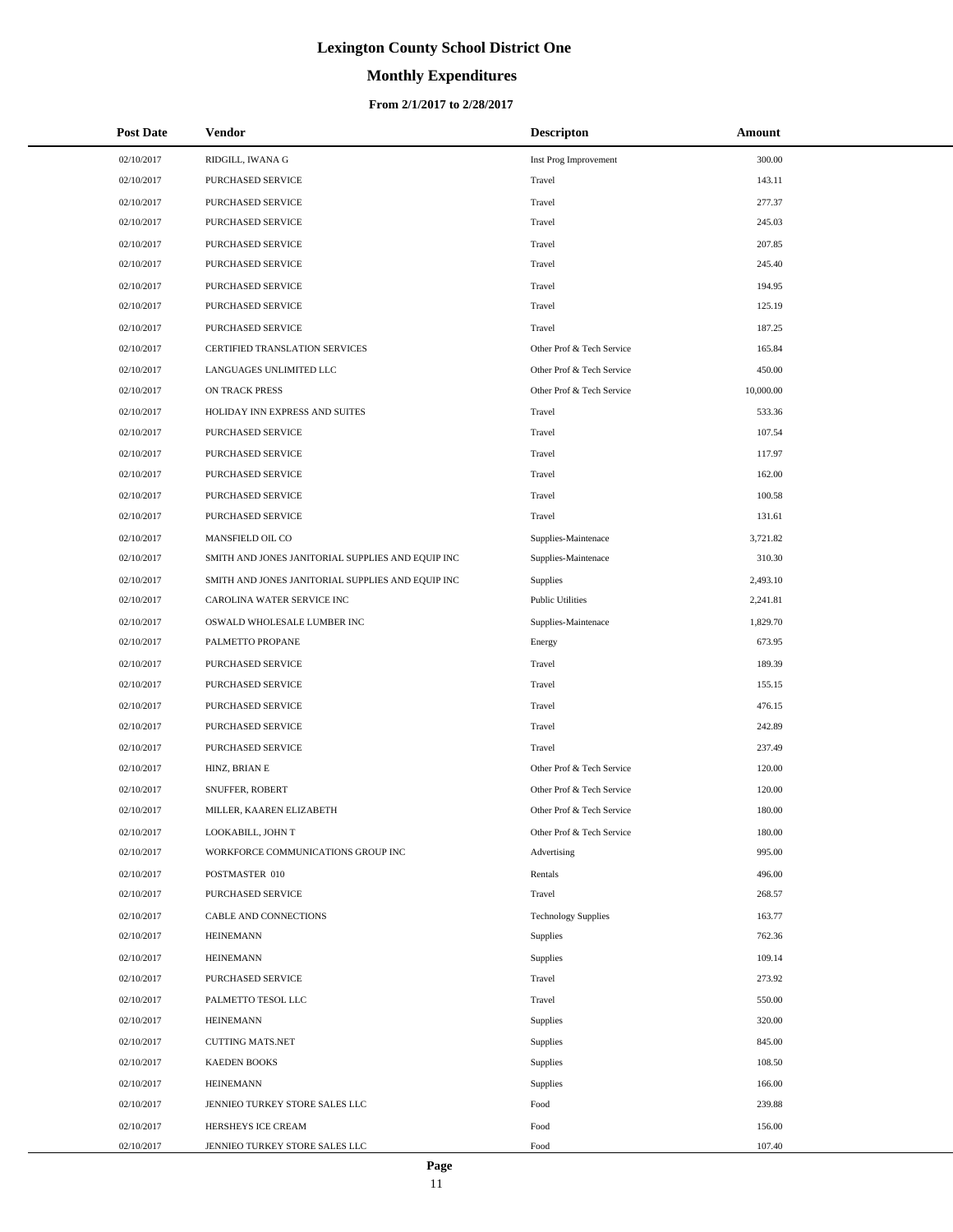# **Monthly Expenditures**

#### **From 2/1/2017 to 2/28/2017**

| <b>Post Date</b> | Vendor                                            | <b>Descripton</b>          | Amount    |
|------------------|---------------------------------------------------|----------------------------|-----------|
| 02/10/2017       | HERSHEYS ICE CREAM                                | Food                       | 133.92    |
| 02/10/2017       | JENNIEO TURKEY STORE SALES LLC                    | Food                       | 107.40    |
| 02/10/2017       | HERSHEYS ICE CREAM                                | Food                       | 156.00    |
| 02/10/2017       | HERSHEYS ICE CREAM                                | Food                       | 120.00    |
| 02/10/2017       | HERSHEYS ICE CREAM                                | Food                       | 168.00    |
| 02/10/2017       | JENNIEO TURKEY STORE SALES LLC                    | Food                       | 107.40    |
| 02/10/2017       | HERSHEYS ICE CREAM                                | Food                       | 120.00    |
| 02/10/2017       | HERSHEYS ICE CREAM                                | Food                       | 132.00    |
| 02/10/2017       | HERSHEYS ICE CREAM                                | Food                       | 375.60    |
| 02/10/2017       | HERSHEYS ICE CREAM                                | Food                       | 111.60    |
| 02/10/2017       | HERSHEYS ICE CREAM                                | Food                       | 351.60    |
| 02/10/2017       | HERSHEYS ICE CREAM                                | Food                       | 144.00    |
| 02/10/2017       | JENNIEO TURKEY STORE SALES LLC                    | Food                       | 107.40    |
| 02/10/2017       | QUAVERMUSIC.COM LLC                               | Pupil Activity             | 831.03    |
| 02/10/2017       | <b>BSN SPORTS</b>                                 | Pupil Activity             | 748.99    |
| 02/10/2017       | LED BY GRACE LANDSCAPING AND LAWN CARE LLC        | Pupil Activity             | 400.18    |
| 02/10/2017       | PURCHASED SERVICE                                 | Pupil Activity             | 110.63    |
| 02/10/2017       | QUAVERMUSIC.COM LLC                               | Software Renewal/Agreemen  | 728.97    |
| 02/10/2017       | LED BY GRACE LANDSCAPING AND LAWN CARE LLC        | Supplies                   | 107.00    |
| 02/13/2017       | US INK AND TONER INC                              | Supplies                   | 1,795.06  |
| 02/13/2017       | PURCHASED SERVICE                                 | Travel                     | 140.00    |
| 02/13/2017       | HP INC                                            | <b>Technology Supplies</b> | 1,125.88  |
| 02/13/2017       | <b>JW PEPPER</b>                                  | Supplies                   | 385.85    |
| 02/13/2017       | FORMS AND SUPPLY INC (FSI)                        | Supplies                   | 154.07    |
| 02/13/2017       | BOUND TO STAY BOUND BOOKS INC                     | <b>Library Books</b>       | 391.54    |
| 02/13/2017       | PURCHASED SERVICE                                 | Travel                     | 145.60    |
| 02/13/2017       | US INK AND TONER INC                              | Supplies                   | 128.09    |
| 02/13/2017       | US INK AND TONER INC                              | Supplies                   | 303.14    |
| 02/13/2017       | CULLUM SERVICES INC                               | Repairs and Maintenance    | 1,343.75  |
| 02/13/2017       | FIRE SYSTEMS INC                                  | Repairs and Maintenance    | 575.00    |
| 02/13/2017       | SC DEPARTMENT OF REVENUE (SALES TAX RETURN)       | Software Renewal/Agreemen  | 935.55    |
| 02/13/2017       | SCENARIO LEARNING LLC                             | Software Renewal/Agreemen  | 13,365.00 |
| 02/13/2017       | SOUTHEASTERN PAPER                                | Supplies-Maintenace        | 534.14    |
| 02/13/2017       | <b>CULLUM SERVICES INC</b>                        | Repairs and Maintenance    | 4,792.50  |
| 02/13/2017       | <b>GRAYBAR ELECTRIC CO INC</b>                    | Supplies-Maintenace        | 3,948.30  |
| 02/13/2017       | CULLUM SERVICES INC                               | Repairs and Maintenance    | 1,108.08  |
| 02/13/2017       | <b>WW GRAINGER</b>                                | Supplies-Maintenace        | 320.90    |
| 02/13/2017       | CULLUM SERVICES INC                               | Repairs and Maintenance    | 3,937.50  |
| 02/13/2017       | COASTAL CONTRACT HARDWARE INC                     | Supplies-Maintenace        | 759.70    |
| 02/13/2017       | CULLUM SERVICES INC                               | Repairs and Maintenance    | 1,023.75  |
| 02/13/2017       | CULLUM SERVICES INC                               | Repairs and Maintenance    | 360.00    |
| 02/13/2017       | COASTAL CONTRACT HARDWARE INC                     | Supplies-Maintenace        | 1,139.55  |
| 02/13/2017       | CULLUM SERVICES INC                               | Repairs and Maintenance    | 1,379.17  |
| 02/13/2017       | CULLUM SERVICES INC                               | Repairs and Maintenance    | 440.63    |
| 02/13/2017       | CULLUM SERVICES INC                               | Repairs and Maintenance    | 2,730.00  |
| 02/13/2017       | H L SHEALY CO                                     | Supplies-Maintenace        | 203.51    |
| 02/13/2017       | SMITH AND JONES JANITORIAL SUPPLIES AND EQUIP INC | Supplies-Maintenace        | 181.63    |
| 02/13/2017       | <b>WW GRAINGER</b>                                | Supplies-Maintenace        | 320.89    |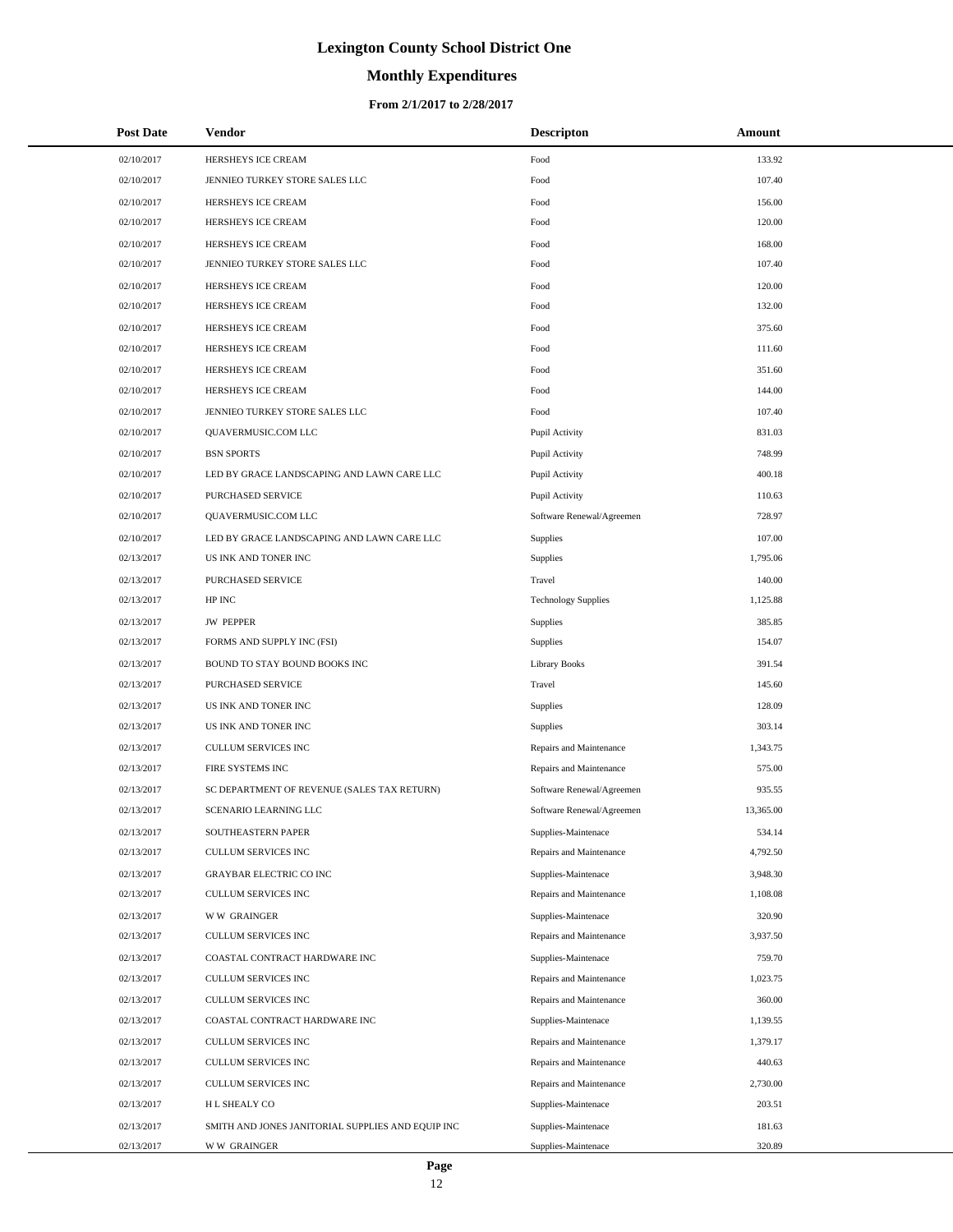# **Monthly Expenditures**

| <b>Post Date</b> | Vendor                                            | <b>Descripton</b>          | Amount   |
|------------------|---------------------------------------------------|----------------------------|----------|
| 02/13/2017       | CULLUM SERVICES INC                               | Repairs and Maintenance    | 757.50   |
| 02/13/2017       | CULLUM SERVICES INC                               | Repairs and Maintenance    | 1,372.50 |
| 02/13/2017       | <b>WW GRAINGER</b>                                | Supplies-Maintenace        | 320.89   |
| 02/13/2017       | CULLUM SERVICES INC                               | Repairs and Maintenance    | 1,355.63 |
| 02/13/2017       | CULLUM SERVICES INC                               | Repairs and Maintenance    | 1,059.38 |
| 02/13/2017       | CULLUM SERVICES INC                               | Repairs and Maintenance    | 1,331.25 |
| 02/13/2017       | SMITH AND JONES JANITORIAL SUPPLIES AND EQUIP INC | Supplies-Maintenace        | 363.27   |
| 02/13/2017       | CULLUM SERVICES INC                               | Repairs and Maintenance    | 1,792.50 |
| 02/13/2017       | H L SHEALY CO                                     | Supplies-Maintenace        | 169.60   |
| 02/13/2017       | SMITH AND JONES JANITORIAL SUPPLIES AND EQUIP INC | Supplies-Maintenace        | 1,294.43 |
| 02/13/2017       | <b>WW GRAINGER</b>                                | Supplies-Maintenace        | 320.90   |
| 02/13/2017       | CULLUM SERVICES INC                               | Repairs and Maintenance    | 3,788.54 |
| 02/13/2017       | CULLUM SERVICES INC                               | Repairs and Maintenance    | 1,691.25 |
| 02/13/2017       | <b>WW GRAINGER</b>                                | Supplies-Maintenace        | 306.48   |
| 02/13/2017       | CULLUM SERVICES INC                               | Repairs and Maintenance    | 1,537.50 |
| 02/13/2017       | H L SHEALY CO                                     | Supplies-Maintenace        | 169.60   |
| 02/13/2017       | <b>INTERSTATE SOLUTIONS</b>                       | Supplies-Maintenace        | 310.30   |
| 02/13/2017       | <b>CULLUM SERVICES INC</b>                        | Repairs and Maintenance    | 1,149.38 |
| 02/13/2017       | H L SHEALY CO                                     | Supplies-Maintenace        | 203.51   |
| 02/13/2017       | CULLUM SERVICES INC                               | Repairs and Maintenance    | 2,651.25 |
| 02/13/2017       | CULLUM SERVICES INC                               | Repairs and Maintenance    | 1,125.00 |
| 02/13/2017       | <b>INTERSTATE SOLUTIONS</b>                       | Supplies-Maintenace        | 124.12   |
| 02/13/2017       | CULLUM SERVICES INC                               | Repairs and Maintenance    | 1,515.00 |
| 02/13/2017       | COASTAL CONTRACT HARDWARE INC                     | Supplies-Maintenace        | 379.85   |
| 02/13/2017       | H L SHEALY CO                                     | Supplies-Maintenace        | 169.60   |
| 02/13/2017       | CULLUM SERVICES INC                               | Repairs and Maintenance    | 1,376.25 |
| 02/13/2017       | CULLUM SERVICES INC                               | Repairs and Maintenance    | 1,530.00 |
| 02/13/2017       | <b>CULLUM SERVICES INC</b>                        | Repairs and Maintenance    | 1,205.60 |
| 02/13/2017       | CULLUM SERVICES INC                               | Repairs and Maintenance    | 1,276.88 |
| 02/13/2017       | CULLUM SERVICES INC                               | Repairs and Maintenance    | 620.62   |
| 02/13/2017       | CULLUM SERVICES INC                               | Repairs and Maintenance    | 2,371.88 |
| 02/13/2017       | CULLUM SERVICES INC                               | Repairs and Maintenance    | 1,453.12 |
| 02/13/2017       | CULLUM SERVICES INC                               | Repairs and Maintenance    | 2,437.50 |
| 02/13/2017       | H L SHEALY CO                                     | Supplies-Maintenace        | 169.60   |
| 02/13/2017       | CULLUM SERVICES INC                               | Repairs and Maintenance    | 5,887.50 |
| 02/13/2017       | CULLUM SERVICES INC                               | Repairs and Maintenance    | 1,453.13 |
| 02/13/2017       | EGGS UP GRILL 16                                  | Other Objects              | 1,215.91 |
| 02/13/2017       | FORMS AND SUPPLY INC (FSI)                        | Supplies                   | 146.93   |
| 02/13/2017       | HP INC                                            | <b>Technology Supplies</b> | 4,459.85 |
| 02/13/2017       | <b>BIOWAVE CORPORATION</b>                        | Supplies                   | 3,800.00 |
| 02/13/2017       | SC DEPARTMENT OF REVENUE (SALES TAX RETURN)       | Supplies                   | 245.00   |
| 02/13/2017       | CAROLINA BIOLOGICAL SUPPLY CO                     | Supplies                   | 129.74   |
| 02/13/2017       | PURCHASED SERVICE                                 | Travel                     | 129.36   |
| 02/13/2017       | <b>ACCUTECH INC</b>                               | <b>Technology Supplies</b> | 3,185.39 |
| 02/13/2017       | SC DEPARTMENT OF REVENUE (SALES TAX RETURN)       | Sales Tax on Adult Meals   | 128.70   |
| 02/13/2017       | <b>US FOODS</b>                                   | Supplies                   | 1,615.93 |
| 02/13/2017       | SYSCO FOOD SERV OF COLUMBIA                       | Food                       | 9,326.45 |
| 02/13/2017       | EARTHGRAINS BAKING COMPANIES INC                  | <b>Bread</b>               | 165.00   |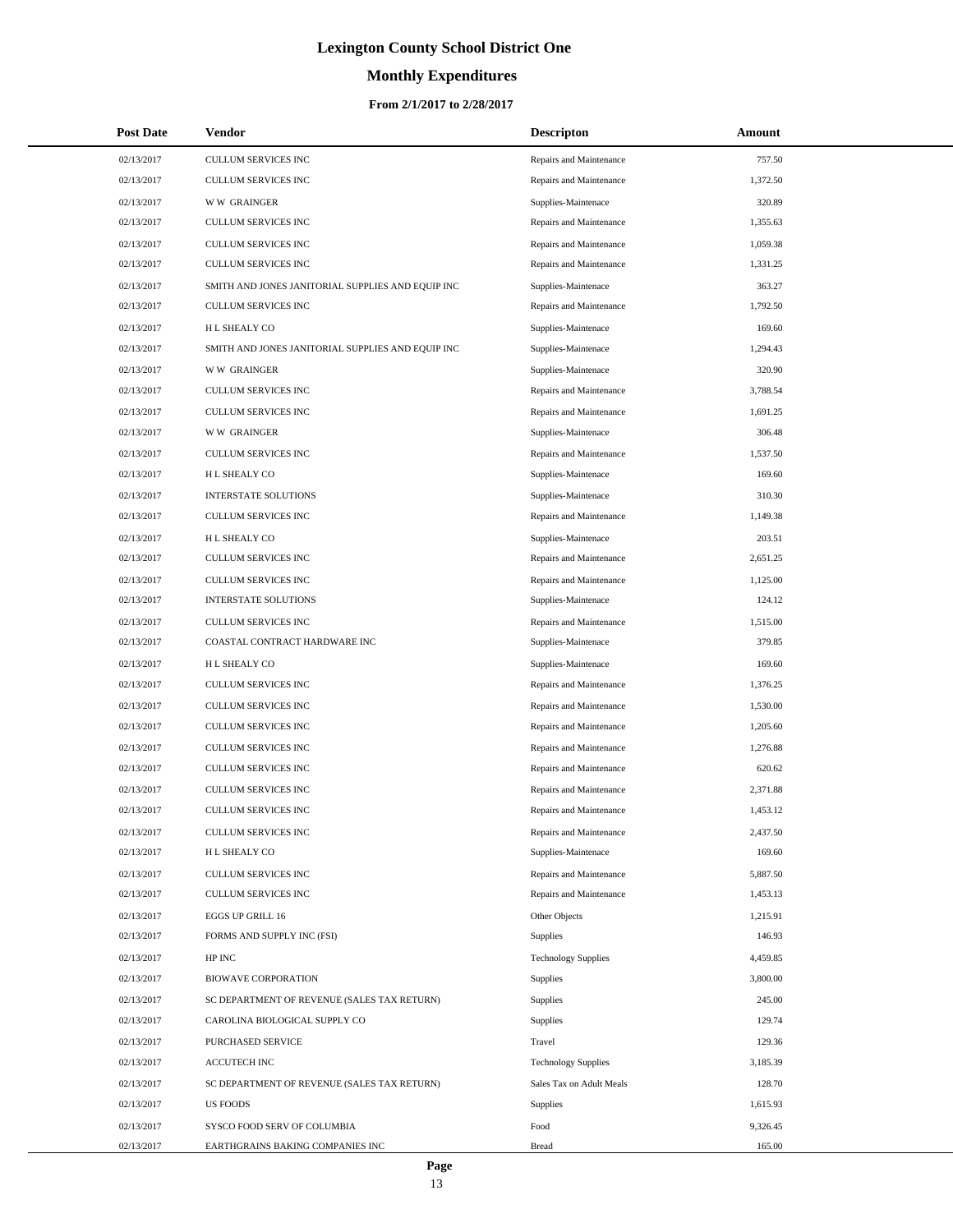# **Monthly Expenditures**

#### **From 2/1/2017 to 2/28/2017**

| <b>Post Date</b> | Vendor                      | <b>Descripton</b>             | Amount   |
|------------------|-----------------------------|-------------------------------|----------|
| 02/13/2017       | BORDEN DAIRY CO OF SC LLC   | Milk                          | 760.39   |
| 02/13/2017       | <b>US FOODS</b>             | Commodity Distribution Charge | 133.56   |
| 02/13/2017       | <b>US FOODS</b>             | Supplies                      | 1,254.84 |
| 02/13/2017       | SYSCO FOOD SERV OF COLUMBIA | Food                          | 4,021.89 |
| 02/13/2017       | BORDEN DAIRY CO OF SC LLC   | Milk                          | 1,006.91 |
| 02/13/2017       | SENN BROTHERS INC           | Produce                       | 139.48   |
| 02/13/2017       | <b>US FOODS</b>             | Supplies                      | 739.10   |
| 02/13/2017       | SYSCO FOOD SERV OF COLUMBIA | Food                          | 9,422.40 |
| 02/13/2017       | BORDEN DAIRY CO OF SC LLC   | Milk                          | 552.83   |
| 02/13/2017       | SENN BROTHERS INC           | Produce                       | 101.40   |
| 02/13/2017       | <b>US FOODS</b>             | Commodity Distribution Charge | 129.32   |
| 02/13/2017       | <b>US FOODS</b>             | Supplies                      | 506.22   |
| 02/13/2017       | SYSCO FOOD SERV OF COLUMBIA | Food                          | 7,889.45 |
| 02/13/2017       | BORDEN DAIRY CO OF SC LLC   | Milk                          | 1,477.29 |
| 02/13/2017       | <b>US FOODS</b>             | Supplies                      | 400.53   |
| 02/13/2017       | SYSCO FOOD SERV OF COLUMBIA | Food                          | 6,242.29 |
| 02/13/2017       | BORDEN DAIRY CO OF SC LLC   | Milk                          | 527.28   |
| 02/13/2017       | <b>US FOODS</b>             | Commodity Distribution Charge | 122.96   |
| 02/13/2017       | <b>US FOODS</b>             | Supplies                      | 767.55   |
| 02/13/2017       | SYSCO FOOD SERV OF COLUMBIA | Food                          | 7,360.41 |
| 02/13/2017       | BORDEN DAIRY CO OF SC LLC   | Milk                          | 1,759.97 |
| 02/13/2017       | SENN BROTHERS INC           | Produce                       | 368.05   |
| 02/13/2017       | <b>US FOODS</b>             | Supplies                      | 214.22   |
| 02/13/2017       | SYSCO FOOD SERV OF COLUMBIA | Food                          | 1,904.41 |
| 02/13/2017       | <b>US FOODS</b>             | Supplies                      | 699.33   |
| 02/13/2017       | SYSCO FOOD SERV OF COLUMBIA | Food                          | 4,453.99 |
| 02/13/2017       | SENN BROTHERS INC           | Produce                       | 384.32   |
| 02/13/2017       | <b>US FOODS</b>             | Commodity Distribution Charge | 110.24   |
| 02/13/2017       | <b>US FOODS</b>             | Supplies                      | 594.27   |
| 02/13/2017       | SYSCO FOOD SERV OF COLUMBIA | Food                          | 4,643.92 |
| 02/13/2017       | BORDEN DAIRY CO OF SC LLC   | Milk                          | 927.76   |
| 02/13/2017       | <b>US FOODS</b>             | Supplies                      | 509.99   |
| 02/13/2017       | SYSCO FOOD SERV OF COLUMBIA | Food                          | 7,966.78 |
| 02/13/2017       | BORDEN DAIRY CO OF SC LLC   | Milk                          | 2,236.18 |
| 02/13/2017       | SENN BROTHERS INC           | Produce                       | 473.35   |
| 02/13/2017       | <b>US FOODS</b>             | Supplies                      | 225.66   |
| 02/13/2017       | SYSCO FOOD SERV OF COLUMBIA | Food                          | 4,967.42 |
| 02/13/2017       | BORDEN DAIRY CO OF SC LLC   | Milk                          | 761.82   |
| 02/13/2017       | SENN BROTHERS INC           | Produce                       | 162.85   |
| 02/13/2017       | <b>US FOODS</b>             | Supplies                      | 658.14   |
| 02/13/2017       | SYSCO FOOD SERV OF COLUMBIA | Food                          | 5,388.55 |
| 02/13/2017       | BORDEN DAIRY CO OF SC LLC   | Milk                          | 1,307.17 |
| 02/13/2017       | SENN BROTHERS INC           | Produce                       | 366.40   |
| 02/13/2017       | <b>US FOODS</b>             | Supplies                      | 469.00   |
| 02/13/2017       | SYSCO FOOD SERV OF COLUMBIA | Food                          | 2,982.67 |
| 02/13/2017       | BORDEN DAIRY CO OF SC LLC   | Milk                          | 785.09   |
| 02/13/2017       | SENN BROTHERS INC           | Produce                       | 119.48   |
| 02/13/2017       | US FOODS                    | Commodity Distribution Charge | 110.24   |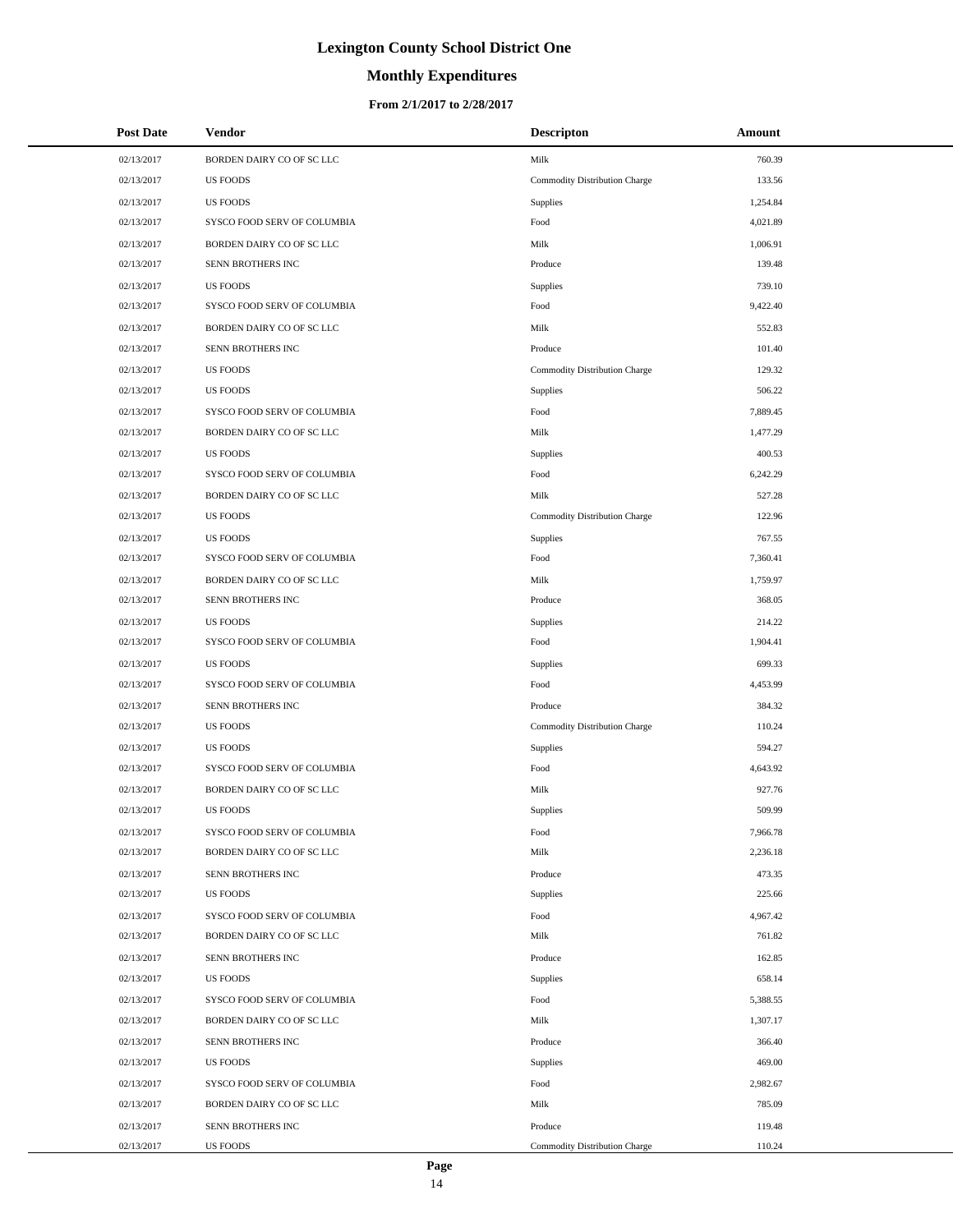# **Monthly Expenditures**

#### **From 2/1/2017 to 2/28/2017**

| <b>Post Date</b> | Vendor                      | <b>Descripton</b>             | Amount    |
|------------------|-----------------------------|-------------------------------|-----------|
| 02/13/2017       | <b>US FOODS</b>             | Supplies                      | 657.35    |
| 02/13/2017       | SYSCO FOOD SERV OF COLUMBIA | Food                          | 10,172.03 |
| 02/13/2017       | BORDEN DAIRY CO OF SC LLC   | Milk                          | 1,233.18  |
| 02/13/2017       | SENN BROTHERS INC           | Produce                       | 340.00    |
| 02/13/2017       | <b>US FOODS</b>             | Commodity Distribution Charge | 131.44    |
| 02/13/2017       | <b>US FOODS</b>             | Supplies                      | 381.31    |
| 02/13/2017       | SYSCO FOOD SERV OF COLUMBIA | Food                          | 3,542.75  |
| 02/13/2017       | BORDEN DAIRY CO OF SC LLC   | Milk                          | 240.94    |
| 02/13/2017       | SENN BROTHERS INC           | Produce                       | 114.45    |
| 02/13/2017       | <b>US FOODS</b>             | Supplies                      | 1,116.13  |
| 02/13/2017       | SYSCO FOOD SERV OF COLUMBIA | Food                          | 8,522.72  |
| 02/13/2017       | BORDEN DAIRY CO OF SC LLC   | Milk                          | 673.04    |
| 02/13/2017       | SENN BROTHERS INC           | Produce                       | 402.25    |
| 02/13/2017       | <b>US FOODS</b>             | Commodity Distribution Charge | 110.24    |
| 02/13/2017       | <b>US FOODS</b>             | Supplies                      | 463.90    |
| 02/13/2017       | SYSCO FOOD SERV OF COLUMBIA | Food                          | 3,867.43  |
| 02/13/2017       | BORDEN DAIRY CO OF SC LLC   | Milk                          | 642.31    |
| 02/13/2017       | <b>US FOODS</b>             | Commodity Distribution Charge | 110.24    |
| 02/13/2017       | <b>US FOODS</b>             | <b>Supplies</b>               | 122.62    |
| 02/13/2017       | SYSCO FOOD SERV OF COLUMBIA | Food                          | 2,881.71  |
| 02/13/2017       | BORDEN DAIRY CO OF SC LLC   | Milk                          | 642.39    |
| 02/13/2017       | SENN BROTHERS INC           | Produce                       | 205.70    |
| 02/13/2017       | <b>US FOODS</b>             | Supplies                      | 680.77    |
| 02/13/2017       | SYSCO FOOD SERV OF COLUMBIA | Food                          | 5,700.66  |
| 02/13/2017       | BORDEN DAIRY CO OF SC LLC   | Milk                          | 1,211.88  |
| 02/13/2017       | SENN BROTHERS INC           | Produce                       | 178.35    |
| 02/13/2017       | <b>US FOODS</b>             | Supplies                      | 398.32    |
| 02/13/2017       | SYSCO FOOD SERV OF COLUMBIA | Food                          | 4,229.08  |
| 02/13/2017       | BORDEN DAIRY CO OF SC LLC   | Milk                          | 269.07    |
| 02/13/2017       | <b>US FOODS</b>             | Commodity Distribution Charge | 110.24    |
| 02/13/2017       | <b>US FOODS</b>             | Supplies                      | 419.69    |
| 02/13/2017       | SYSCO FOOD SERV OF COLUMBIA | Food                          | 3,344.95  |
| 02/13/2017       | BORDEN DAIRY CO OF SC LLC   | Milk                          | 771.43    |
| 02/13/2017       | <b>US FOODS</b>             | Supplies                      | 599.30    |
| 02/13/2017       | SYSCO FOOD SERV OF COLUMBIA | Food                          | 7,535.51  |
| 02/13/2017       | BORDEN DAIRY CO OF SC LLC   | Milk                          | 964.21    |
| 02/13/2017       | SENN BROTHERS INC           | Produce                       | 361.31    |
| 02/13/2017       | <b>US FOODS</b>             | Commodity Distribution Charge | 108.12    |
| 02/13/2017       | <b>US FOODS</b>             | Supplies                      | 507.41    |
| 02/13/2017       | SYSCO FOOD SERV OF COLUMBIA | Food                          | 2,693.48  |
| 02/13/2017       | BORDEN DAIRY CO OF SC LLC   | Milk                          | 1,124.39  |
| 02/13/2017       | SENN BROTHERS INC           | Produce                       | 192.70    |
| 02/13/2017       | <b>US FOODS</b>             | Supplies                      | 870.31    |
| 02/13/2017       | SYSCO FOOD SERV OF COLUMBIA | Food                          | 6,928.14  |
| 02/13/2017       | BORDEN DAIRY CO OF SC LLC   | Milk                          | 1,393.76  |
| 02/13/2017       | SENN BROTHERS INC           | Produce                       | 294.30    |
| 02/13/2017       | <b>US FOODS</b>             | Supplies                      | 411.05    |
| 02/13/2017       | SYSCO FOOD SERV OF COLUMBIA | Food                          | 2,200.45  |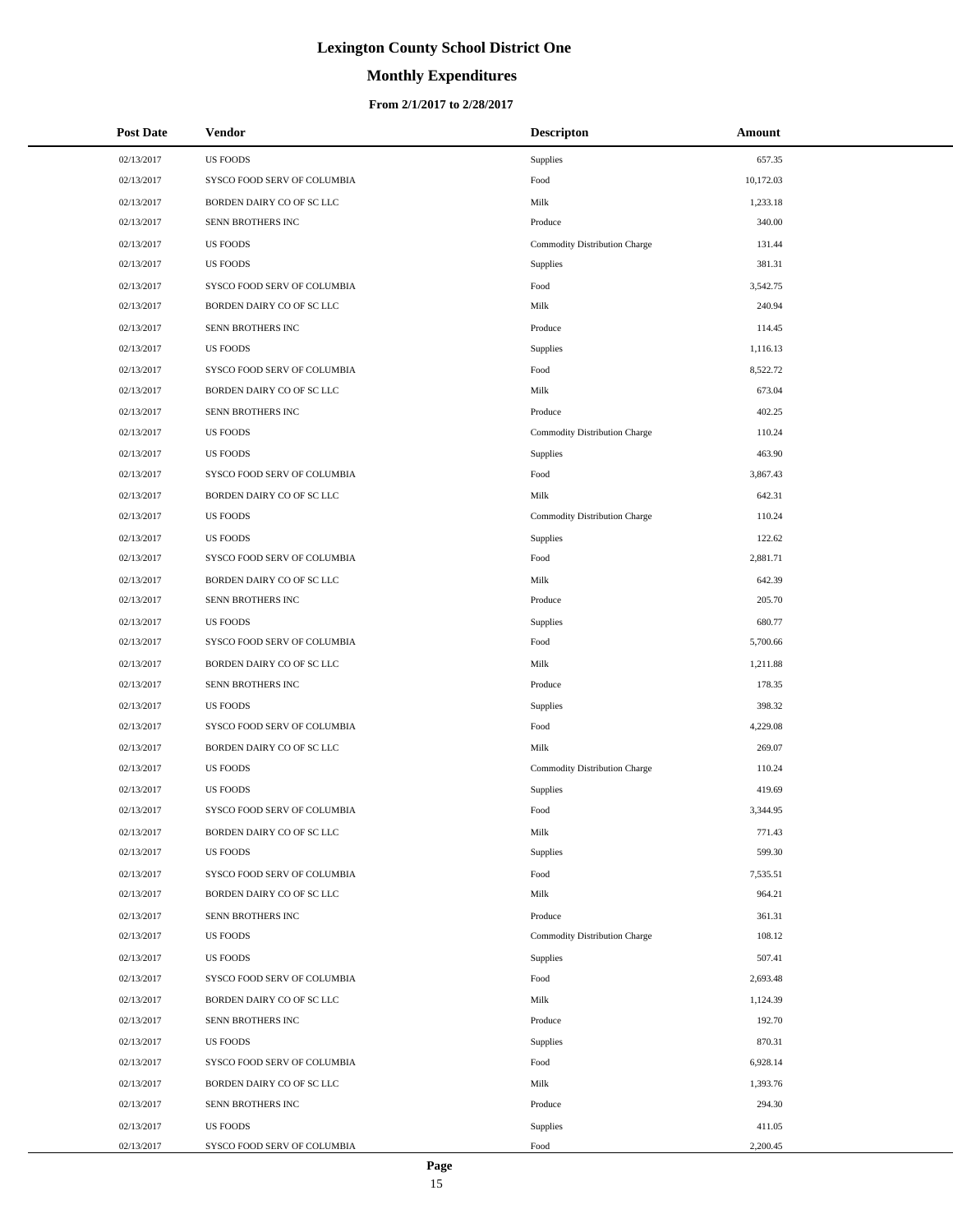# **Monthly Expenditures**

#### **From 2/1/2017 to 2/28/2017**

| <b>Post Date</b> | Vendor                                      | <b>Descripton</b>              | Amount    |
|------------------|---------------------------------------------|--------------------------------|-----------|
| 02/13/2017       | BORDEN DAIRY CO OF SC LLC                   | Milk                           | 599.66    |
| 02/13/2017       | <b>US FOODS</b>                             | Supplies                       | 496.97    |
| 02/13/2017       | SYSCO FOOD SERV OF COLUMBIA                 | Food                           | 3,138.97  |
| 02/13/2017       | BORDEN DAIRY CO OF SC LLC                   | Milk                           | 751.33    |
| 02/13/2017       | <b>US FOODS</b>                             | Commodity Distribution Charge  | $-2.12$   |
| 02/13/2017       | <b>US FOODS</b>                             | Supplies                       | 726.72    |
| 02/13/2017       | SYSCO FOOD SERV OF COLUMBIA                 | Food                           | 4,905.62  |
| 02/13/2017       | BORDEN DAIRY CO OF SC LLC                   | Milk                           | 1,023.72  |
| 02/13/2017       | <b>US FOODS</b>                             | Supplies                       | 237.09    |
| 02/13/2017       | SYSCO FOOD SERV OF COLUMBIA                 | Food                           | 5,476.21  |
| 02/13/2017       | BORDEN DAIRY CO OF SC LLC                   | Milk                           | 796.16    |
| 02/13/2017       | <b>US FOODS</b>                             | Commodity Distribution Charge  | 106.00    |
| 02/13/2017       | <b>US FOODS</b>                             | Supplies                       | 1,215.68  |
| 02/13/2017       | SYSCO FOOD SERV OF COLUMBIA                 | Food                           | 11,910.94 |
| 02/13/2017       | BORDEN DAIRY CO OF SC LLC                   | Milk                           | 568.98    |
| 02/13/2017       | SENN BROTHERS INC                           | Produce                        | 353.58    |
| 02/13/2017       | <b>US FOODS</b>                             | Commodity Distribution Charge  | 131.44    |
| 02/13/2017       | <b>US FOODS</b>                             | Supplies                       | 480.15    |
| 02/13/2017       | SYSCO FOOD SERV OF COLUMBIA                 | Food                           | 3,972.04  |
| 02/13/2017       | BORDEN DAIRY CO OF SC LLC                   | Milk                           | 807.49    |
| 02/13/2017       | SENN BROTHERS INC                           | Produce                        | 144.20    |
| 02/13/2017       | OAK GROVE ELEMENTARY SCHOOL                 | Pupil Act-Fee/Collection Refnd | 112.00    |
| 02/13/2017       | HOUGHTON MIFFLIN HARCOURT PUBLISHING CO     | Pupil Activity                 | 2,800.00  |
| 02/13/2017       | SC DEPARTMENT OF REVENUE (SALES TAX RETURN) | Pupil Activity                 | 196.00    |
| 02/13/2017       | PITSCO EDUCATION HEARILY AND COMPANY        | Pupil Activity                 | 637.10    |
| 02/13/2017       | GWYN, JAIME L                               | Pupil Activity                 | 112.50    |
| 02/13/2017       | LINT, CHARLES ROBERT                        | Pupil Activity                 | 112.50    |
| 02/13/2017       | MURNANE, MATTHEW JOSEPH                     | Pupil Activity                 | 225.00    |
| 02/13/2017       | REED, JOHN MARCUS                           | Pupil Activity                 | 112.50    |
| 02/13/2017       | BRYANT, GEORGE                              | Pupil Activity                 | 122.10    |
| 02/13/2017       | REED, JOHN MARCUS                           | Pupil Activity                 | 105.00    |
| 02/13/2017       | T AND T SPORTS                              | Pupil Activity                 | 1,999.19  |
| 02/13/2017       | <b>GILBERT MIDDLE SCHOOL</b>                | Pupil Activity                 | 236.90    |
| 02/13/2017       | BOYS AND GIRLS CLUBS OF THE MIDLANDS        | Other Prof & Tech Service      | 2,200.00  |
| 02/13/2017       | <b>SCHOLASTIC INC</b>                       | Supplies                       | 377.93    |
| 02/14/2017       | QUAVERMUSIC.COM LLC                         | Software Renewal/Agreemen      | 831.03    |
| 02/14/2017       | SCHOOL SPECIALTY INC                        | Supplies                       | 110.85    |
| 02/14/2017       | <b>NCS PEARSON</b>                          | Supplies                       | 184.04    |
| 02/14/2017       | US INK AND TONER INC                        | Supplies                       | 249.26    |
| 02/14/2017       | MUSICIAN SUPPLY                             | Repairs and Maintenance        | 2,235.00  |
| 02/14/2017       | FORMS AND SUPPLY INC (FSI)                  | Supplies                       | 2,878.30  |
| 02/14/2017       | SCHOOL SPECIALTY INC                        | Supplies                       | 412.36    |
| 02/14/2017       | HP INC                                      | <b>Technology Supplies</b>     | 168.43    |
| 02/14/2017       | SCHOOL SPECIALTY INC                        | Supplies                       | 105.93    |
| 02/14/2017       | FORMS AND SUPPLY INC (FSI)                  | Supplies                       | 209.55    |
| 02/14/2017       | ONTARIO INVESTMENTS INC.                    | Rentals                        | 835.75    |
| 02/14/2017       | US INK AND TONER INC                        | Supplies                       | 1,137.80  |
| 02/14/2017       | FORMS AND SUPPLY INC (FSI)                  | Supplies                       | 198.70    |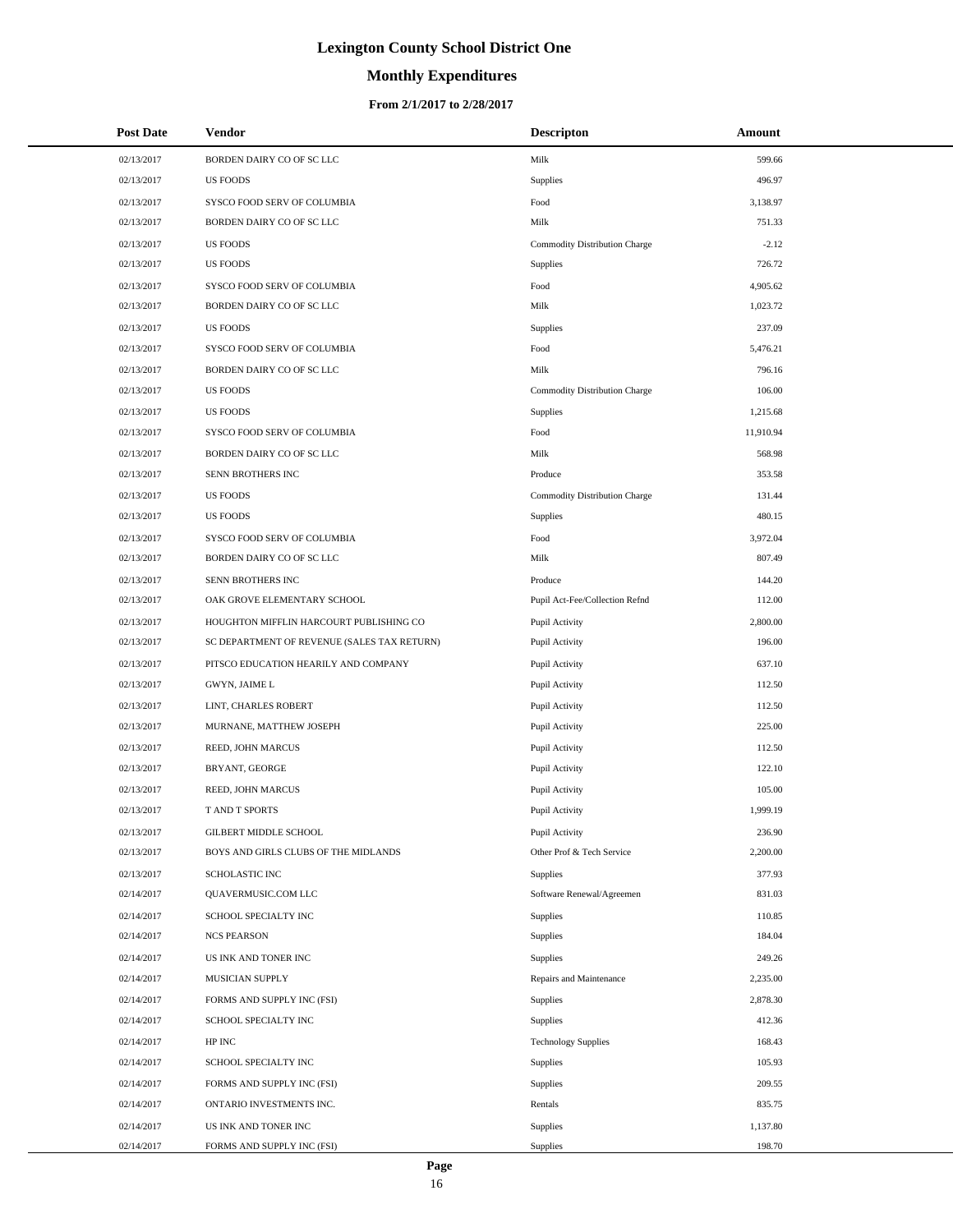# **Monthly Expenditures**

| <b>Post Date</b> | <b>Vendor</b>                                     | <b>Descripton</b>              | Amount    |
|------------------|---------------------------------------------------|--------------------------------|-----------|
| 02/14/2017       | OCCUPATIONAL HEALTH                               | Supplies                       | 648.00    |
| 02/14/2017       | SCHOOL NURSE SUPPLY INC                           | Supplies                       | 268.00    |
| 02/14/2017       | FOLLETT SCHOOL SOLUTIONS INC                      | <b>Library Books</b>           | 1,334.94  |
| 02/14/2017       | BOUND TO STAY BOUND BOOKS INC                     | <b>Library Books</b>           | 1,466.26  |
| 02/14/2017       | <b>EBSCO</b>                                      | Periodicals                    | 402.11    |
| 02/14/2017       | PURCHASED SERVICE                                 | Travel                         | 147.50    |
| 02/14/2017       | CHILDS AND HALLIGAN P A                           | Legal Services                 | 28,005.73 |
| 02/14/2017       | OVERSTREET, NORMAN                                | Other Prof & Tech Service      | 3,000.00  |
| 02/14/2017       | FORMS AND SUPPLY INC (FSI)                        | Supplies                       | 102.66    |
| 02/14/2017       | ADVANCED DISPOSAL SERVICES SOUTH CAROLINA LLC     | Other Property Services        | 114.30    |
| 02/14/2017       | DADE PAPER AND BAG CO                             | Supplies-Maintenace            | 308.16    |
| 02/14/2017       | FORMS AND SUPPLY INC (FSI)                        | Supplies-Maintenace            | 259.82    |
| 02/14/2017       | ADVANCED DISPOSAL SERVICES SOUTH CAROLINA LLC     | Other Property Services        | 841.56    |
| 02/14/2017       | DADE PAPER AND BAG CO                             | Supplies-Maintenace            | 1,027.20  |
| 02/14/2017       | <b>GRAYBAR ELECTRIC CO INC</b>                    | Supplies-Maintenace            | 426.93    |
| 02/14/2017       | SOUTHEASTERN PAPER                                | Supplies-Maintenace            | 2.670.72  |
| 02/14/2017       | ADVANCED DISPOSAL SERVICES SOUTH CAROLINA LLC     | Other Property Services        | 439.28    |
| 02/14/2017       | DADE PAPER AND BAG CO                             | Supplies-Maintenace            | 300.97    |
| 02/14/2017       | ADVANCED DISPOSAL SERVICES SOUTH CAROLINA LLC     | Other Property Services        | 587.56    |
| 02/14/2017       | DADE PAPER AND BAG CO                             | Supplies-Maintenace            | 613.45    |
| 02/14/2017       | ADVANCED DISPOSAL SERVICES SOUTH CAROLINA LLC     | Other Property Services        | 587.56    |
| 02/14/2017       | ADVANCED DISPOSAL SERVICES SOUTH CAROLINA LLC     | Other Property Services        | 587.56    |
| 02/14/2017       | SOUTHEASTERN PAPER                                | Supplies-Maintenace            | 534.14    |
| 02/14/2017       | ADVANCED DISPOSAL SERVICES SOUTH CAROLINA LLC     | Other Property Services        | 735.80    |
| 02/14/2017       | ADVANCED DISPOSAL SERVICES SOUTH CAROLINA LLC     | Other Property Services        | 291.04    |
| 02/14/2017       | ADVANCED DISPOSAL SERVICES SOUTH CAROLINA LLC     | Other Property Services        | 587.56    |
| 02/14/2017       | ADVANCED DISPOSAL SERVICES SOUTH CAROLINA LLC     | Other Property Services        | 439.28    |
| 02/14/2017       | ADVANCED DISPOSAL SERVICES SOUTH CAROLINA LLC     | Other Property Services        | 439.28    |
| 02/14/2017       | SMITH AND JONES JANITORIAL SUPPLIES AND EQUIP INC | Supplies-Maintenace            | 348.93    |
| 02/14/2017       | ADVANCED DISPOSAL SERVICES SOUTH CAROLINA LLC     | Other Property Services        | 291.04    |
| 02/14/2017       | DADE PAPER AND BAG CO                             | Supplies-Maintenace            | 279.59    |
| 02/14/2017       | ADVANCED DISPOSAL SERVICES SOUTH CAROLINA LLC     | <b>Other Property Services</b> | 439.28    |
| 02/14/2017       | CITY OF CAYCE                                     | <b>Public Utilities</b>        | 5,586.64  |
| 02/14/2017       | ADVANCED DISPOSAL SERVICES SOUTH CAROLINA LLC     | Other Property Services        | 545.04    |
| 02/14/2017       | CITY OF CAYCE                                     | <b>Public Utilities</b>        | 4,706.38  |
| 02/14/2017       | ADVANCED DISPOSAL SERVICES SOUTH CAROLINA LLC     | Other Property Services        | 587.56    |
| 02/14/2017       | <b>GRAYBAR ELECTRIC CO INC</b>                    | Supplies-Maintenace            | 449.40    |
| 02/14/2017       | ADVANCED DISPOSAL SERVICES SOUTH CAROLINA LLC     | Other Property Services        | 587.56    |
| 02/14/2017       | ADVANCED DISPOSAL SERVICES SOUTH CAROLINA LLC     | Other Property Services        | 439.28    |
| 02/14/2017       | <b>GRAYBAR ELECTRIC CO INC</b>                    | Supplies-Maintenace            | 449.40    |
| 02/14/2017       | PALMETTO PROPANE                                  | Energy                         | 134.61    |
| 02/14/2017       | ADVANCED DISPOSAL SERVICES SOUTH CAROLINA LLC     | <b>Other Property Services</b> | 439.28    |
| 02/14/2017       | ADVANCED DISPOSAL SERVICES SOUTH CAROLINA LLC     | Other Property Services        | 439.28    |
| 02/14/2017       | ADVANCED DISPOSAL SERVICES SOUTH CAROLINA LLC     | Other Property Services        | 439.28    |
| 02/14/2017       | ADVANCED DISPOSAL SERVICES SOUTH CAROLINA LLC     | Other Property Services        | 587.55    |
| 02/14/2017       | DADE PAPER AND BAG CO                             | Supplies-Maintenace            | 931.97    |
| 02/14/2017       | ADVANCED DISPOSAL SERVICES SOUTH CAROLINA LLC     | Other Property Services        | 439.28    |
| 02/14/2017       | ADVANCED DISPOSAL SERVICES SOUTH CAROLINA LLC     | Other Property Services        | 439.28    |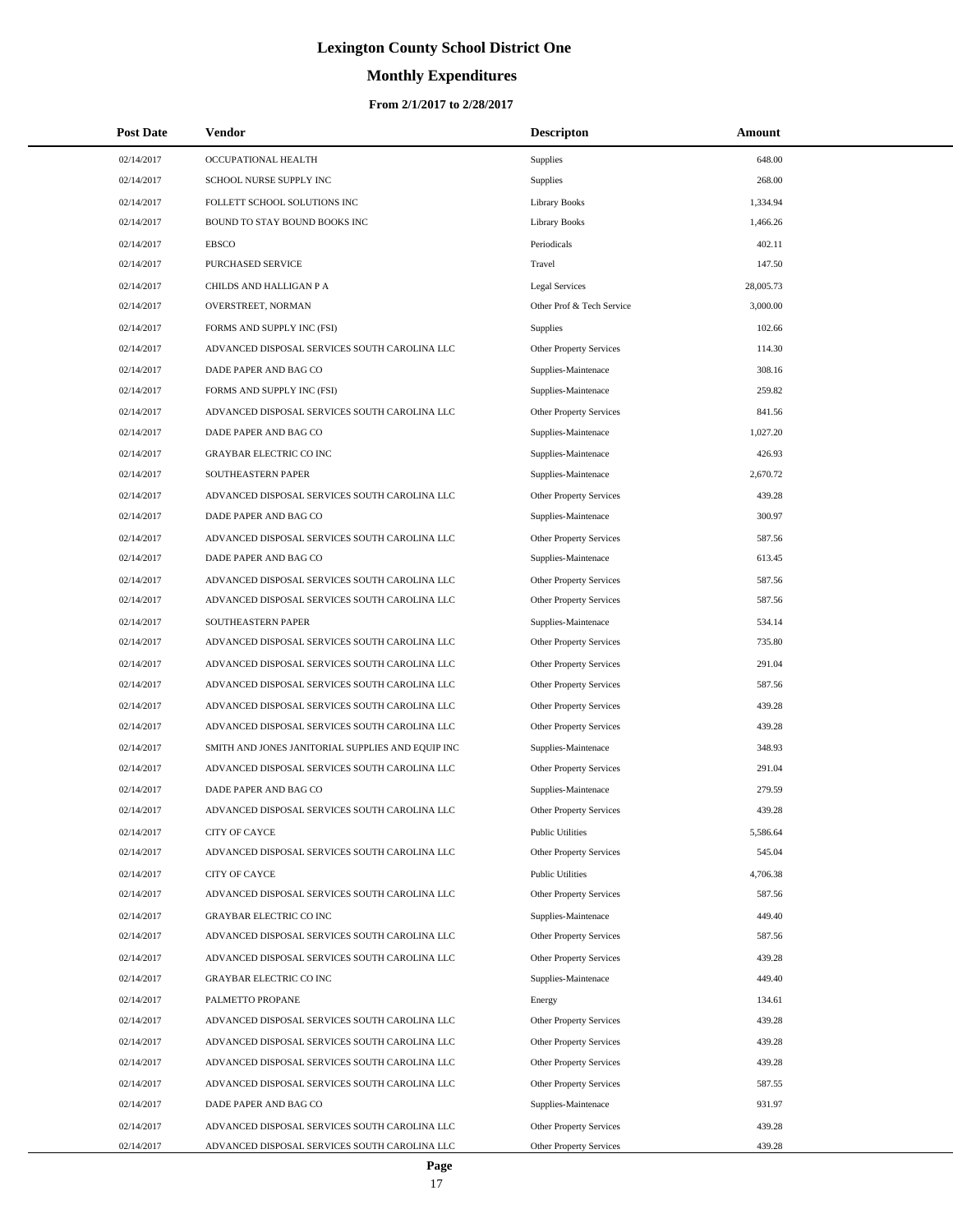# **Monthly Expenditures**

#### **From 2/1/2017 to 2/28/2017**

| <b>Post Date</b> | <b>Vendor</b>                                     | <b>Descripton</b>              | Amount   |
|------------------|---------------------------------------------------|--------------------------------|----------|
| 02/14/2017       | ADVANCED DISPOSAL SERVICES SOUTH CAROLINA LLC     | Other Property Services        | 439.28   |
| 02/14/2017       | ADVANCED DISPOSAL SERVICES SOUTH CAROLINA LLC     | <b>Other Property Services</b> | 439.28   |
| 02/14/2017       | ADVANCED DISPOSAL SERVICES SOUTH CAROLINA LLC     | Other Property Services        | 439.28   |
| 02/14/2017       | ADVANCED DISPOSAL SERVICES SOUTH CAROLINA LLC     | Other Property Services        | 439.28   |
| 02/14/2017       | ADVANCED DISPOSAL SERVICES SOUTH CAROLINA LLC     | Other Property Services        | 439.28   |
| 02/14/2017       | ADVANCED DISPOSAL SERVICES SOUTH CAROLINA LLC     | Other Property Services        | 439.28   |
| 02/14/2017       | ADVANCED DISPOSAL SERVICES SOUTH CAROLINA LLC     | Other Property Services        | 439.28   |
| 02/14/2017       | ADVANCED DISPOSAL SERVICES SOUTH CAROLINA LLC     | Other Property Services        | 439.28   |
| 02/14/2017       | ADVANCED DISPOSAL SERVICES SOUTH CAROLINA LLC     | Other Property Services        | 439.28   |
| 02/14/2017       | WILFONG, MICHAEL BRIAN                            | Other Prof & Tech Service      | 180.00   |
| 02/14/2017       | WISEMAN, DARREN MARK                              | Other Prof & Tech Service      | 180.00   |
| 02/14/2017       | MIXON, CHRISTOPHER DOUGLAS                        | Other Prof & Tech Service      | 120.00   |
| 02/14/2017       | SNUFFER, ROBERT                                   | Other Prof & Tech Service      | 120.00   |
| 02/14/2017       | MILLER, JEFFREY J                                 | Other Prof & Tech Service      | 180.00   |
| 02/14/2017       | <b>BLACK, CALEB JAMES</b>                         | Other Prof & Tech Service      | 180.00   |
| 02/14/2017       | <b>BARRETT, S LEE</b>                             | Other Prof & Tech Service      | 180.00   |
| 02/14/2017       | HAIGLER III, THOMAS I                             | Other Prof & Tech Service      | 120.00   |
| 02/14/2017       | SPIVEY, STEPHEN J                                 | Other Prof & Tech Service      | 180.00   |
| 02/14/2017       | MCMANUS, JOHN-PATRICK A.                          | Other Prof & Tech Service      | 180.00   |
| 02/14/2017       | <b>GUERRY, JAMES SPENCER</b>                      | Other Prof & Tech Service      | 360.00   |
| 02/14/2017       | LINT, CHARLES ROBERT                              | Other Prof & Tech Service      | 180.00   |
| 02/14/2017       | PURCHASED SERVICE                                 | Travel                         | 362.19   |
| 02/14/2017       | <b>BOOKSOURCE</b>                                 | Supplies                       | 366.40   |
| 02/14/2017       | NANCY K PERRY CHILDREN'S SHELTER                  | <b>Instructional Services</b>  | 367.50   |
| 02/14/2017       | PURCHASED SERVICE                                 | Travel                         | 322.30   |
| 02/14/2017       | <b>B E PUBLISHING</b>                             | Software Renewal/Agreemen      | 1,195.00 |
| 02/14/2017       | <b>NCS PEARSON</b>                                | Supplies                       | 2,289.82 |
| 02/14/2017       | <b>GS2 ENGINEERING INC</b>                        | Improv Other Than Bldg         | 420.00   |
| 02/14/2017       | <b>LENOVO US</b>                                  | <b>Technology Supplies</b>     | 342.40   |
| 02/14/2017       | INTERNETWORK ENGINEERING                          | <b>Technology Supplies</b>     | 3,003.25 |
| 02/14/2017       | SC DEPARTMENT OF REVENUE (SALES TAX RETURN)       | <b>Technology Supplies</b>     | 177.63   |
| 02/14/2017       | SURVEY AND MAPPING SERVICES OF SOUTH CAROLINA INC | Improv Other Than Bldg         | 3,600.00 |
| 02/14/2017       | PURCHASED SERVICE                                 | Travel                         | 159.11   |
| 02/14/2017       | PURCHASED SERVICE                                 | Travel                         | 131.76   |
| 02/14/2017       | US INK AND TONER INC                              | Pupil Activity                 | 892.68   |
| 02/14/2017       | CAROLINA BIOLOGICAL SUPPLY CO                     | Pupil Activity                 | 1,003.67 |
| 02/14/2017       | GOPHER SPORT PLAY WITH A PURPOSE                  | Pupil Activity                 | 499.00   |
| 02/14/2017       | T AND T SPORTS                                    | Pupil Activity                 | 112.35   |
| 02/14/2017       | <b>EASTSIDE HIGH SCHOOL</b>                       | Pupil Activity                 | 150.00   |
| 02/14/2017       | COOK, DENNIS R                                    | Pupil Activity                 | 200.00   |
| 02/14/2017       | FORT DORCHESTER HIGH SCHOOL                       | Pupil Activity                 | 152.65   |
| 02/14/2017       | SC HIGH SCHOOL LEAGUE                             | Pupil Activity                 | 118.80   |
| 02/14/2017       | LEXINGTON HIGH SCHOOL                             | Pupil Act-Fee/Collection Refnd | 125.00   |
| 02/14/2017       | BLYTHEWOOD HIGH SCHOOL                            | Pupil Activity                 | 200.00   |
| 02/14/2017       | <b>LEWIS BUS LINE</b>                             | Pupil Activity                 | 200.00   |
| 02/14/2017       | QUAVERMUSIC.COM LLC                               | Software Renewal/Agreemen      | 728.97   |
| 02/15/2017       | TRIUNE MARKETING CO                               | Supplies                       | 636.65   |
| 02/15/2017       | SCHOOL SPECIALTY INC                              | <b>Supplies</b>                | 136.23   |

 $\overline{a}$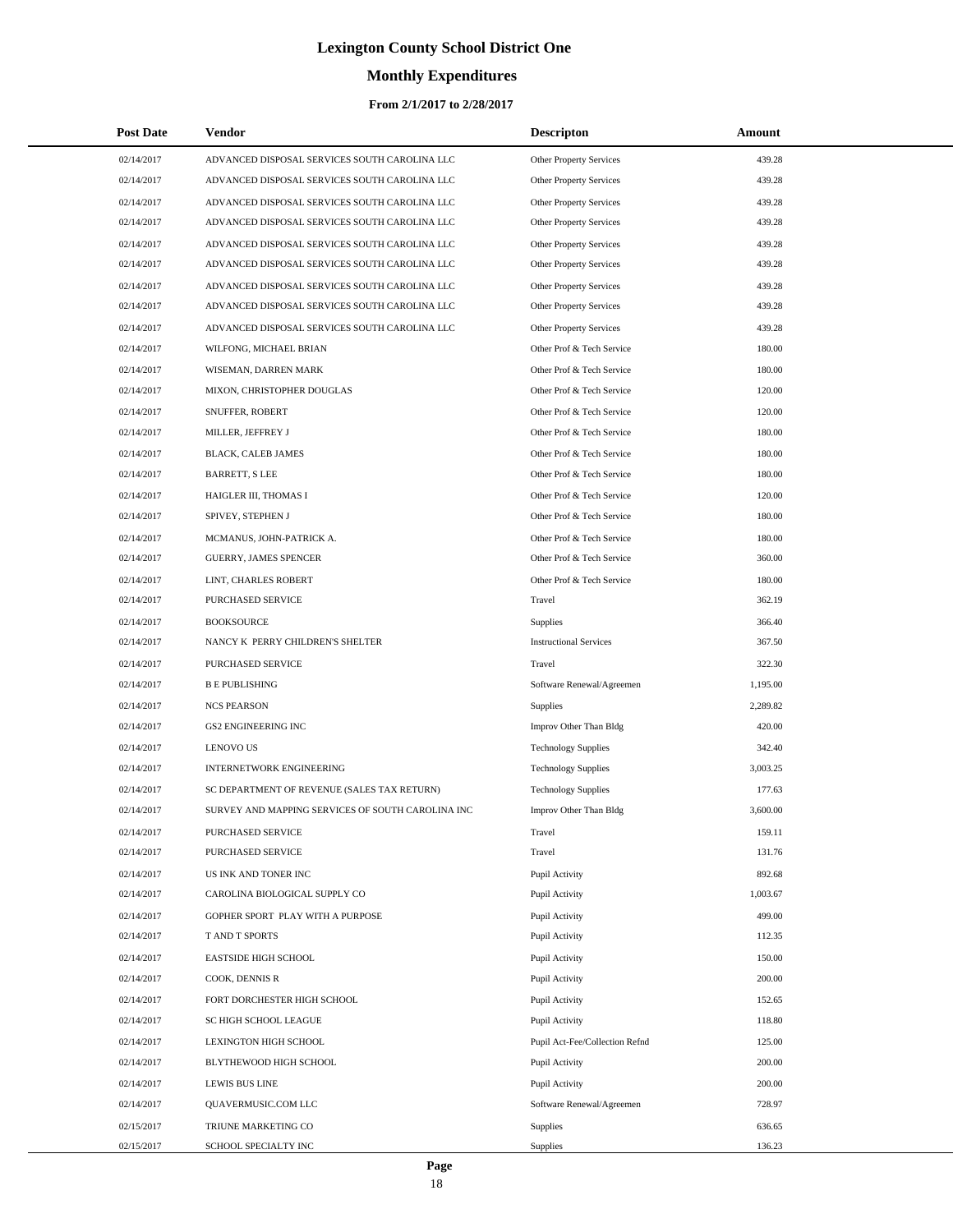# **Monthly Expenditures**

| <b>Post Date</b> | <b>Vendor</b>                                      | <b>Descripton</b>          | Amount   |
|------------------|----------------------------------------------------|----------------------------|----------|
| 02/15/2017       | STATE DEPARTMENT OF EDUCATION LEX DIST ONEBUS SHOP | Pupil Transportation       | 292.64   |
| 02/15/2017       | LORICK OFFICE PRODUCTS                             | <b>Supplies</b>            | 1,072.14 |
| 02/15/2017       | FOLLETT SCHOOL SOLUTIONS INC                       | <b>Library Books</b>       | 319.68   |
| 02/15/2017       | PURCHASED SERVICE                                  | Travel                     | 110.88   |
| 02/15/2017       | LANGUAGES UNLIMITED LLC                            | Other Prof & Tech Service  | 317.70   |
| 02/15/2017       | PURCHASED SERVICE                                  | Travel                     | 117.11   |
| 02/15/2017       | SC DEPARTMENT OF ADMINISTRATION                    | Repairs and Maintenance    | 1,444.06 |
| 02/15/2017       | SIMPLEXGRINNELL                                    | Repairs and Maintenance    | 7,397.49 |
| 02/15/2017       | DADE PAPER AND BAG CO                              | Supplies-Maintenace        | 459.03   |
| 02/15/2017       | CABLE AND CONNECTIONS                              | <b>Technology Supplies</b> | 1,412.40 |
| 02/15/2017       | DIGITAL OFFICE SOLUTIONS INC                       | Repairs and Maintenance    | 168.85   |
| 02/15/2017       | DIGITAL OFFICE SOLUTIONS INC                       | Repairs and Maintenance    | 676.25   |
| 02/15/2017       | DIGITAL OFFICE SOLUTIONS INC                       | Repairs and Maintenance    | 1,608.94 |
| 02/15/2017       | DIGITAL OFFICE SOLUTIONS INC                       | Repairs and Maintenance    | 585.21   |
| 02/15/2017       | DIGITAL OFFICE SOLUTIONS INC                       | Repairs and Maintenance    | 749.80   |
| 02/15/2017       | DIGITAL OFFICE SOLUTIONS INC                       | Repairs and Maintenance    | 561.70   |
| 02/15/2017       | DIGITAL OFFICE SOLUTIONS INC                       | Repairs and Maintenance    | 334.70   |
| 02/15/2017       | DIGITAL OFFICE SOLUTIONS INC                       | Repairs and Maintenance    | 1,547.24 |
| 02/15/2017       | DIGITAL OFFICE SOLUTIONS INC                       | Repairs and Maintenance    | 148.57   |
| 02/15/2017       | DIGITAL OFFICE SOLUTIONS INC                       | Repairs and Maintenance    | 1,220.84 |
| 02/15/2017       | DIGITAL OFFICE SOLUTIONS INC                       | Repairs and Maintenance    | 1,071.05 |
| 02/15/2017       | DIGITAL OFFICE SOLUTIONS INC                       | Repairs and Maintenance    | 922.87   |
| 02/15/2017       | DIGITAL OFFICE SOLUTIONS INC                       | Repairs and Maintenance    | 1,066.00 |
| 02/15/2017       | DIGITAL OFFICE SOLUTIONS INC                       | Repairs and Maintenance    | 834.35   |
| 02/15/2017       | DIGITAL OFFICE SOLUTIONS INC                       | Repairs and Maintenance    | 2,809.37 |
| 02/15/2017       | DIGITAL OFFICE SOLUTIONS INC                       | Repairs and Maintenance    | 970.61   |
| 02/15/2017       | DIGITAL OFFICE SOLUTIONS INC                       | Repairs and Maintenance    | 861.44   |
| 02/15/2017       | DIGITAL OFFICE SOLUTIONS INC                       | Repairs and Maintenance    | 721.03   |
| 02/15/2017       | DIGITAL OFFICE SOLUTIONS INC                       | Repairs and Maintenance    | 1,487.96 |
| 02/15/2017       | DIGITAL OFFICE SOLUTIONS INC                       | Repairs and Maintenance    | 1,665.56 |
| 02/15/2017       | DIGITAL OFFICE SOLUTIONS INC                       | Repairs and Maintenance    | 481.55   |
| 02/15/2017       | PURCHASED SERVICE                                  | Supplies                   | 1,840.67 |
| 02/15/2017       | UNIVERSITY OF OREGON                               | Pupil Activity             | 696.00   |
| 02/15/2017       | <b>BRAINPOP.COM LLC</b>                            | Pupil Activity             | 1,795.00 |
| 02/15/2017       | SC DEPARTMENT OF REVENUE (SALES TAX RETURN)        | Pupil Activity             | 125.65   |
| 02/15/2017       | FISHER SCIENTIFIC COMPANY LLC                      | Pupil Activity             | 363.18   |
| 02/15/2017       | GWYN, JAIME L                                      | Pupil Activity             | 127.50   |
| 02/15/2017       | DREHER HIGH SCHOOL                                 | Pupil Activity             | 428.57   |
| 02/15/2017       | <b>NASP INC</b>                                    | Pupil Activity             | 1,713.00 |
| 02/15/2017       | RIDDELL / ALL AMERICAN                             | Pupil Activity             | 427.79   |
| 02/15/2017       | RALLY FOR THE CURE                                 | Pupil Activity             | 2,600.00 |
| 02/16/2017       | DELL COMPUTERS                                     | <b>Technology Supplies</b> | 629.15   |
| 02/16/2017       | DELL COMPUTERS                                     | <b>Technology Supplies</b> | 2,034.40 |
| 02/16/2017       | PURCHASED SERVICE                                  | Travel                     | 261.51   |
| 02/16/2017       | PURCHASED SERVICE                                  | Travel                     | 114.60   |
| 02/16/2017       | PURCHASED SERVICE                                  | Travel                     | 109.94   |
| 02/16/2017       | CERTIFIED TRANSLATION SERVICES                     | Other Prof & Tech Service  | 188.08   |
| 02/16/2017       | PURCHASED SERVICE                                  | Dues and Fees              | 165.00   |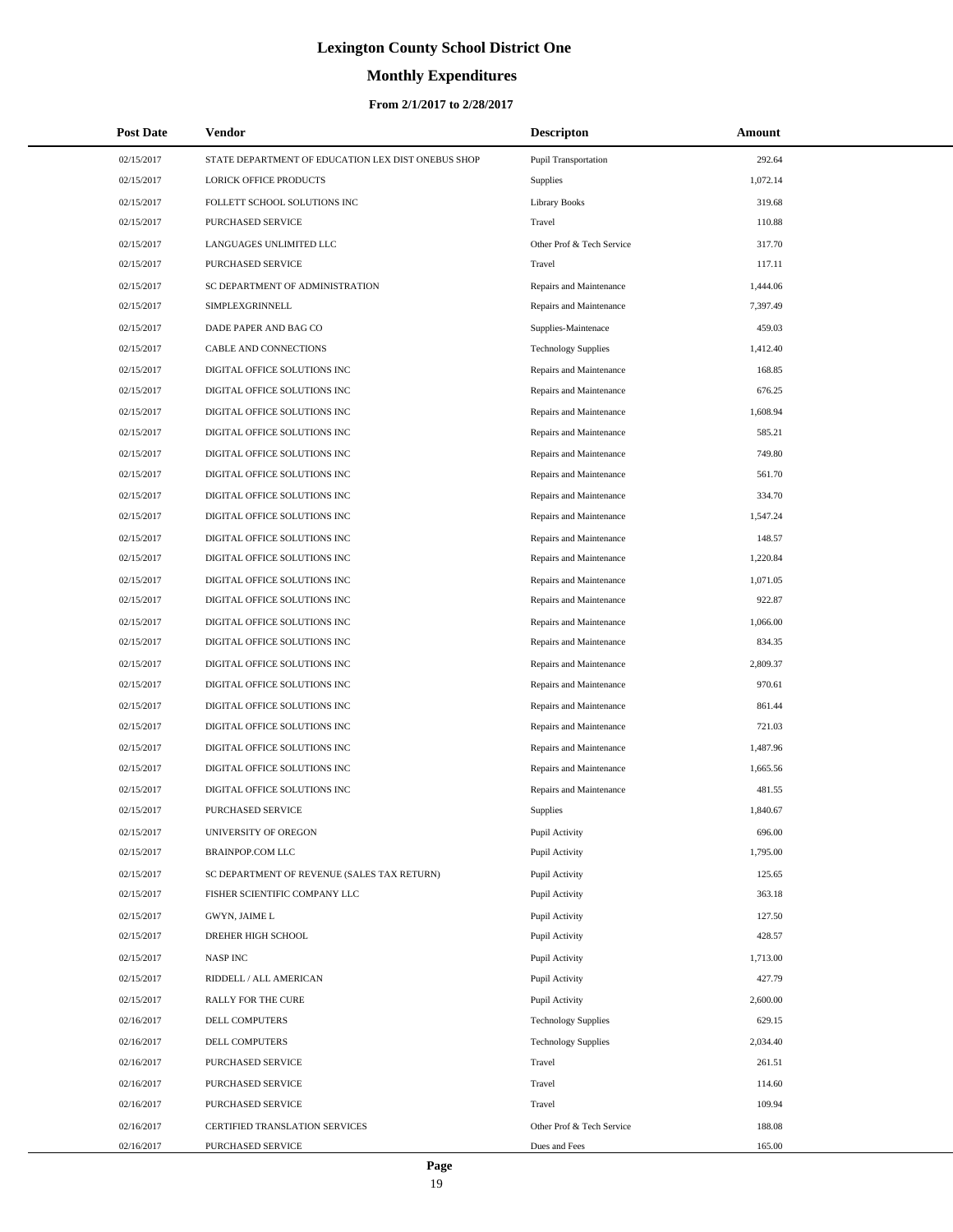# **Monthly Expenditures**

#### **From 2/1/2017 to 2/28/2017**

| <b>Post Date</b> | Vendor                                             | <b>Descripton</b>           | Amount    |
|------------------|----------------------------------------------------|-----------------------------|-----------|
| 02/16/2017       | DAVIS FRAWLEY ATTORNEYS AT LAW                     | Other Prof & Tech Service   | 667.50    |
| 02/16/2017       | <b>ENLOWS AUTO SUPPLY</b>                          | Supplies-Maintenace         | 128.40    |
| 02/16/2017       | <b>CULLUM SERVICES INC</b>                         | Repairs and Maintenance     | 1,622.23  |
| 02/16/2017       | SIMPLEXGRINNELL                                    | Repairs and Maintenance     | 2,616.00  |
| 02/16/2017       | MARTIN MARIETTA MATERIALS                          | Supplies-Maintenace         | 278.22    |
| 02/16/2017       | H L SHEALY CO                                      | Supplies-Maintenace         | 272.85    |
| 02/16/2017       | <b>CARTS PLUS</b>                                  | Supplies-Maintenace         | 706.20    |
| 02/16/2017       | H L SHEALY CO                                      | Supplies-Maintenace         | 272.85    |
| 02/16/2017       | DADE PAPER AND BAG CO                              | Supplies-Maintenace         | 642.00    |
| 02/16/2017       | SHERWIN WILLIAMS                                   | Supplies-Maintenace         | 359.69    |
| 02/16/2017       | F AND ME CONSULTANTS                               | Other Prof & Tech Service   | 1,580.00  |
| 02/16/2017       | CULLUM SERVICES INC                                | Repairs and Maintenance     | 520.10    |
| 02/16/2017       | PALMETTO PROPANE                                   | Energy                      | 346.44    |
| 02/16/2017       | <b>CULLUM SERVICES INC</b>                         | Repairs and Maintenance     | 311.19    |
| 02/16/2017       | SPARROW AND KENNEDY TRACTOR CO INC                 | Supplies-Maintenace         | 302.98    |
| 02/16/2017       | PURCHASED SERVICE                                  | Travel                      | 654.31    |
| 02/16/2017       | STATE DEPARTMENT OF EDUCATION LEX DIST ONEBUS SHOP | <b>Pupil Transportation</b> | 1,143.28  |
| 02/16/2017       | HEBBE, MARIAH MORGAN DEEN                          | Other Prof & Tech Service   | 240.00    |
| 02/16/2017       | PAYTON, BRIAN THOMAS                               | Other Prof & Tech Service   | 120.00    |
| 02/16/2017       | SMITH, THOMAS ALVIN                                | Other Prof & Tech Service   | 120.00    |
| 02/16/2017       | LINT, CHARLES ROBERT                               | Other Prof & Tech Service   | 180.00    |
| 02/16/2017       | WILFONG, MICHAEL BRIAN                             | Other Prof & Tech Service   | 180.00    |
| 02/16/2017       | YOUNG, MATTHEW                                     | Other Prof & Tech Service   | 120.00    |
| 02/16/2017       | HALL, ROY LEE                                      | Other Prof & Tech Service   | 120.00    |
| 02/16/2017       | SMITH, THOMAS ALVIN                                | Other Prof & Tech Service   | 120.00    |
| 02/16/2017       | YOUNG, MATTHEW                                     | Other Prof & Tech Service   | 120.00    |
| 02/16/2017       | LOOKABILL, JOHN T                                  | Other Prof & Tech Service   | 180.00    |
| 02/16/2017       | RAMUNNI, FRANK R                                   | Other Prof & Tech Service   | 180.00    |
| 02/16/2017       | BLACK, CALEB JAMES                                 | Other Prof & Tech Service   | 180.00    |
| 02/16/2017       | <b>CAMCOR</b>                                      | <b>Technology Supplies</b>  | 3,341.55  |
| 02/16/2017       | DIGITAL OFFICE SOLUTIONS INC                       | Repairs and Maintenance     | 394.51    |
| 02/16/2017       | DIGITAL OFFICE SOLUTIONS INC                       | Repairs and Maintenance     | 1,573.55  |
| 02/16/2017       | DIGITAL OFFICE SOLUTIONS INC                       | Repairs and Maintenance     | 594.09    |
| 02/16/2017       | DIGITAL OFFICE SOLUTIONS INC                       | Repairs and Maintenance     | 1,546.62  |
| 02/16/2017       | SCHOOL SPECIALTY INC                               | Supplies                    | 182.26    |
| 02/16/2017       | PURCHASED SERVICE                                  | Travel                      | 182.70    |
| 02/16/2017       | PURCHASED SERVICE                                  | Travel                      | 315.65    |
| 02/16/2017       | PURCHASED SERVICE                                  | Travel                      | 202.77    |
| 02/16/2017       | PURCHASED SERVICE                                  | Travel                      | 128.40    |
| 02/16/2017       | PURCHASED SERVICE                                  | Travel                      | 122.52    |
| 02/16/2017       | PURCHASED SERVICE                                  | Travel                      | 136.85    |
| 02/16/2017       | PURCHASED SERVICE                                  | Travel                      | 160.50    |
| 02/16/2017       | STATE DEPARTMENT OF EDUCATION LEX DIST ONEBUS SHOP | <b>Pupil Transportation</b> | 1,336.72  |
| 02/16/2017       | CONVERSE COLLEGE                                   | Inst Prog Improvement       | 105.00    |
| 02/16/2017       | <b>ACORN NATURALISTS</b>                           | Supplies                    | 1,269.95  |
| 02/16/2017       | PURCHASED SERVICE                                  | Travel                      | 139.44    |
| 02/16/2017       | BURKWOOD CONSTRUCTION COMPANY                      | Building                    | 25,000.00 |
| 02/16/2017       | DIGITAL OFFICE SOLUTIONS INC                       | Supplies                    | 112.35    |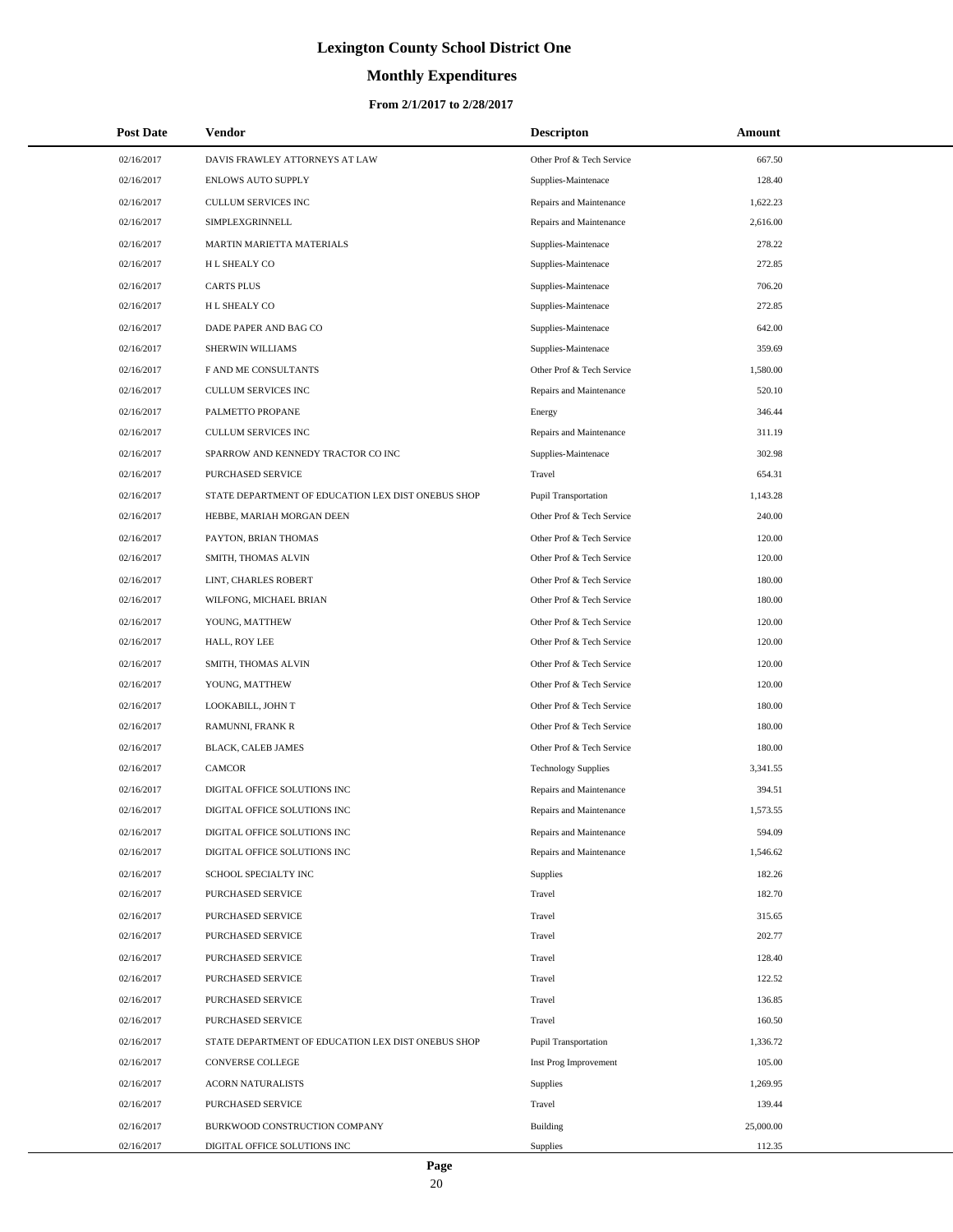# **Monthly Expenditures**

#### **From 2/1/2017 to 2/28/2017**

| <b>Post Date</b> | <b>Vendor</b>                                      | <b>Descripton</b>          | Amount    |
|------------------|----------------------------------------------------|----------------------------|-----------|
| 02/16/2017       | DIGITAL OFFICE SOLUTIONS INC                       | Technology Equipment D F   | 6,004.26  |
| 02/16/2017       | DIGITAL OFFICE SOLUTIONS INC                       | Supplies                   | 224.70    |
| 02/16/2017       | DIGITAL OFFICE SOLUTIONS INC                       | Technology Equipment D F   | 12,008.52 |
| 02/16/2017       | SC DEPARTMENT OF REVENUE (SALES TAX RETURN)        | Sales Tax on Adult Meals   | 1,708.71  |
| 02/16/2017       | SMARTPHONE MEDIC LLC                               | Pupil Activity             | 198.00    |
| 02/16/2017       | SMARTPHONE MEDIC LLC                               | Pupil Activity             | 198.00    |
| 02/16/2017       | DELL COMPUTERS                                     | Pupil Activity             | 1,065.40  |
| 02/16/2017       | MUSICIAN SUPPLY                                    | Pupil Activity             | 288.00    |
| 02/16/2017       | <b>BSN SPORTS</b>                                  | Pupil Activity             | 869.91    |
| 02/16/2017       | RIDDELL / ALL AMERICAN                             | Pupil Activity             | 1,797.63  |
| 02/16/2017       | <b>BSN SPORTS</b>                                  | Pupil Activity             | 1,557.92  |
| 02/16/2017       | <b>GSPORTS WRESTLING</b>                           | Pupil Activity             | 159.00    |
| 02/16/2017       | <b>BSN SPORTS</b>                                  | Pupil Activity             | 593.84    |
| 02/16/2017       | RIDDELL / ALL AMERICAN                             | Pupil Activity             | 134.68    |
| 02/16/2017       | T AND T SPORTS                                     | Pupil Activity             | 833.53    |
| 02/16/2017       | <b>EMBROID ME</b>                                  | Pupil Activity             | 144.45    |
| 02/16/2017       | PRINTSOUTH PRINTING INC                            | Pupil Activity             | 159.97    |
| 02/16/2017       | <b>BSN SPORTS</b>                                  | Pupil Activity             | 1,069.74  |
| 02/16/2017       | <b>D AND W SPORTSWEAR</b>                          | Pupil Activity             | 947.70    |
| 02/17/2017       | DELL COMPUTERS                                     | <b>Technology Supplies</b> | 222.02    |
| 02/17/2017       | KURTZ BROS DBA BENDER BURKOT EAST COAST SCHOOL SUP | Supplies                   | 309.40    |
| 02/17/2017       | DELL COMPUTERS                                     | Supplies                   | 333.24    |
| 02/17/2017       | FORMS AND SUPPLY INC (FSI)                         | Supplies                   | 359.20    |
| 02/17/2017       | US INK AND TONER INC                               | Supplies                   | 435.04    |
| 02/17/2017       | FORMS AND SUPPLY INC (FSI)                         | Supplies                   | 2,072.38  |
| 02/17/2017       | <b>HAMPTON INN</b>                                 | Pupil Transportation-Inst  | 792.54    |
| 02/17/2017       | <b>HAMPTON INN</b>                                 | Travel                     | 264.18    |
| 02/17/2017       | FORMS AND SUPPLY INC (FSI)                         | Supplies                   | 251.56    |
| 02/17/2017       | <b>HAMPTON INN</b>                                 | Pupil Transportation       | 497.28    |
| 02/17/2017       | <b>HAMPTON INN</b>                                 | Travel                     | 248.64    |
| 02/17/2017       | <b>PURCHASE POWER</b>                              | Supplies                   | 991.00    |
| 02/17/2017       | PURCHASED SERVICE                                  | Travel                     | 172.50    |
| 02/17/2017       | PURCHASED SERVICE                                  | Travel                     | 146.41    |
| 02/17/2017       | EMBASSY SUITES CHARLESTON CONVENTION CENTER        | Travel                     | 1,232.34  |
| 02/17/2017       | PURCHASED SERVICE                                  | Travel                     | 161.68    |
| 02/17/2017       | STENSTROM, ROY                                     | Other Prof & Tech Service  | 400.00    |
| 02/17/2017       | DEMCO INC                                          | <b>Supplies</b>            | 136.38    |
| 02/17/2017       | <b>RAINBOW BOOK CO</b>                             | <b>Library Books</b>       | 206.25    |
| 02/17/2017       | PURCHASED SERVICE                                  | Travel                     | 191.37    |
| 02/17/2017       | CENTER FOR ADV & STUDY OF INTRNATIONAL EDUC        | Travel-Teacher Staff Dev   | 990.00    |
| 02/17/2017       | FLORIDA LEAGUE OF IB SCHOOLS (FLIBS)               | Travel-Teacher Staff Dev   | 4,625.00  |
| 02/17/2017       | GRANLIBAKKEN MANAGEMET COMPANY LTD                 | Travel-Teacher Staff Dev   | 890.00    |
| 02/17/2017       | INTERNATIONAL BACCALAUREATE ORGANIZATION           | Travel-Teacher Staff Dev   | 1,478.00  |
| 02/17/2017       | PURCHASED SERVICE                                  | Travel                     | 549.94    |
| 02/17/2017       | PURCHASED SERVICE                                  | Travel                     | 172.50    |
| 02/17/2017       | PURCHASED SERVICE                                  | Travel                     | 388.63    |
| 02/17/2017       | PURCHASED SERVICE                                  | Travel                     | 388.63    |
| 02/17/2017       | DELL COMPUTERS                                     | Supplies                   | 432.15    |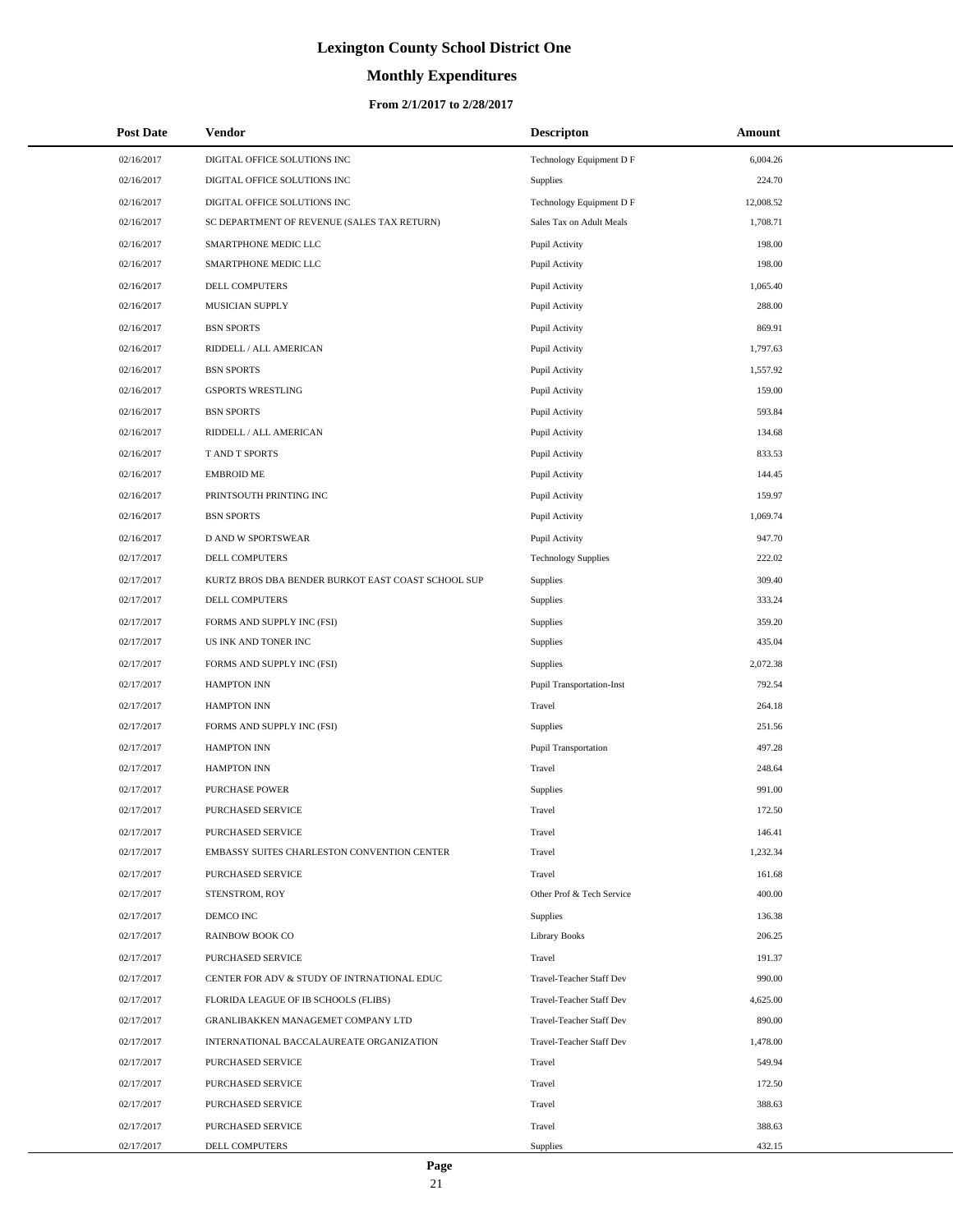# **Monthly Expenditures**

| <b>Post Date</b> | Vendor                                            | <b>Descripton</b>          | Amount   |
|------------------|---------------------------------------------------|----------------------------|----------|
| 02/17/2017       | SMITH AND JONES JANITORIAL SUPPLIES AND EQUIP INC | Supplies-Maintenace        | 1,046.46 |
| 02/17/2017       | SMITH AND JONES JANITORIAL SUPPLIES AND EQUIP INC | Supplies-Maintenace        | 385.20   |
| 02/17/2017       | <b>WW GRAINGER</b>                                | Supplies-Maintenace        | 544.32   |
| 02/17/2017       | <b>WW GRAINGER</b>                                | Supplies-Maintenace        | 301.20   |
| 02/17/2017       | SMITH AND JONES JANITORIAL SUPPLIES AND EQUIP INC | Supplies-Maintenace        | 488.34   |
| 02/17/2017       | <b>WW GRAINGER</b>                                | Supplies-Maintenace        | 607.65   |
| 02/17/2017       | SMITH AND JONES JANITORIAL SUPPLIES AND EQUIP INC | Supplies-Maintenace        | 147.13   |
| 02/17/2017       | SMITH AND JONES JANITORIAL SUPPLIES AND EQUIP INC | Supplies-Maintenace        | 458.78   |
| 02/17/2017       | MAYER ELECTRIC SUPPLY COMPANY INC                 | Supplies-Maintenace        | 153.82   |
| 02/17/2017       | MAYER ELECTRIC SUPPLY COMPANY INC                 | Supplies-Maintenace        | 153.81   |
| 02/17/2017       | <b>WW GRAINGER</b>                                | Supplies-Maintenace        | 574.16   |
| 02/17/2017       | MASTERCRAFT RENOVATION SYSTEMS LLC                | Supplies-Maintenace        | 2,317.62 |
| 02/17/2017       | SMITH AND JONES JANITORIAL SUPPLIES AND EQUIP INC | Supplies-Maintenace        | 853.12   |
| 02/17/2017       | MAYER ELECTRIC SUPPLY COMPANY INC                 | Supplies-Maintenace        | 358.45   |
| 02/17/2017       | SMITH AND JONES JANITORIAL SUPPLIES AND EQUIP INC | Supplies-Maintenace        | 537.89   |
| 02/17/2017       | SNUFFER, ROBERT                                   | Other Prof & Tech Service  | 120.00   |
| 02/17/2017       | <b>BARRETT, S LEE</b>                             | Other Prof & Tech Service  | 180.00   |
| 02/17/2017       | DELL COMPUTERS                                    | Supplies                   | 481.84   |
| 02/17/2017       | <b>DELL COMPUTERS</b>                             | <b>Technology Supplies</b> | 993.91   |
| 02/17/2017       | SCHOOL SPECIALTY INC                              | Supplies                   | 1,047.41 |
| 02/17/2017       | PURCHASED SERVICE                                 | Travel                     | 129.74   |
| 02/17/2017       | PURCHASED SERVICE                                 | Travel                     | 228.45   |
| 02/17/2017       | EMBASSY SUITES CHARLESTON CONVENTION CENTER       | Travel                     | 410.78   |
| 02/17/2017       | FBLA SC CHAPTER                                   | Travel                     | 225.00   |
| 02/17/2017       | <b>SC HOSA</b>                                    | Travel                     | 320.00   |
| 02/17/2017       | LEONARD BUILDINGS AND TRUCK ACCESSORIES           | Supplies                   | 2,139.99 |
| 02/17/2017       | DELL COMPUTERS                                    | Supplies                   | 1,051.77 |
| 02/17/2017       | <b>LENOVO US</b>                                  | <b>Technology Supplies</b> | 850.65   |
| 02/17/2017       | HERSHEYS ICE CREAM                                | Food                       | 120.00   |
| 02/17/2017       | HERSHEYS ICE CREAM                                | Food                       | 144.00   |
| 02/17/2017       | HERSHEYS ICE CREAM                                | Food                       | 120.00   |
| 02/17/2017       | DELL COMPUTERS                                    | Pupil Activity             | 521.13   |
| 02/17/2017       | ONE MORE STORY INC                                | Pupil Activity             | 210.00   |
| 02/17/2017       | PIONEER MANUFACTURING CO                          | Pupil Activity             | 104.86   |
| 02/17/2017       | T AND T SPORTS                                    | Pupil Activity             | 1,810.44 |
| 02/17/2017       | PIONEER MANUFACTURING CO                          | Pupil Activity             | 104.86   |
| 02/17/2017       | SHEALY ATHLETICS                                  | Pupil Activity             | 570.00   |
| 02/17/2017       | PIONEER MANUFACTURING CO                          | Pupil Activity             | 104.86   |
| 02/17/2017       | PIONEER MANUFACTURING CO                          | Pupil Activity             | 104.86   |
| 02/17/2017       | NINETY SIX HIGH SCHOOL                            | Pupil Activity             | 200.00   |
| 02/17/2017       | WOODSIDE PLANTATION COUNTRY CLUB INC              | Pupil Activity             | 150.00   |
| 02/17/2017       | PIONEER MANUFACTURING CO                          | Pupil Activity             | 289.44   |
| 02/17/2017       | PIONEER MANUFACTURING CO                          | Pupil Activity             | 242.90   |
| 02/17/2017       | PURCHASED SERVICE                                 | Pupil Activity             | 127.50   |
| 02/17/2017       | PURCHASED SERVICE                                 | Pupil Activity             | 241.50   |
| 02/17/2017       | PURCHASED SERVICE                                 | Pupil Activity             | 241.50   |
| 02/17/2017       | PURCHASED SERVICE                                 | Pupil Activity             | 241.50   |
| 02/17/2017       | PURCHASED SERVICE                                 | Pupil Activity             | 241.50   |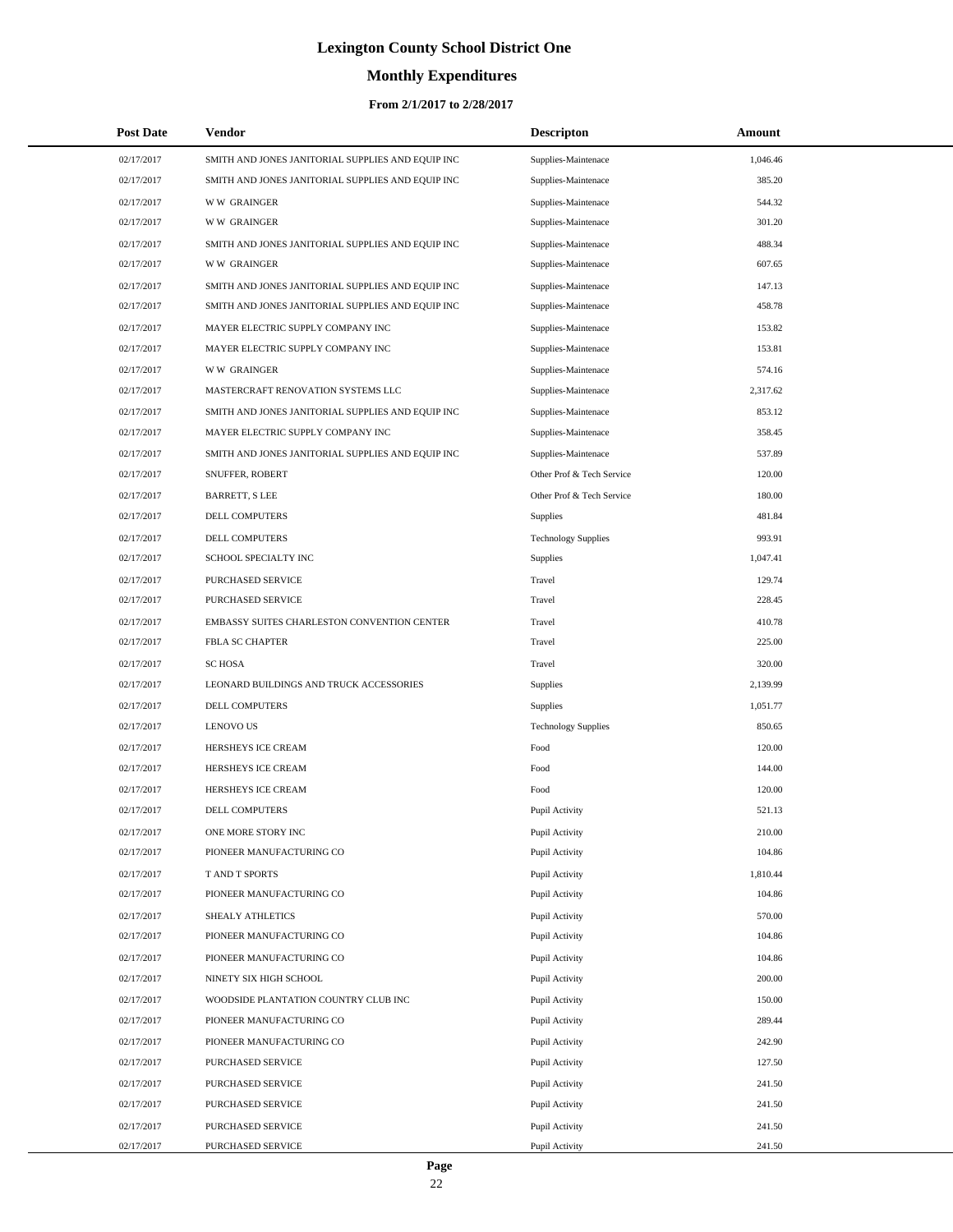# **Monthly Expenditures**

#### **From 2/1/2017 to 2/28/2017**

| <b>Post Date</b> | <b>Vendor</b>                              | <b>Descripton</b>          | Amount    |
|------------------|--------------------------------------------|----------------------------|-----------|
| 02/17/2017       | PURCHASED SERVICE                          | Pupil Activity             | 241.50    |
| 02/17/2017       | PURCHASED SERVICE                          | Pupil Activity             | 241.50    |
| 02/20/2017       | BLICK ART MATERIALS LLC                    | Supplies                   | 179.99    |
| 02/20/2017       | <b>ANOTHER PRINTER</b>                     | Printing and Binding       | 757.92    |
| 02/20/2017       | <b>HEINEMANN</b>                           | Supplies                   | 4,512.60  |
| 02/20/2017       | DIGITAL OFFICE SOLUTIONS INC               | Supplies                   | 175.85    |
| 02/20/2017       | <b>CAMCOR</b>                              | <b>Technology Supplies</b> | 799.29    |
| 02/20/2017       | <b>HEINEMANN</b>                           | Supplies                   | 2,228.54  |
| 02/20/2017       | DELL COMPUTERS                             | Supplies                   | 173.14    |
| 02/20/2017       | <b>SIGN A RAMA</b>                         | Supplies                   | 1,726.90  |
| 02/20/2017       | ENTERPRISE LEASING COMPANY SOUTHEAST       | Pupil Transportation       | 468.75    |
| 02/20/2017       | NORTH CHARLESTON RESIDENCE INN             | Travel                     | 767.26    |
| 02/20/2017       | <b>SC HOSA</b>                             | Travel                     | 240.00    |
| 02/20/2017       | PORTER, JANA D                             | Other Prof & Tech Service  | 2,610.00  |
| 02/20/2017       | <b>HAMPTON INN</b>                         | Pupil Transportation       | 497.28    |
| 02/20/2017       | <b>HAMPTON INN</b>                         | Travel                     | 248.64    |
| 02/20/2017       | FOLLETT SCHOOL SOLUTIONS INC               | <b>Library Books</b>       | 1,150.56  |
| 02/20/2017       | CERTIFIED TRANSLATION SERVICES             | Other Prof & Tech Service  | 165.84    |
| 02/20/2017       | SCE&G                                      | <b>Public Utilities</b>    | 1,109.01  |
| 02/20/2017       | L S ELECTRONICS INC                        | Repairs and Maintenance    | 145.00    |
| 02/20/2017       | SCE&G                                      | <b>Public Utilities</b>    | 610.96    |
| 02/20/2017       | SCE&G                                      | <b>Public Utilities</b>    | 12,650.28 |
| 02/20/2017       | SCE&G                                      | <b>Public Utilities</b>    | 8,183.22  |
| 02/20/2017       | SCE&G                                      | <b>Public Utilities</b>    | 21,878.03 |
| 02/20/2017       | SCE&G                                      | <b>Public Utilities</b>    | 12,377.40 |
| 02/20/2017       | L S ELECTRONICS INC                        | Repairs and Maintenance    | 463.24    |
| 02/20/2017       | SCE&G                                      | <b>Public Utilities</b>    | 8,085.26  |
| 02/20/2017       | SMITH PINE STRAW CO LLC                    | Supplies-Maintenace        | 171.20    |
| 02/20/2017       | SCE&G                                      | <b>Public Utilities</b>    | 7,478.86  |
| 02/20/2017       | PROVIDENCE ENVIRONMENTAL CONCEPTS/SERVICES | Repairs and Maintenance    | 220.00    |
| 02/20/2017       | SCE&G                                      | <b>Public Utilities</b>    | 39,802.52 |
| 02/20/2017       | <b>SCE&amp;G</b>                           | <b>Public Utilities</b>    | 6,429.54  |
| 02/20/2017       | SMITH PINE STRAW CO LLC                    | Supplies-Maintenace        | 171.20    |
| 02/20/2017       | SCE&G                                      | <b>Public Utilities</b>    | 8,159.60  |
| 02/20/2017       | SCE&G                                      | <b>Public Utilities</b>    | 16,799.94 |
| 02/20/2017       | SCE&G                                      | <b>Public Utilities</b>    | 9,072.15  |
| 02/20/2017       | SCE&G                                      | <b>Public Utilities</b>    | 2,475.02  |
| 02/20/2017       | SMITH PINE STRAW CO LLC                    | Supplies-Maintenace        | 107.00    |
| 02/20/2017       | <b>ANIXTER INC</b>                         | Supplies-Maintenace        | 1,328.96  |
| 02/20/2017       | SCE&G                                      | <b>Public Utilities</b>    | 18,086.20 |
| 02/20/2017       | SCE&G                                      | <b>Public Utilities</b>    | 12,311.12 |
| 02/20/2017       | PROVIDENCE ENVIRONMENTAL CONCEPTS/SERVICES | Repairs and Maintenance    | 220.00    |
| 02/20/2017       | SCE&G                                      | <b>Public Utilities</b>    | 9,061.65  |
| 02/20/2017       | SCE&G                                      | <b>Public Utilities</b>    | 11,549.58 |
| 02/20/2017       | SMITH PINE STRAW CO LLC                    | Supplies-Maintenace        | 171.20    |
| 02/20/2017       | SCE&G                                      | <b>Public Utilities</b>    | 16,857.73 |
| 02/20/2017       | SCE&G                                      | <b>Public Utilities</b>    | 42,681.58 |
| 02/20/2017       | SCE&G                                      | <b>Public Utilities</b>    | 12,498.17 |

 $\overline{a}$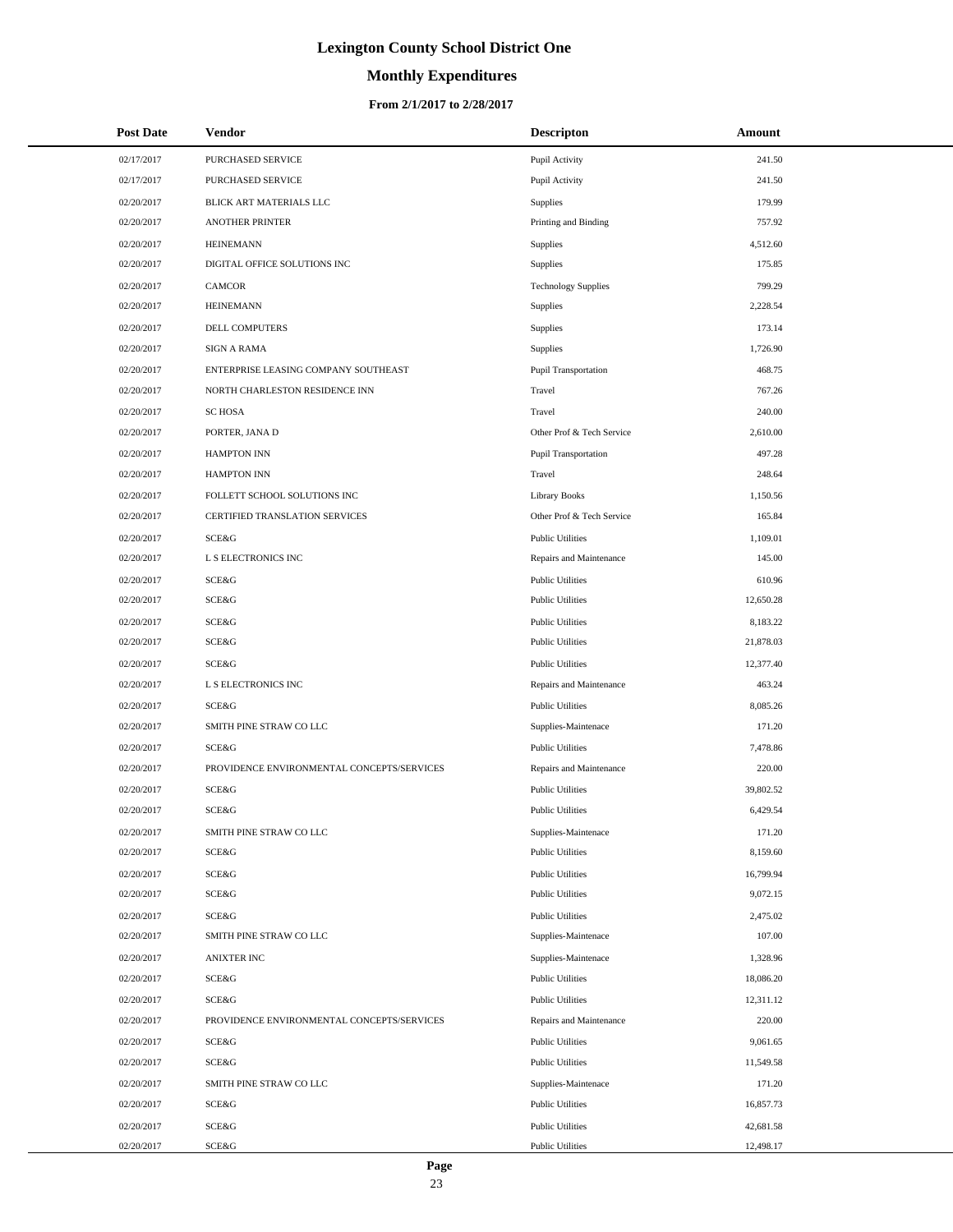# **Monthly Expenditures**

#### **From 2/1/2017 to 2/28/2017**

| <b>Post Date</b> | <b>Vendor</b>                                      | <b>Descripton</b>              | Amount    |
|------------------|----------------------------------------------------|--------------------------------|-----------|
| 02/20/2017       | SCE&G                                              | <b>Public Utilities</b>        | 158.72    |
| 02/20/2017       | SOFTWARE ONE INC                                   | <b>Technology Supplies</b>     | 499.15    |
| 02/20/2017       | CARVAJAL, PABLO ARMANDO                            | Other Prof & Tech Service      | 180.00    |
| 02/20/2017       | HINZ, BRIAN E                                      | Other Prof & Tech Service      | 180.00    |
| 02/20/2017       | HAIGLER III, THOMAS I                              | Other Prof & Tech Service      | 180.00    |
| 02/20/2017       | COCKERILL, STEFFONIE CAROL LYNN                    | Other Prof & Tech Service      | 120.00    |
| 02/20/2017       | <b>GUERRY, JAMES SPENCER</b>                       | Other Prof & Tech Service      | 240.00    |
| 02/20/2017       | MONOPRICE.COM                                      | <b>Technology Supplies</b>     | 134.70    |
| 02/20/2017       | DIGITAL OFFICE SOLUTIONS INC                       | Repairs and Maintenance        | 270.34    |
| 02/20/2017       | DIGITAL OFFICE SOLUTIONS INC                       | Repairs and Maintenance        | 1,408.63  |
| 02/20/2017       | KURTZ BROS DBA BENDER BURKOT EAST COAST SCHOOL SUP | Supplies                       | 1,291.88  |
| 02/20/2017       | PERFORMANCE HEALTH SUPPLY INC DBA MEDCO SUPPLY     | Supplies                       | 3,602.64  |
| 02/20/2017       | <b>HEINEMANN</b>                                   | Supplies                       | 6,038.60  |
| 02/20/2017       | <b>HEINEMANN</b>                                   | <b>Supplies</b>                | 5,958.62  |
| 02/20/2017       | <b>CAMCOR</b>                                      | Pupil Activity                 | 530.10    |
| 02/20/2017       | LEXINGTON TECHNOLOGY CENTER                        | Pupil Act-Fee/Collection Refnd | 426.00    |
| 02/20/2017       | <b>BARNES &amp; NOBLE BOOKSELLERS INC</b>          | Pupil Activity                 | 668.36    |
| 02/20/2017       | TRIANO, GUY                                        | Pupil Activity                 | 120.00    |
| 02/20/2017       | <b>BEATY, ROY</b>                                  | Pupil Activity                 | 104.10    |
| 02/20/2017       | COMBS, OBIE                                        | Pupil Activity                 | 107.70    |
| 02/20/2017       | RICE, JEROLD F                                     | Pupil Activity                 | 128.40    |
| 02/20/2017       | BLYTHEWOOD HIGH SCHOOL                             | Pupil Activity                 | 575.00    |
| 02/21/2017       | STAPLES ADVANTAGE                                  | Supplies                       | 743.64    |
| 02/21/2017       | EMBASSY SUITES CHARLESTON CONVENTION CENTER        | Travel                         | 1,029.24  |
| 02/21/2017       | FOLLETT SCHOOL SOLUTIONS INC                       | <b>Library Books</b>           | 349.36    |
| 02/21/2017       | CERTIFIED TRANSLATION SERVICES                     | Other Prof & Tech Service      | 168.08    |
| 02/21/2017       | <b>BUDGET BLINDS OF LEXINGTON</b>                  | Supplies-Maintenace            | 1,026.13  |
| 02/21/2017       | SMITH AND JONES JANITORIAL SUPPLIES AND EQUIP INC  | Supplies-Maintenace            | 620.60    |
| 02/21/2017       | <b>SCHOOL HEALTH CORP</b>                          | Supplies-Maintenace            | 194.37    |
| 02/21/2017       | TELCOM OF SOUTH CAROLINA INC                       | Repairs and Maintenance        | 270.00    |
| 02/21/2017       | FINISHMASTER INC                                   | Supplies                       | 1,530.10  |
| 02/21/2017       | STATE AUTO PAINT CO                                | Supplies                       | 212.98    |
| 02/21/2017       | <b>INTERNETWORK ENGINEERING</b>                    | <b>Technology Supplies</b>     | 186.18    |
| 02/21/2017       | <b>INTERNETWORK ENGINEERING</b>                    | <b>Technology Supplies</b>     | 10,665.01 |
| 02/21/2017       | <b>BSN SPORTS</b>                                  | Pupil Activity                 | 1,588.95  |
| 02/21/2017       | SC ATHLETIC COACHES ASSOCIATION                    | Pupil Activity                 | 200.00    |
| 02/22/2017       | MIDCAROLINA ELEC COOP INC                          | <b>Public Utilities</b>        | 146.00    |
| 02/22/2017       | MIDCAROLINA ELEC COOP INC                          | <b>Public Utilities</b>        | 30,986.00 |
| 02/22/2017       | MIDCAROLINA ELEC COOP INC                          | <b>Public Utilities</b>        | 14,575.00 |
| 02/22/2017       | MIDCAROLINA ELEC COOP INC                          | <b>Public Utilities</b>        | 10,482.00 |
| 02/22/2017       | MIDCAROLINA ELEC COOP INC                          | <b>Public Utilities</b>        | 9,744.00  |
| 02/22/2017       | COOPER, JOEL L                                     | Pupil Activity                 | 120.00    |
| 02/22/2017       | HILL, CLYDE                                        | Pupil Activity                 | 112.90    |
| 02/22/2017       | MORRIS JR, BILLY                                   | Pupil Activity                 | 127.50    |
| 02/23/2017       | US INK AND TONER INC                               | Supplies                       | 133.37    |
| 02/23/2017       | US INK AND TONER INC                               | Supplies                       | 246.74    |
| 02/23/2017       | HP INC                                             | <b>Technology Supplies</b>     | 639.86    |
| 02/23/2017       | EXPEDITIONARY LEARNING OUTWARD BOUND INC           | Inst Prog Improvement          | 24,350.00 |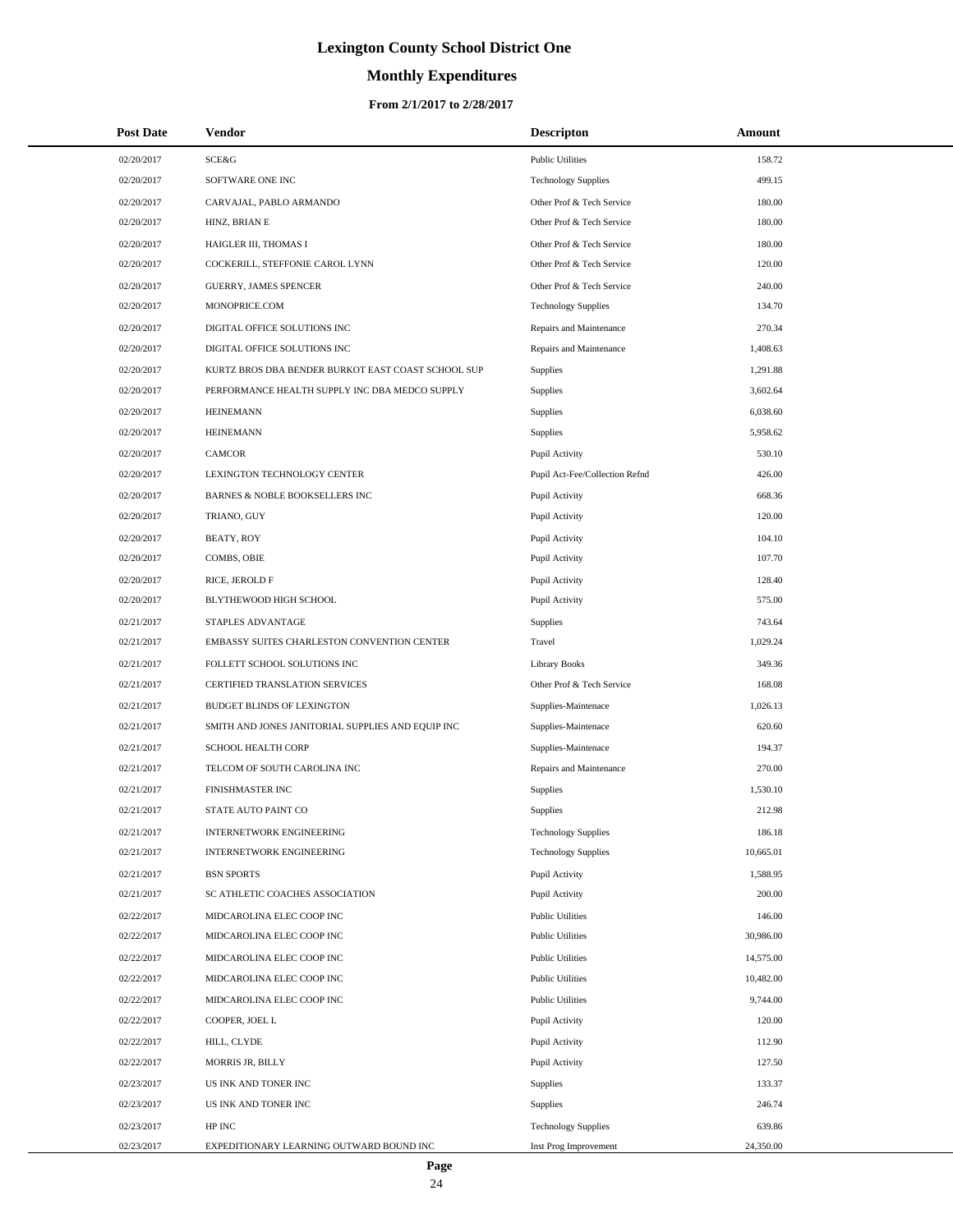# **Monthly Expenditures**

| <b>Post Date</b> | Vendor                                             | <b>Descripton</b>             | Amount    |
|------------------|----------------------------------------------------|-------------------------------|-----------|
| 02/23/2017       | <b>PURCHASED SERVICE</b>                           | Travel                        | 239.15    |
| 02/23/2017       | PURCHASED SERVICE                                  | Travel                        | 134.02    |
| 02/23/2017       | ACT CUSTOMER SERVICES (68)                         | Other Prof & Tech Service     | 2,856.00  |
| 02/23/2017       | SC DEPARTMENT OF REVENUE (SALES TAX RETURN)        | Other Prof & Tech Service     | 199.92    |
| 02/23/2017       | SC DEPARTMENT OF JUVENILE JUSTICE (FISCAL AFFAIRS) | Tuition-LEA                   | 416.29    |
| 02/23/2017       | SCHOOL SPECIALTY INC                               | Supplies                      | 181.69    |
| 02/23/2017       | US INK AND TONER INC                               | Supplies                      | 349.26    |
| 02/23/2017       | US INK AND TONER INC                               | Supplies                      | 262.60    |
| 02/23/2017       | FORMS AND SUPPLY INC (FSI)                         | Supplies                      | 103.04    |
| 02/23/2017       | US INK AND TONER INC                               | Supplies                      | 482.93    |
| 02/23/2017       | SCHOOL SPECIALTY INC                               | Supplies                      | 240.56    |
| 02/23/2017       | FORMS AND SUPPLY INC (FSI)                         | Supplies                      | 3,914.92  |
| 02/23/2017       | SC MUSIC EDUCATORS ASSOCIATION CHORAL DIVISION     | Pupil Transportation          | 360.00    |
| 02/23/2017       | DELL COMPUTERS                                     | Supplies                      | 483.00    |
| 02/23/2017       | <b>B &amp; H PHOTO</b>                             | Supplies                      | 255.68    |
| 02/23/2017       | BLICK ART MATERIALS LLC                            | Supplies                      | 152.73    |
| 02/23/2017       | PURCHASED SERVICE                                  | Travel                        | 154.08    |
| 02/23/2017       | MSC INDUSTRIAL SUPPLY CO                           | Supplies                      | 118.87    |
| 02/23/2017       | SC DEPARTMENT OF JUVENILE JUSTICE (FISCAL AFFAIRS) | Tuition-LEA                   | 313.10    |
| 02/23/2017       | PALMETTO HEALTH ALLIANCE                           | <b>Instructional Services</b> | 425.00    |
| 02/23/2017       | MANAGEDPRINT                                       | Supplies                      | 535.00    |
| 02/23/2017       | US INK AND TONER INC                               | Supplies                      | 733.06    |
| 02/23/2017       | <b>APPLIED VIDEO</b>                               | <b>Technology Supplies</b>    | 111.86    |
| 02/23/2017       | PURCHASED SERVICE                                  | Travel                        | 235.57    |
| 02/23/2017       | LAKESHORE LEARNING MATERIALS                       | Supplies                      | 170.34    |
| 02/23/2017       | PURCHASED SERVICE                                  | Travel                        | 177.62    |
| 02/23/2017       | THE HALL COMPANY INC                               | Supplies                      | 1,764.24  |
| 02/23/2017       | JENKINS HANCOCK AND SIDES                          | Other Prof & Tech Service     | 500.00    |
| 02/23/2017       | COMPASS GROUP DBA CANTEEN REFRESHMENT SERV         | Supplies-Maintenace           | 100.47    |
| 02/23/2017       | PADGETT, HAROLD L                                  | Supplies-Maintenace           | 275.00    |
| 02/23/2017       | <b>WW GRAINGER</b>                                 | Supplies-Maintenace           | 1,284.64  |
| 02/23/2017       | <b>WW GRAINGER</b>                                 | Supplies-Maintenace           | 642.32    |
| 02/23/2017       | <b>WW GRAINGER</b>                                 | Supplies-Maintenace           | 241.82    |
| 02/23/2017       | SHERWIN WILLIAMS                                   | Supplies-Maintenace           | 359.69    |
| 02/23/2017       | <b>WW GRAINGER</b>                                 | Supplies-Maintenace           | 642.34    |
| 02/23/2017       | CITY ELECTRIC SUPPLY CO                            | Supplies-Maintenace           | 1,030.36  |
| 02/23/2017       | CHECKER YELLOW CAB CO INC                          | <b>Pupil Transportation</b>   | 12,477.00 |
| 02/23/2017       | PURCHASED SERVICE                                  | Travel                        | 423.72    |
| 02/23/2017       | DATA IMAGING AND ASSOCIATES                        | Supplies                      | 1,479.02  |
| 02/23/2017       | <b>APPLE INC</b>                                   | <b>Technology Supplies</b>    | 212.93    |
| 02/23/2017       | <b>LENOVO US</b>                                   | <b>Technology Supplies</b>    | 702.99    |
| 02/23/2017       | FINLEY, STEPHEN CRAIG                              | Other Prof & Tech Service     | 180.00    |
| 02/23/2017       | MILLER, JEFFREY J                                  | Other Prof & Tech Service     | 180.00    |
| 02/23/2017       | YOUNG, MATTHEW                                     | Other Prof & Tech Service     | 180.00    |
| 02/23/2017       | CARVAJAL, PABLO ARMANDO                            | Other Prof & Tech Service     | 120.00    |
| 02/23/2017       | YOUNG, MATTHEW                                     | Other Prof & Tech Service     | 120.00    |
| 02/23/2017       | GOVAN, TERRY                                       | Other Prof & Tech Service     | 180.00    |
| 02/23/2017       | <b>BARRETT, S LEE</b>                              | Other Prof & Tech Service     | 180.00    |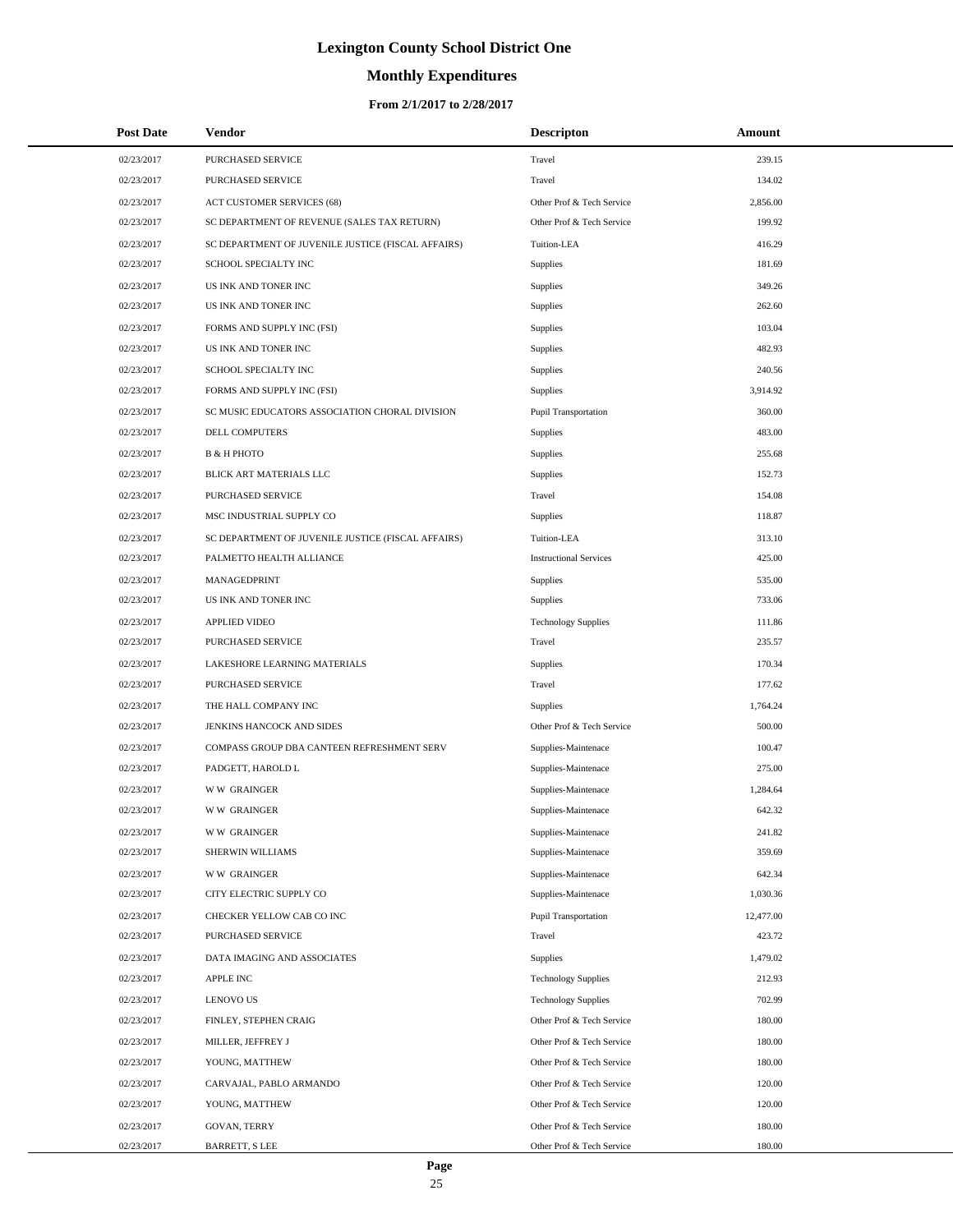# **Monthly Expenditures**

#### **From 2/1/2017 to 2/28/2017**

| <b>Post Date</b> | Vendor                                       | <b>Descripton</b>          | Amount    |
|------------------|----------------------------------------------|----------------------------|-----------|
| 02/23/2017       | CARVAJAL, PABLO ARMANDO                      | Other Prof & Tech Service  | 150.00    |
| 02/23/2017       | EDTECH TEAM INC                              | Inst Prog Improvement      | 11,741.00 |
| 02/23/2017       | PURCHASED SERVICE                            | Travel                     | 134.02    |
| 02/23/2017       | SUNGARD PUBLIC SECTOR INC                    | Software Renewal/Agreemen  | 2,038.79  |
| 02/23/2017       | TEAM IA INC                                  | Software Renewal/Agreemen  | 52,162.50 |
| 02/23/2017       | <b>CAMCOR</b>                                | <b>Technology Supplies</b> | 1,010.35  |
| 02/23/2017       | DIGITAL OFFICE SOLUTIONS INC                 | Repairs and Maintenance    | 155.71    |
| 02/23/2017       | DIGITAL OFFICE SOLUTIONS INC                 | Repairs and Maintenance    | 1,447.14  |
| 02/23/2017       | FOLLETT SCHOOL SOLUTIONS INC                 | <b>Supplies</b>            | 3,370.24  |
| 02/23/2017       | HANDWRITING WITHOUT TEARS BY JAN Z OLSEN OTR | <b>Supplies</b>            | 1,616.55  |
| 02/23/2017       | US INK AND TONER INC                         | Supplies                   | 866.72    |
| 02/23/2017       | PURCHASED SERVICE                            | Travel                     | 183.51    |
| 02/23/2017       | FRANKLIN COVEY                               | Inst Prog Improvement      | 2,934.95  |
| 02/23/2017       | PURCHASED SERVICE                            | Travel                     | 107.80    |
| 02/23/2017       | PURCHASED SERVICE                            | Travel                     | 234.60    |
| 02/23/2017       | US INK AND TONER INC                         | Supplies                   | 216.52    |
| 02/23/2017       | S & S WORLDWIDE INC                          | Supplies                   | 1,169.10  |
| 02/23/2017       | FISHER SCIENTIFIC COMPANY LLC                | Supplies                   | 758.52    |
| 02/23/2017       | HOUGHTON MIFFLIN HARCOURT PUBLISHING CO      | Supplies                   | 243.25    |
| 02/23/2017       | <b>DELL COMPUTERS</b>                        | Supplies                   | 724.16    |
| 02/23/2017       | M B KAHN CONSTRUCTION CO INC                 | Improv Other Than Bldg     | 31,633.94 |
| 02/23/2017       | M B KAHN CONSTRUCTION CO INC                 | <b>Building</b>            | 20,393.40 |
| 02/23/2017       | <b>ACP DIRECT</b>                            | Pupil Activity             | 299.25    |
| 02/23/2017       | SMARTPHONE MEDIC LLC                         | Pupil Activity             | 149.00    |
| 02/23/2017       | <b>B &amp; H PHOTO</b>                       | Pupil Activity             | 345.00    |
| 02/23/2017       | <b>JW PEPPER</b>                             | Pupil Activity             | 101.25    |
| 02/23/2017       | DELL COMPUTERS                               | Pupil Activity             | 317.77    |
| 02/23/2017       | COLUMBIA CHILDREN'S THEATRE                  | Pupil Activity             | 109.00    |
| 02/23/2017       | FORMS AND SUPPLY INC (FSI)                   | Pupil Activity             | 2,878.30  |
| 02/23/2017       | MACKIN LIBRARY MEDIA                         | Pupil Activity             | 3,672.00  |
| 02/23/2017       | CAROLINA BIOLOGICAL SUPPLY CO                | Pupil Activity             | 377.50    |
| 02/23/2017       | CASH                                         | Pupil Activity             | 217.00    |
| 02/23/2017       | MUSICIAN SUPPLY                              | Pupil Activity             | 377.99    |
| 02/23/2017       | PITSCO EDUCATION HEARILY AND COMPANY         | Pupil Activity             | 266.43    |
| 02/23/2017       | <b>US AWARDS INC</b>                         | Pupil Activity             | 784.80    |
| 02/23/2017       | PURCHASED SERVICE                            | Pupil Activity             | 335.82    |
| 02/23/2017       | T AND T SPORTS                               | Pupil Activity             | 1,823.28  |
| 02/23/2017       | T AND T SPORTS                               | Pupil Activity             | 676.67    |
| 02/23/2017       | <b>BSN SPORTS</b>                            | Pupil Activity             | 385.10    |
| 02/23/2017       | <b>BSN SPORTS</b>                            | Pupil Activity             | 308.16    |
| 02/23/2017       | THE MEMBERS CLUB AT WILDEWOOD AND WOODCREEK  | Pupil Activity             | 600.00    |
| 02/23/2017       | LEXINGTON COUNTY SCHOOL DIST 1               | Pupil Activity             | 107.88    |
| 02/23/2017       | <b>FAN CLOTH</b>                             | Pupil Activity             | 497.00    |
| 02/23/2017       | SC DEPARTMENT OF REVENUE (SALES TAX RETURN)  | Pupil Activity             | $-1.82$   |
| 02/23/2017       | <b>BSN SPORTS</b>                            | Pupil Activity             | 256.76    |
| 02/23/2017       | PURCHASED SERVICE                            | Pupil Activity             | 116.82    |
| 02/23/2017       | PURCHASED SERVICE                            | Pupil Activity             | 390.00    |
| 02/23/2017       | NEWBRIDGE                                    | Pupil Activity             | 313.43    |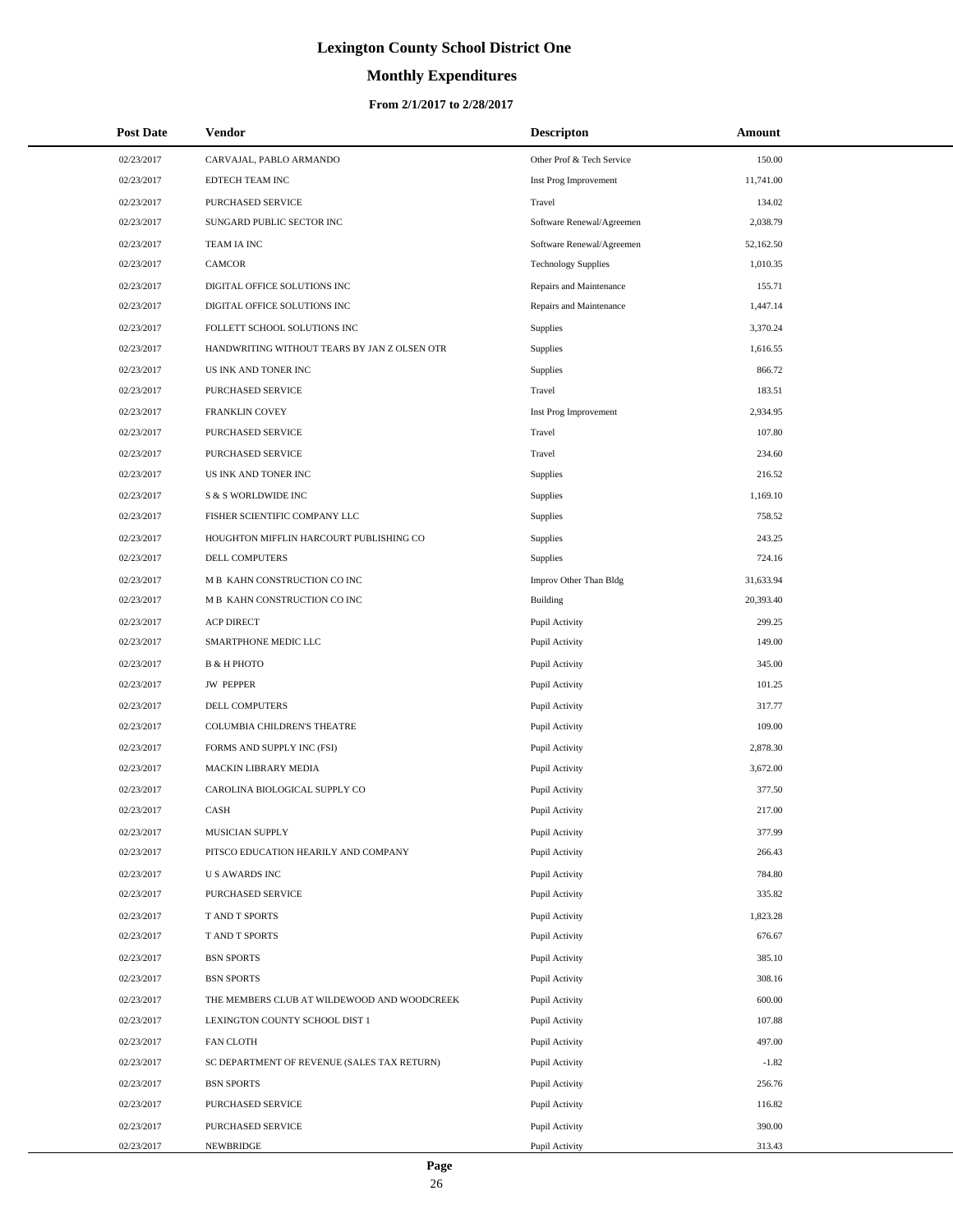# **Monthly Expenditures**

| <b>Post Date</b> | Vendor                                             | <b>Descripton</b>          | Amount    |
|------------------|----------------------------------------------------|----------------------------|-----------|
| 02/24/2017       | SCHOOL SPECIALTY INC                               | <b>Supplies</b>            | 952.12    |
| 02/24/2017       | BLICK ART MATERIALS LLC                            | Supplies                   | 653.62    |
| 02/24/2017       | PURCHASED SERVICE                                  | Travel                     | 288.20    |
| 02/24/2017       | FORMS AND SUPPLY INC (FSI)                         | Supplies                   | 286.33    |
| 02/24/2017       | SCHOOL SPECIALTY INC                               | Supplies                   | 494.16    |
| 02/24/2017       | <b>APPLIED VIDEO</b>                               | Supplies                   | 847.44    |
| 02/24/2017       | FORMS AND SUPPLY INC (FSI)                         | <b>Supplies</b>            | 2,302.64  |
| 02/24/2017       | FORMS AND SUPPLY INC (FSI)                         | <b>Supplies</b>            | 105.33    |
| 02/24/2017       | SCHOOL SPECIALTY INC                               | <b>Supplies</b>            | 276.73    |
| 02/24/2017       | ALGY COSTUMES AND UNIFORMS                         | Supplies                   | 1,745.82  |
| 02/24/2017       | US INK AND TONER INC                               | Supplies                   | 719.81    |
| 02/24/2017       | FORMS AND SUPPLY INC (FSI)                         | Supplies                   | 120.80    |
| 02/24/2017       | PURCHASED SERVICE                                  | Travel                     | 153.01    |
| 02/24/2017       | POSITIVE PROMOTIONS INC                            | Supplies                   | 355.00    |
| 02/24/2017       | PURCHASED SERVICE                                  | Travel                     | 155.52    |
| 02/24/2017       | SCHOOL SPECIALTY INC                               | Supplies                   | 900.00    |
| 02/24/2017       | PURCHASED SERVICE                                  | Travel                     | 124.60    |
| 02/24/2017       | GATEWAY SUPPLY CO INC                              | Supplies-Maintenace        | 134.69    |
| 02/24/2017       | GATEWAY SUPPLY CO INC                              | Supplies-Maintenace        | 134.69    |
| 02/24/2017       | SUBURBAN PROPANE                                   | Energy                     | 920.60    |
| 02/24/2017       | <b>WW GRAINGER</b>                                 | Supplies-Maintenace        | 713.35    |
| 02/24/2017       | <b>BARNES PROPANE</b>                              | Energy                     | 210.48    |
| 02/24/2017       | <b>WW GRAINGER</b>                                 | Supplies-Maintenace        | 399.59    |
| 02/24/2017       | FILIPPONI, LANE                                    | Pupil Transportation       | 165.60    |
| 02/24/2017       | COCKERILL, STEFFONIE CAROL LYNN                    | Other Prof & Tech Service  | 180.00    |
| 02/24/2017       | LINT, CHARLES ROBERT                               | Other Prof & Tech Service  | 180.00    |
| 02/24/2017       | FINLEY, STEPHEN CRAIG                              | Other Prof & Tech Service  | 180.00    |
| 02/24/2017       | MCMANUS, JOHN-PATRICK A.                           | Other Prof & Tech Service  | 180.00    |
| 02/24/2017       | PINE PRESS OF LEXINGTON INC                        | Printing and Binding       | 378.94    |
| 02/24/2017       | STURGES, RONNIE EARRON                             | Other Prof & Tech Service  | 150.00    |
| 02/24/2017       | <b>CAMCOR</b>                                      | <b>Technology Supplies</b> | 103.63    |
| 02/24/2017       | DIGITAL OFFICE SOLUTIONS INC                       | Repairs and Maintenance    | 1,570.46  |
| 02/24/2017       | STATE DEPARTMENT OF EDUCATION LEX DIST ONEBUS SHOP | Pupil Transportation       | 4,635.12  |
| 02/24/2017       | SCHOOL SPECIALTY INC                               | Supplies                   | 986.19    |
| 02/24/2017       | US INK AND TONER INC                               | Supplies                   | 117.16    |
| 02/24/2017       | BUTLER CHRYSLER DODGE JEEP LLC                     | Vehicles                   | 34,977.00 |
| 02/24/2017       | PINE PRESS OF LEXINGTON INC                        | Pupil Activity             | 193.50    |
| 02/24/2017       | SCHOOL SPECIALTY INC                               | Pupil Activity             | 125.24    |
| 02/24/2017       | CAROLINA BIOLOGICAL SUPPLY CO                      | Pupil Activity             | 223.36    |
| 02/24/2017       | CAROLINA BIOLOGICAL SUPPLY CO                      | Pupil Activity             | 269.64    |
| 02/24/2017       | SCHOOL SPECIALTY INC                               | Pupil Activity             | 104.42    |
| 02/24/2017       | FREY SCIENTIFIC                                    | Pupil Activity             | 291.04    |
| 02/24/2017       | ED SMITH LUMBER MILL INC                           | Pupil Activity             | 332.23    |
| 02/24/2017       | THREADS EMBROIDERY LLC                             | Pupil Activity             | 231.12    |
| 02/27/2017       | <b>HEINEMANN</b>                                   | Supplies                   | 140.00    |
| 02/27/2017       | MANAGEDPRINT                                       | Supplies                   | 1,690.60  |
| 02/27/2017       | FORMS AND SUPPLY INC (FSI)                         | <b>Supplies</b>            | 639.06    |
| 02/27/2017       | HILTON MYRTLE BEACH RESORT                         | Travel                     | 679.32    |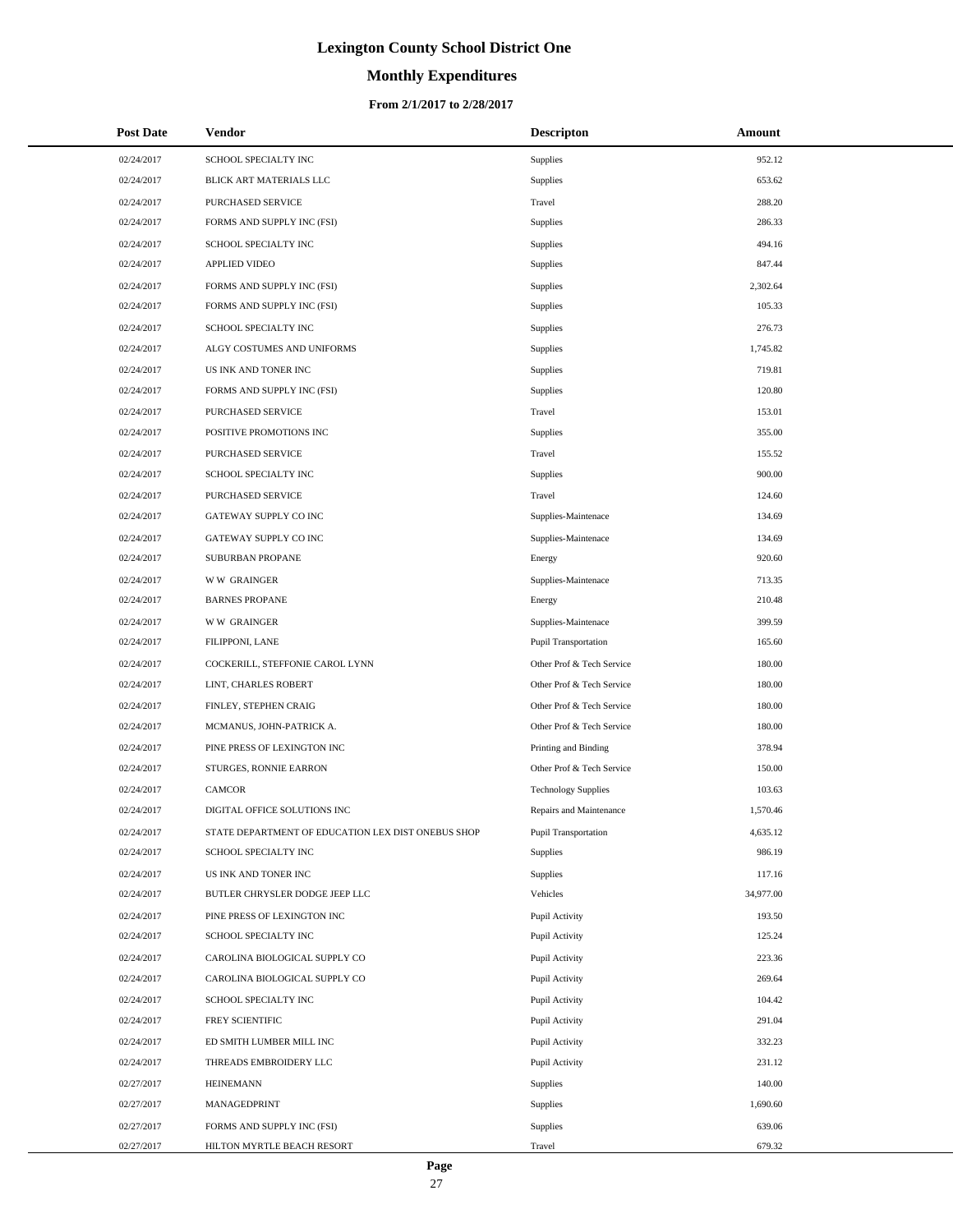# **Monthly Expenditures**

#### **From 2/1/2017 to 2/28/2017**

| <b>Post Date</b> | Vendor                                | <b>Descripton</b>             | Amount    |
|------------------|---------------------------------------|-------------------------------|-----------|
| 02/27/2017       | FORMS AND SUPPLY INC (FSI)            | Supplies                      | 199.45    |
| 02/27/2017       | SCHOOL SPECIALTY INC                  | Supplies                      | 176.07    |
| 02/27/2017       | JOHNSON, AUSTIN H                     | <b>Instructional Services</b> | 150.00    |
| 02/27/2017       | MCNAIR LAW FIRM PA                    | <b>Legal Services</b>         | 5,665.72  |
| 02/27/2017       | <b>WW GRAINGER</b>                    | Supplies                      | 181.44    |
| 02/27/2017       | MORRIS, STEPHANIE                     | Supplies                      | 225.00    |
| 02/27/2017       | PARKER, NICHOLAS                      | Other Prof & Tech Service     | 120.00    |
| 02/27/2017       | HAIGLER III, THOMAS I                 | Other Prof & Tech Service     | 120.00    |
| 02/27/2017       | FORMS AND SUPPLY INC (FSI)            | <b>Supplies</b>               | 277.39    |
| 02/27/2017       | LEXINGTON PRINTING LLC                | Printing and Binding          | 490.06    |
| 02/27/2017       | US INK AND TONER INC                  | Supplies                      | 118.40    |
| 02/27/2017       | DIGITAL OFFICE SOLUTIONS INC          | Repairs and Maintenance       | 361.27    |
| 02/27/2017       | DIGITAL OFFICE SOLUTIONS INC          | Repairs and Maintenance       | 136.71    |
| 02/27/2017       | DIGITAL OFFICE SOLUTIONS INC          | Repairs and Maintenance       | 481.62    |
| 02/27/2017       | DIGITAL OFFICE SOLUTIONS INC          | Repairs and Maintenance       | 1,196.25  |
| 02/27/2017       | DIGITAL OFFICE SOLUTIONS INC          | Repairs and Maintenance       | 1,179.47  |
| 02/27/2017       | <b>HEINEMANN</b>                      | <b>Supplies</b>               | 11,958.87 |
| 02/27/2017       | <b>WW GRAINGER</b>                    | Supplies                      | 1,046.56  |
| 02/27/2017       | WOTCO INC                             | Supplies                      | 3,718.25  |
| 02/27/2017       | SOUTHERN REGIONAL EDUCATION BD (SREB) | Dues and Fees                 | 1,000.00  |
| 02/27/2017       | <b>SYSTEM WORCX</b>                   | <b>Building</b>               | 19,200.00 |
| 02/27/2017       | <b>US FOODS</b>                       | Supplies                      | 1,013.46  |
| 02/27/2017       | SYSCO FOOD SERV OF COLUMBIA           | Food                          | 9,025.35  |
| 02/27/2017       | EARTHGRAINS BAKING COMPANIES INC      | <b>Bread</b>                  | 122.50    |
| 02/27/2017       | BORDEN DAIRY CO OF SC LLC             | Milk                          | 660.50    |
| 02/27/2017       | SENN BROTHERS INC                     | Produce                       | 108.85    |
| 02/27/2017       | <b>US FOODS</b>                       | Supplies                      | 708.39    |
| 02/27/2017       | SYSCO FOOD SERV OF COLUMBIA           | Food                          | 6,328.93  |
| 02/27/2017       | EARTHGRAINS BAKING COMPANIES INC      | <b>Bread</b>                  | 113.75    |
| 02/27/2017       | BORDEN DAIRY CO OF SC LLC             | Milk                          | 908.48    |
| 02/27/2017       | SENN BROTHERS INC                     | Produce                       | 134.20    |
| 02/27/2017       | <b>US FOODS</b>                       | Supplies                      | 893.57    |
| 02/27/2017       | SYSCO FOOD SERV OF COLUMBIA           | Food                          | 5,547.72  |
| 02/27/2017       | BORDEN DAIRY CO OF SC LLC             | Milk                          | 524.30    |
| 02/27/2017       | <b>US FOODS</b>                       | Supplies                      | 517.11    |
| 02/27/2017       | SYSCO FOOD SERV OF COLUMBIA           | Food                          | 4,791.41  |
| 02/27/2017       | BORDEN DAIRY CO OF SC LLC             | Milk                          | 1,640.05  |
| 02/27/2017       | <b>US FOODS</b>                       | Supplies                      | 442.41    |
| 02/27/2017       | SYSCO FOOD SERV OF COLUMBIA           | Food                          | 4,057.13  |
| 02/27/2017       | BORDEN DAIRY CO OF SC LLC             | Milk                          | 630.65    |
| 02/27/2017       | SENN BROTHERS INC                     | Produce                       | 111.50    |
| 02/27/2017       | <b>US FOODS</b>                       | Supplies                      | 557.92    |
| 02/27/2017       | SYSCO FOOD SERV OF COLUMBIA           | Food                          | 8,237.41  |
| 02/27/2017       | BORDEN DAIRY CO OF SC LLC             | Milk                          | 1,514.74  |
| 02/27/2017       | SENN BROTHERS INC                     | Produce                       | 123.00    |
| 02/27/2017       | <b>US FOODS</b>                       | Supplies                      | 195.42    |
| 02/27/2017       | SYSCO FOOD SERV OF COLUMBIA           | Food                          | 2,294.29  |
| 02/27/2017       | SENN BROTHERS INC                     | Produce                       | $-28.60$  |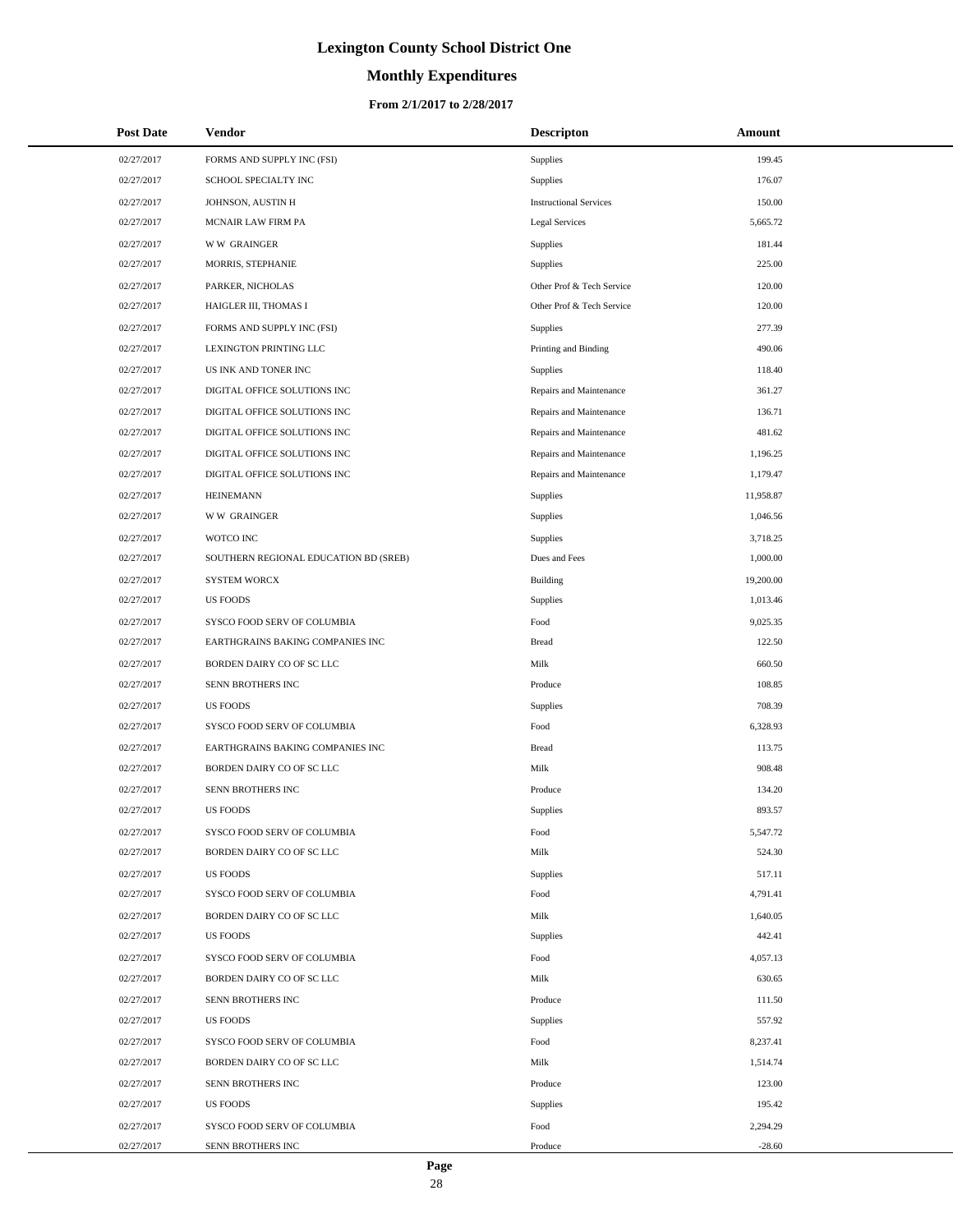# **Monthly Expenditures**

#### **From 2/1/2017 to 2/28/2017**

| <b>Post Date</b> | Vendor                           | <b>Descripton</b> | Amount    |
|------------------|----------------------------------|-------------------|-----------|
| 02/27/2017       | <b>US FOODS</b>                  | Supplies          | 377.96    |
| 02/27/2017       | SYSCO FOOD SERV OF COLUMBIA      | Food              | 5,517.52  |
| 02/27/2017       | BORDEN DAIRY CO OF SC LLC        | Milk              | 111.47    |
| 02/27/2017       | SENN BROTHERS INC                | Produce           | 338.70    |
| 02/27/2017       | <b>US FOODS</b>                  | Supplies          | 789.72    |
| 02/27/2017       | SYSCO FOOD SERV OF COLUMBIA      | Food              | 4,091.75  |
| 02/27/2017       | BORDEN DAIRY CO OF SC LLC        | Milk              | 898.00    |
| 02/27/2017       | <b>US FOODS</b>                  | Supplies          | 934.85    |
| 02/27/2017       | SYSCO FOOD SERV OF COLUMBIA      | Food              | 7,527.73  |
| 02/27/2017       | BORDEN DAIRY CO OF SC LLC        | Milk              | 2,117.88  |
| 02/27/2017       | SENN BROTHERS INC                | Produce           | 309.25    |
| 02/27/2017       | <b>US FOODS</b>                  | <b>Supplies</b>   | 670.27    |
| 02/27/2017       | SYSCO FOOD SERV OF COLUMBIA      | Food              | 5,900.28  |
| 02/27/2017       | BORDEN DAIRY CO OF SC LLC        | Milk              | 1,529.06  |
| 02/27/2017       | SENN BROTHERS INC                | Produce           | 158.45    |
| 02/27/2017       | <b>US FOODS</b>                  | Supplies          | 518.21    |
| 02/27/2017       | SYSCO FOOD SERV OF COLUMBIA      | Food              | 5,332.21  |
| 02/27/2017       | BORDEN DAIRY CO OF SC LLC        | Milk              | 1,073.26  |
| 02/27/2017       | SENN BROTHERS INC                | Produce           | 242.33    |
| 02/27/2017       | <b>US FOODS</b>                  | Supplies          | 430.19    |
| 02/27/2017       | SYSCO FOOD SERV OF COLUMBIA      | Food              | 4,237.02  |
| 02/27/2017       | BORDEN DAIRY CO OF SC LLC        | Milk              | 549.24    |
| 02/27/2017       | <b>US FOODS</b>                  | Supplies          | 828.63    |
| 02/27/2017       | SYSCO FOOD SERV OF COLUMBIA      | Food              | 18,973.78 |
| 02/27/2017       | BORDEN DAIRY CO OF SC LLC        | Milk              | 1,722.14  |
| 02/27/2017       | SENN BROTHERS INC                | Produce           | 436.46    |
| 02/27/2017       | <b>US FOODS</b>                  | Supplies          | 257.57    |
| 02/27/2017       | SYSCO FOOD SERV OF COLUMBIA      | Food              | 2,824.02  |
| 02/27/2017       | BORDEN DAIRY CO OF SC LLC        | Milk              | 615.91    |
| 02/27/2017       | SENN BROTHERS INC                | Produce           | 139.45    |
| 02/27/2017       | <b>US FOODS</b>                  | Supplies          | 651.93    |
| 02/27/2017       | SYSCO FOOD SERV OF COLUMBIA      | Food              | 4,628.44  |
| 02/27/2017       | EARTHGRAINS BAKING COMPANIES INC | <b>Bread</b>      | $-25.50$  |
| 02/27/2017       | BORDEN DAIRY CO OF SC LLC        | Milk              | 419.68    |
| 02/27/2017       | SENN BROTHERS INC                | Produce           | 372.84    |
| 02/27/2017       | US FOODS                         | Supplies          | 361.48    |
| 02/27/2017       | SYSCO FOOD SERV OF COLUMBIA      | Food              | 3,089.60  |
| 02/27/2017       | BORDEN DAIRY CO OF SC LLC        | Milk              | 435.92    |
| 02/27/2017       | SENN BROTHERS INC                | Produce           | 171.60    |
| 02/27/2017       | US FOODS                         | Supplies          | 432.56    |
| 02/27/2017       | SYSCO FOOD SERV OF COLUMBIA      | Food              | 2,969.41  |
| 02/27/2017       | BORDEN DAIRY CO OF SC LLC        | Milk              | 572.80    |
| 02/27/2017       | SENN BROTHERS INC                | Produce           | 218.58    |
| 02/27/2017       | US FOODS                         | Supplies          | 457.30    |
| 02/27/2017       | SYSCO FOOD SERV OF COLUMBIA      | Food              | 7,896.34  |
| 02/27/2017       | BORDEN DAIRY CO OF SC LLC        | Milk              | 1,695.03  |
| 02/27/2017       | SENN BROTHERS INC                | Produce           | 248.30    |
| 02/27/2017       | US FOODS                         | Supplies          | 633.88    |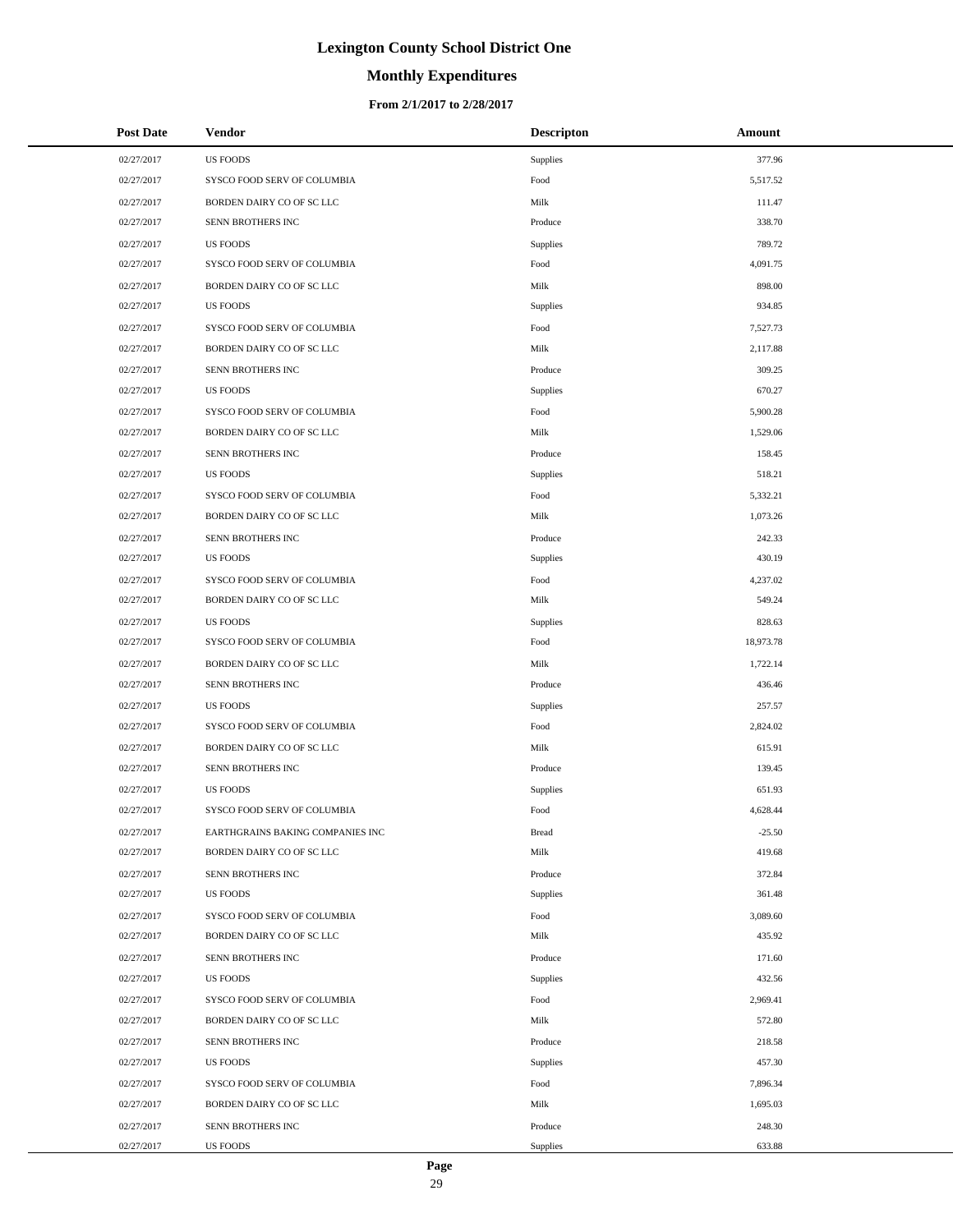# **Monthly Expenditures**

| <b>Post Date</b> | Vendor                           | <b>Descripton</b> | Amount    |
|------------------|----------------------------------|-------------------|-----------|
| 02/27/2017       | SYSCO FOOD SERV OF COLUMBIA      | Food              | 5,370.59  |
| 02/27/2017       | BORDEN DAIRY CO OF SC LLC        | Milk              | 111.80    |
| 02/27/2017       | <b>US FOODS</b>                  | Supplies          | 627.56    |
| 02/27/2017       | SYSCO FOOD SERV OF COLUMBIA      | Food              | 3,234.17  |
| 02/27/2017       | BORDEN DAIRY CO OF SC LLC        | Milk              | 802.64    |
| 02/27/2017       | <b>US FOODS</b>                  | Supplies          | 685.84    |
| 02/27/2017       | SYSCO FOOD SERV OF COLUMBIA      | Food              | 6,134.91  |
| 02/27/2017       | EARTHGRAINS BAKING COMPANIES INC | <b>Bread</b>      | 167.50    |
| 02/27/2017       | BORDEN DAIRY CO OF SC LLC        | Milk              | 630.28    |
| 02/27/2017       | SENN BROTHERS INC                | Produce           | 423.74    |
| 02/27/2017       | <b>US FOODS</b>                  | Supplies          | 355.40    |
| 02/27/2017       | SYSCO FOOD SERV OF COLUMBIA      | Food              | 5,806.57  |
| 02/27/2017       | BORDEN DAIRY CO OF SC LLC        | Milk              | 1,032.01  |
| 02/27/2017       | SENN BROTHERS INC                | Produce           | 360.50    |
| 02/27/2017       | <b>US FOODS</b>                  | Supplies          | 603.75    |
| 02/27/2017       | SYSCO FOOD SERV OF COLUMBIA      | Food              | 6,073.80  |
| 02/27/2017       | BORDEN DAIRY CO OF SC LLC        | Milk              | 1,404.04  |
| 02/27/2017       | SENN BROTHERS INC                | Produce           | 388.50    |
| 02/27/2017       | <b>US FOODS</b>                  | Supplies          | 623.53    |
| 02/27/2017       | SYSCO FOOD SERV OF COLUMBIA      | Food              | 3,774.12  |
| 02/27/2017       | BORDEN DAIRY CO OF SC LLC        | Milk              | 568.41    |
| 02/27/2017       | <b>US FOODS</b>                  | Supplies          | 453.36    |
| 02/27/2017       | SYSCO FOOD SERV OF COLUMBIA      | Food              | 3,029.53  |
| 02/27/2017       | BORDEN DAIRY CO OF SC LLC        | Milk              | 516.01    |
| 02/27/2017       | <b>US FOODS</b>                  | Supplies          | 918.80    |
| 02/27/2017       | SYSCO FOOD SERV OF COLUMBIA      | Food              | 6,015.67  |
| 02/27/2017       | BORDEN DAIRY CO OF SC LLC        | Milk              | 1,079.62  |
| 02/27/2017       | <b>US FOODS</b>                  | Supplies          | 420.49    |
| 02/27/2017       | SYSCO FOOD SERV OF COLUMBIA      | Food              | 5,880.82  |
| 02/27/2017       | BORDEN DAIRY CO OF SC LLC        | Milk              | 406.94    |
| 02/27/2017       | <b>US FOODS</b>                  | Supplies          | 353.90    |
| 02/27/2017       | SYSCO FOOD SERV OF COLUMBIA      | Food              | 13,399.44 |
| 02/27/2017       | BORDEN DAIRY CO OF SC LLC        | Milk              | 1,006.92  |
| 02/27/2017       | SENN BROTHERS INC                | Produce           | 223.00    |
| 02/27/2017       | <b>US FOODS</b>                  | Supplies          | 366.15    |
| 02/27/2017       | SYSCO FOOD SERV OF COLUMBIA      | Food              | 2,897.17  |
| 02/27/2017       | BORDEN DAIRY CO OF SC LLC        | Milk              | 755.51    |
| 02/27/2017       | SENN BROTHERS INC                | Produce           | 139.70    |
| 02/27/2017       | SMARTPHONE MEDIC LLC             | Pupil Activity    | 149.00    |
| 02/27/2017       | CAROLINA IDEAS                   | Pupil Activity    | 105.93    |
| 02/27/2017       | CAROLINA BIOLOGICAL SUPPLY CO    | Pupil Activity    | 337.95    |
| 02/27/2017       | FREY SCIENTIFIC                  | Pupil Activity    | 532.03    |
| 02/27/2017       | CAROLINA IDEAS                   | Pupil Activity    | 2,115.39  |
| 02/27/2017       | <b>CRAFTY THINGS</b>             | Pupil Activity    | 209.72    |
| 02/27/2017       | HOLLINGSWORTH, JIM F             | Pupil Activity    | 130.00    |
| 02/27/2017       | RIDGEWAY, DOUGLAS JAMES          | Pupil Activity    | 130.00    |
| 02/27/2017       | WOODRING, JIM                    | Pupil Activity    | 275.00    |
| 02/27/2017       | WOODRING, STEVE                  | Pupil Activity    | 275.00    |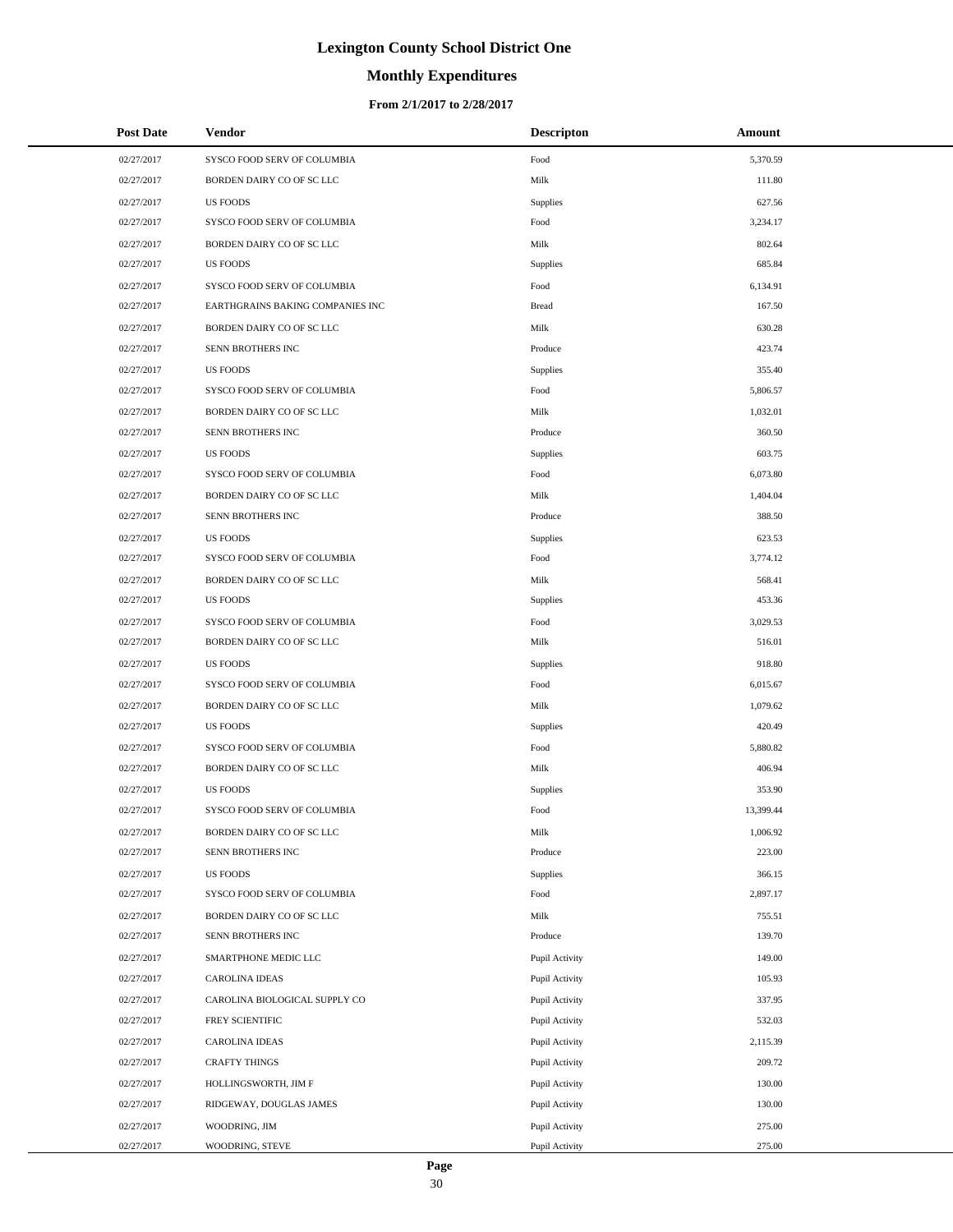# **Monthly Expenditures**

| <b>Post Date</b> | <b>Vendor</b>                               | <b>Descripton</b>          | Amount   |
|------------------|---------------------------------------------|----------------------------|----------|
| 02/27/2017       | DILLON, MATTHEW W                           | Pupil Activity             | 195.00   |
| 02/27/2017       | HOOVER, MARK STEVEN                         | Pupil Activity             | 130.00   |
| 02/27/2017       | PENSA, BART                                 | Pupil Activity             | 195.00   |
| 02/27/2017       | WOODRING, JIM                               | Pupil Activity             | 130.00   |
| 02/27/2017       | <b>CRAFTY THINGS</b>                        | Pupil Activity             | 273.92   |
| 02/27/2017       | THREADS EMBROIDERY LLC                      | Pupil Activity             | 311.58   |
| 02/27/2017       | <b>CRAFTY THINGS</b>                        | Pupil Activity             | 1,213.38 |
| 02/27/2017       | ALEXEEV, OLEG                               | Pupil Activity             | 103.00   |
| 02/27/2017       | AZAD, KAMRAN                                | Pupil Activity             | 211.40   |
| 02/27/2017       | CHRISTENSEN, ANDREW                         | Pupil Activity             | 244.70   |
| 02/27/2017       | CREECH, DWAYNE                              | Pupil Activity             | 123.70   |
| 02/27/2017       | DAY, JAMES                                  | Pupil Activity             | 105.70   |
| 02/27/2017       | <b>GASAN, DUMITRU</b>                       | Pupil Activity             | 206.00   |
| 02/27/2017       | OSWALD, MARK                                | Pupil Activity             | 101.40   |
| 02/27/2017       | PARADISE, DON                               | Pupil Activity             | 197.00   |
| 02/27/2017       | THE MEMBERS CLUB AT WILDEWOOD AND WOODCREEK | Pupil Activity             | 600.00   |
| 02/27/2017       | BATES, CHARLES DAVID                        | Pupil Activity             | 104.00   |
| 02/27/2017       | MEADOW GLEN MIDDLE SCHOOL                   | Pupil Activity             | 200.00   |
| 02/27/2017       | <b>CAROLINA IDEAS</b>                       | Pupil Activity             | 346.68   |
| 02/27/2017       | NUIDEA SCHOOL SUPPLY CO                     | Supplies                   | 1,269.18 |
| 02/28/2017       | BLICK ART MATERIALS LLC                     | Supplies                   | 515.00   |
| 02/28/2017       | PECKNEL MUSIC CO INC                        | Repairs and Maintenance    | 300.00   |
| 02/28/2017       | <b>GENERAL ELECTRIC</b>                     | Supplies                   | 416.00   |
| 02/28/2017       | PECKNEL MUSIC CO INC                        | Supplies                   | 494.77   |
| 02/28/2017       | SWEETWATER MUSIC EDUCATION TECHNOLOGY       | Supplies                   | 1,018.45 |
| 02/28/2017       | DELL COMPUTERS                              | Supplies                   | 4,120.41 |
| 02/28/2017       | US POSTAL SERVICE 027 CMRSTMS 113551        | Supplies                   | 5,000.00 |
| 02/28/2017       | APPLE INC                                   | <b>Technology Supplies</b> | 104.86   |
| 02/28/2017       | ONTARIO INVESTMENTS INC.                    | Rentals                    | 873.38   |
| 02/28/2017       | APPLAUSE LEARNING RESOURCES                 | Supplies                   | 1,232.90 |
| 02/28/2017       | PINE GROVE INC                              | Tuition                    | 2,293.94 |
| 02/28/2017       | SCHOOL SPECIALTY INC                        | Supplies                   | 423.33   |
| 02/28/2017       | <b>SCHOOL HEALTH CORP</b>                   | Supplies                   | $-10.76$ |
| 02/28/2017       | MACKIN LIBRARY MEDIA                        | <b>Library Books</b>       | 1,241.31 |
| 02/28/2017       | CERTIFIED TRANSLATION SERVICES              | Other Prof & Tech Service  | 165.84   |
| 02/28/2017       | DUFF AND CHILDS LLC                         | Legal Services             | 3,905.61 |
| 02/28/2017       | PURCHASED SERVICE                           | Travel                     | 973.27   |
| 02/28/2017       | PITNEY BOWES (RENTMAINTSUPPLIES)            | Rentals                    | 192.60   |
| 02/28/2017       | <b>ANOTHER PRINTER</b>                      | Printing and Binding       | 1,011.90 |
| 02/28/2017       | CITY ELECTRIC SUPPLY CO                     | Supplies-Maintenace        | 358.29   |
| 02/28/2017       | <b>WW GRAINGER</b>                          | Supplies                   | 119.19   |
| 02/28/2017       | <b>SUPPLY WORKS</b>                         | Supplies-Maintenace        | 121.46   |
| 02/28/2017       | RANDOM DRUG SCREENS INC                     | Other Prof & Tech Service  | 1,623.00 |
| 02/28/2017       | SEON SYSTEM SALES INC                       | Supplies                   | 5,598.24 |
| 02/28/2017       | COCKERILL, STEFFONIE CAROL LYNN             | Other Prof & Tech Service  | 180.00   |
| 02/28/2017       | READABLE INK                                | Other Prof & Tech Service  | 2,000.00 |
| 02/28/2017       | TELCOM OF SOUTH CAROLINA INC                | <b>Technology Supplies</b> | 518.95   |
| 02/28/2017       | TELCOM OF SOUTH CAROLINA INC                | Repairs and Maintenance    | 270.00   |